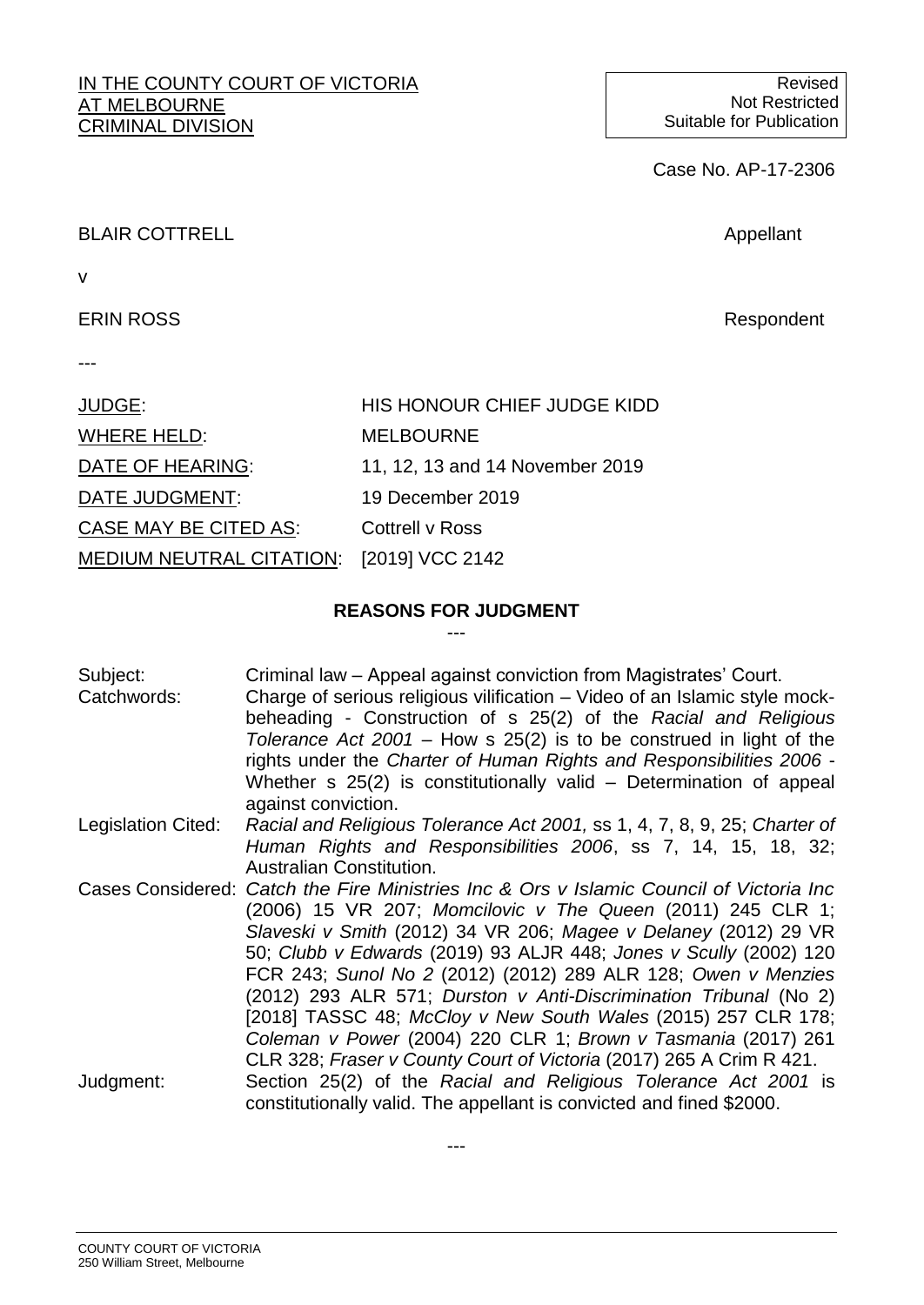| APPEARANCES:                                         | Counsel                                                      | <b>Solicitors</b>                                                 |
|------------------------------------------------------|--------------------------------------------------------------|-------------------------------------------------------------------|
| For the Appellant                                    | Mr J Bolton                                                  |                                                                   |
| For the Respondent                                   | Ms J Watson (hearing)<br>Dalziel<br>QC<br>Ms F<br>(judgment) | Abbey Hogan<br>Acting Solicitor for Public<br><b>Prosecutions</b> |
| For the Intervener<br>(Attorney-General of Victoria) | Mr L Brown, with<br>Ms R Amamoo                              | Marlo Baragwanath Victorian<br><b>Government Solicitor</b>        |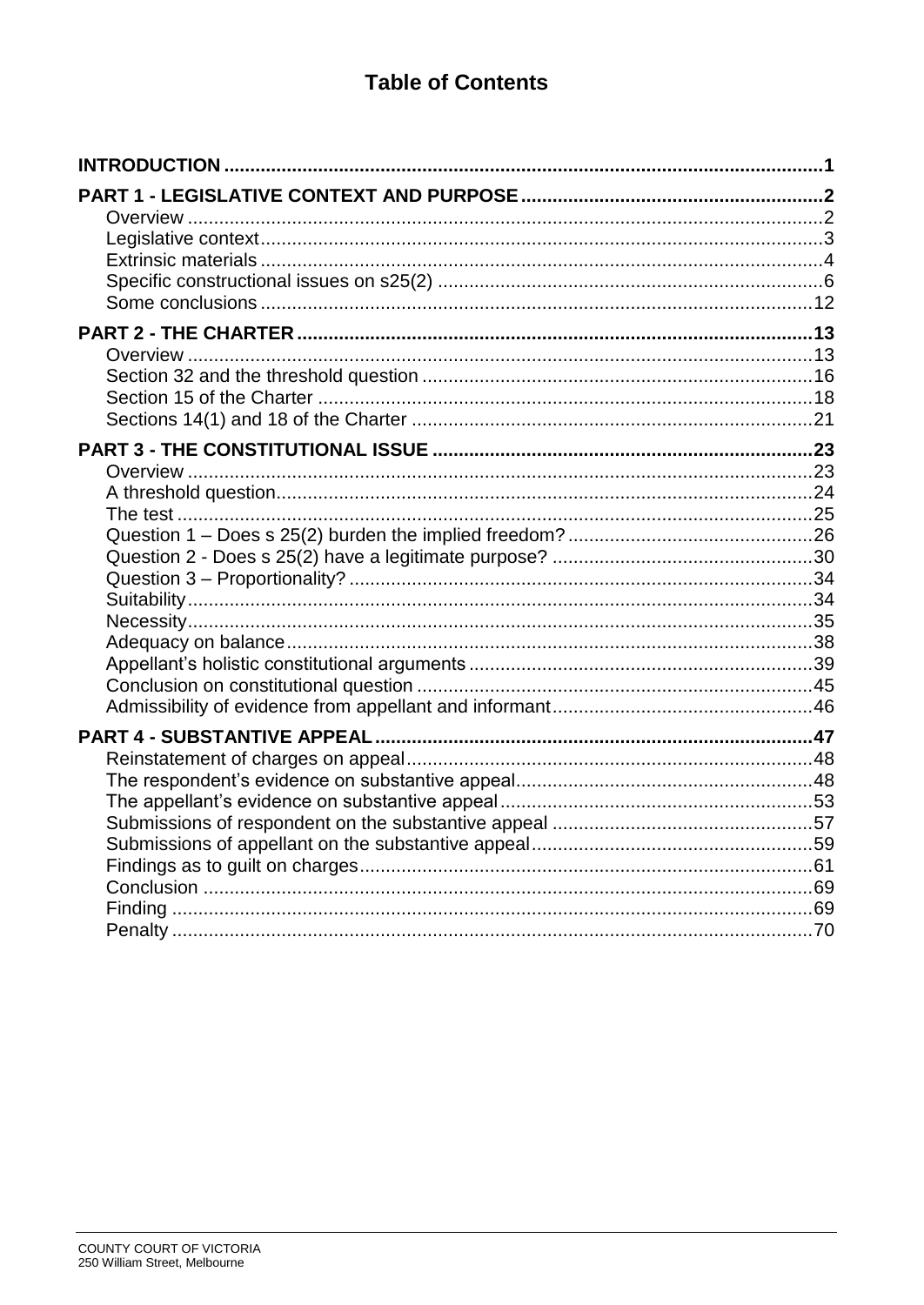# <span id="page-3-0"></span>**INTRODUCTION**

- 1 At the Melbourne Magistrates' Court on 5 September 2017, Mr Cottrell the appellant - was convicted of a charge of knowingly engaging in conduct with the intention of inciting serious contempt for, or revulsion or severe ridicule of, another person or class of persons, namely Muslims, on the ground of their religious belief or activity, contrary to section 25(2) of the *Racial and Religious*  Tolerance Act 2001 ('RRT Act')<sup>1</sup>. The appellant was convicted and fined \$2000.
- 2 The appellant has appealed against his conviction in relation to this charge.<sup>2</sup>
- 3 The respondent's case was that the conduct engaged in, with the relevant intent, was the participation by the appellant in an 'Islamic style' mockbeheading involving a mannequin, while being videoed. The mock execution occurred outside the Bendigo City Council offices on 4 October 2015.
- 4 This video was published on the Facebook page of the United Patriots Front ('UPF'). The appellant was a leader of this organisation at the relevant time. The video was used to promote a rally or protest, which was to be held approximately a week later, against a proposal of the Bendigo City Council for a Mosque to be built in Bendigo.
- 5 The appellant acknowledges that he did participate in the mock execution knowing that it was being filmed and would be published on the internet. However, the appellant's case was that he did not participate in the filmed mock-execution with the requisite intention under s 25(2). It is perhaps more accurate to characterise the appellant's case that the respondent has failed to prove, beyond reasonable doubt, that he had the requisite intention.
- 6 Further, the appellant also contends that s 25(2) of the RRT Act is

<sup>&</sup>lt;sup>1</sup> Charge 3 on this appeal.<br><sup>2</sup> Pursuant to s<sup>254</sup> of the 0

<sup>2</sup> Pursuant to s254 of the *Criminal Procedure Act 2009*.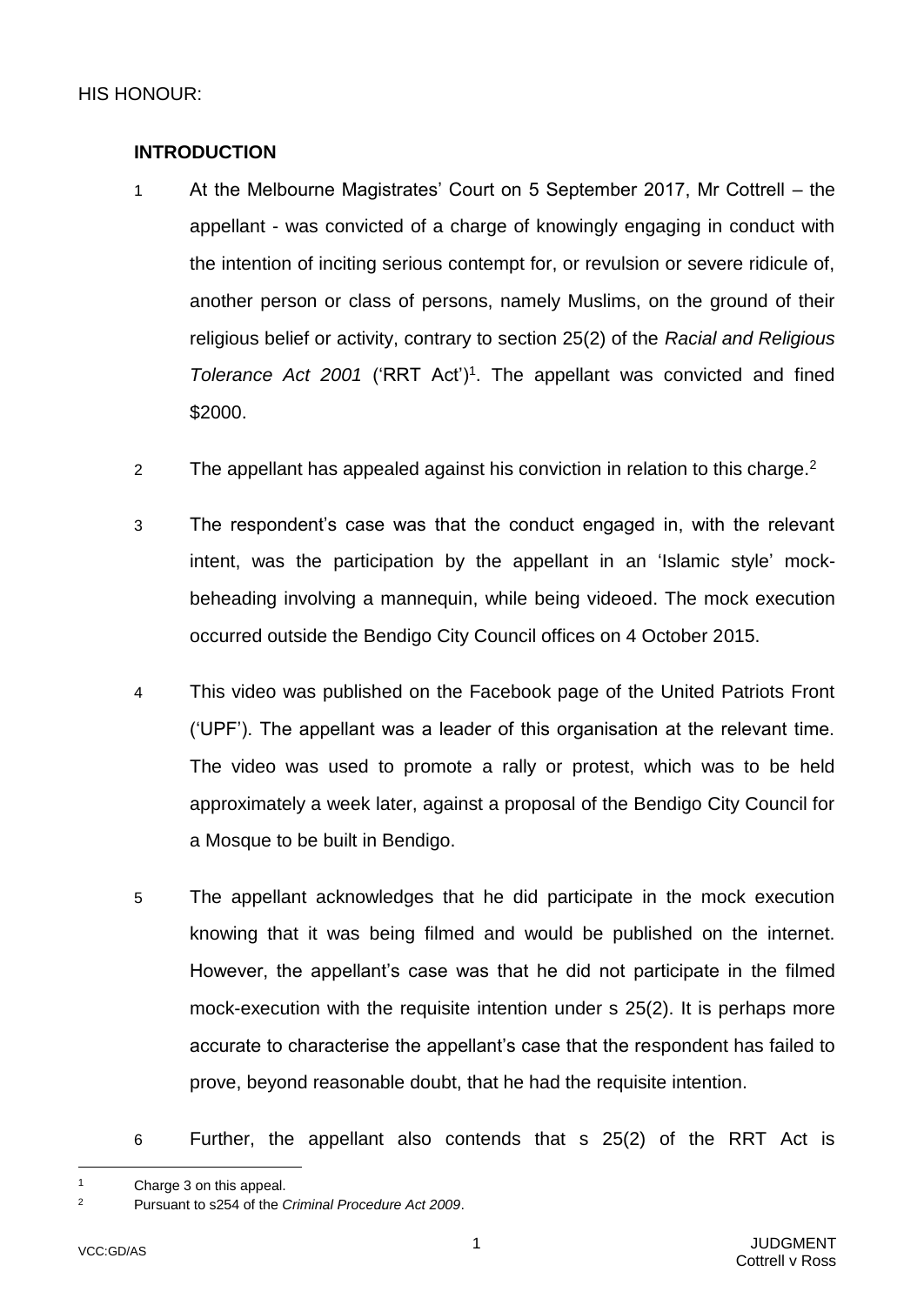constitutionally invalid because it infringes the implied freedom of political communication.

- 7 The Attorney-General of Victoria ('the Attorney') intervened in relation to this constitutional question and in relation to questions which have been raised under th*e Charter of Human Rights and Responsibilities 2006* ('The Charter').
- 8 For the reasons which follow, I have found that s 25(2) of RRT Act is constitutionally valid.
- 9 Having considered all of the evidence, I have also found the charge brought by the respondent under s 25(2) of RRT Act is proved against the appellant.
- 10 I publish my written reasons.

# <span id="page-4-0"></span>**PART 1 - LEGISLATIVE CONTEXT AND PURPOSE**

# <span id="page-4-1"></span>**Overview**

- <span id="page-4-2"></span>11 The text, context, purpose and scope of s 25(2) of the RRT Act bear upon a number of issues which require resolution in this hearing.
- 12 I am required to construe s 25(2) for the purpose of determining the appellant's criminal liability. Of course the starting point for the construction of s 25(2) is the text of the provision itself, but this must be considered in light of its context and purpose, including the legislative context. $3$
- 13 I must also construe s 25(2) of the RRT Act having regard to the rights protected under the Charter.
- 14 The constitutional argument in relation to the implied freedom of political communication also require me to construe the operation and effect of s 25(2) and to identify its legislative purpose. That is to be arrived at by the ordinary processes of statutory interpretation<sup>4</sup> 'and therefore according to the text of the statute considered in context, informed by the mischief to which it is directed

<sup>3</sup> *Project Blue Sky Inc & Ors v Australian Broadcasting Authority* (1998) 194 CLR 355, [69].

<sup>4</sup> *Unions NSW v New South Wales* (2013) 252 CLR 530, [50].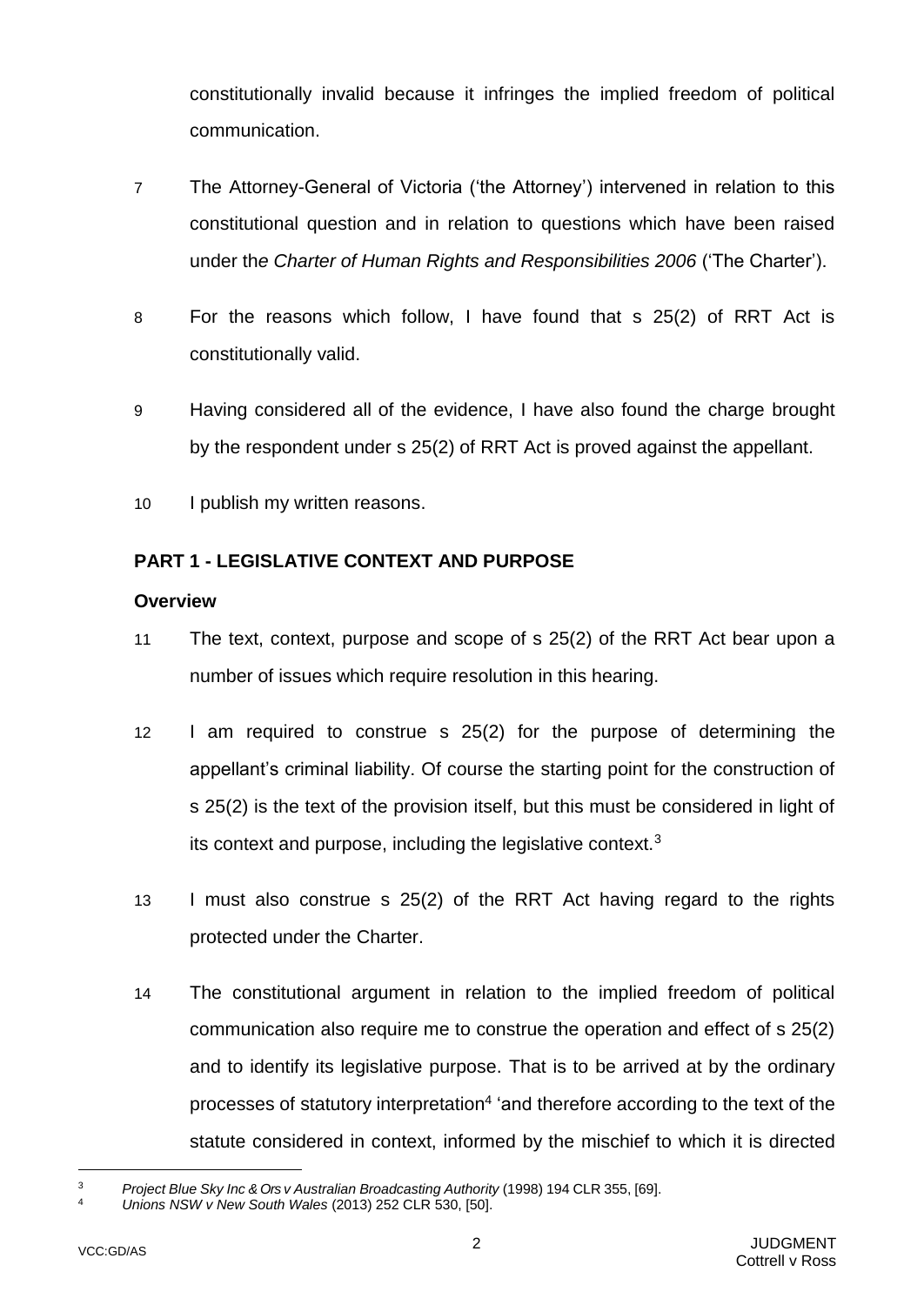and having regard to relevant extrinsic materials'.<sup>5</sup>

15 It is therefore convenient to first examine the legislative context, the extrinsic materials and some central construction issues.

# <span id="page-5-0"></span>**Legislative context**

- 16 The RRT Act's Preamble states that:
	- 1 The Parliament recognises that freedom of expression is an essential component of a democratic society and that this freedom should be limited only to the extent that can be justified by an open and democratic society. The right of all citizens to participate equally in society is also an important value of a democratic society.
	- 2 The people of Victoria come from diverse ethnic and Indigenous backgrounds and observe many different religious beliefs and practices. The majority of Victorians embrace the benefits provided by this cultural diversity and are proud that people of these diverse ethnic, Indigenous and religious backgrounds live together harmoniously in Victoria.
	- 3 However, some Victorians are vilified on the ground of their race or their religious belief or activity. Vilifying conduct is contrary to democratic values because of its effect on people of diverse ethnic, Indigenous and religious backgrounds. It diminishes their dignity, sense of self-worth and belonging to the community. It also reduces their ability to contribute to, or fully participate in, all social, political, economic and cultural aspects of society as equals, thus reducing the benefit that diversity brings to the community.
	- 4 It is therefore desirable that the Parliament enact law for the people of Victoria that supports racial and religious tolerance.
- 17 The express purposes of the RRT Act are to 'promote racial and religious tolerance by prohibiting certain conduct involving the vilification of persons on the ground of race or religious belief or activity' and to 'provide a means of redress for the victims of racial or religious vilification'.<sup>6</sup>
- 18 The RRT Act also sets out its objects in s 4(1) as follows:
	- (a) to promote the full and equal participation every person in a society that values freedom of expression and is an open and multicultural democracy;
	- (b) to maintain the right of all Victorians to engage in robust discussion of any matter of public interest or to engage in, or comment on, any form of artistic expression, discussion of religious issues or academic debate where such discussion, expression, debate or comment does not vilify or marginalise any person or class of persons;
	- (c) to promote dispute resolution and resolve tensions between persons who

l <sup>5</sup> *Clubb v Edwards* (2019) 93 ALJR 448, [257].

<sup>6</sup> Section 1 of the RRT Act.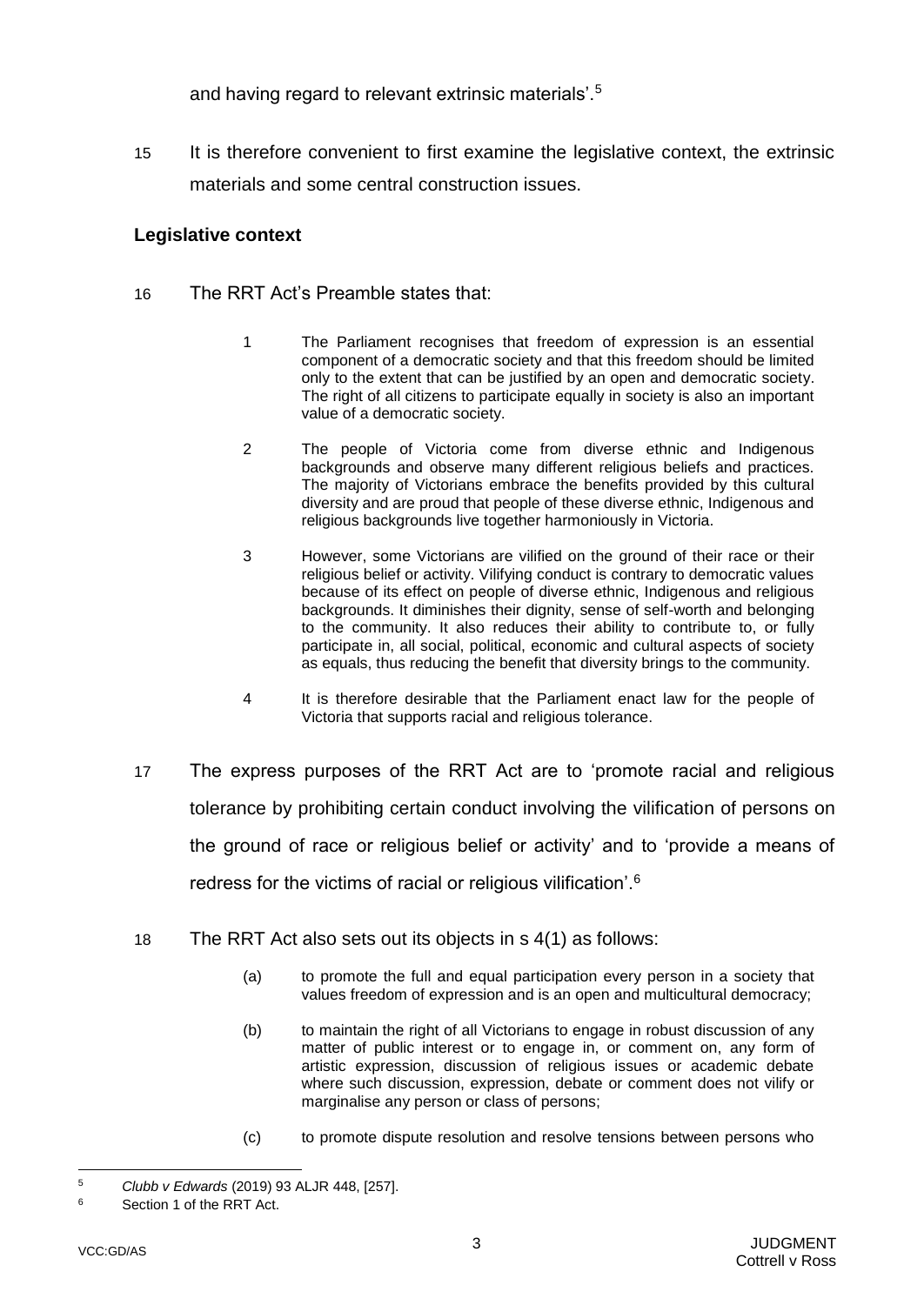(as a result of their ignorance of the attributes of others and the effect that their conduct may have on others) vilify others on the ground of race or religious belief or activity and those who are vilified.

- 19 The RRT Act states that it 'is the intention of the Parliament that the provisions of this Act are interpreted so as to further the objects set out in [s  $4(1)$ ]'.<sup>7</sup>
- 20 The RRT Act provides a scheme for addressing racial and religious vilification, with escalating seriousness of consequences to address escalating seriousness of conduct. The Act provides for a non-criminal statutory remedy for certain conduct amounting to 'unlawful vilification' where proof of intent is not required (Part 2 and Part 3, which includes s 8) and for criminal sanctions for 'serious vilification offences' where the perpetrator intends to engender extreme feelings in their audience (Part 4, including s 25(2)).

#### <span id="page-6-0"></span>**Extrinsic materials**

- 21 During the parliamentary debates concerning the *Racial and Religious Tolerance Bill* in 2001 ('the Bill'), the then Premier observed that the Bill had a 'long gestation' that commenced with a (different) Bill in 1992.<sup>8</sup>
- 22 The Discussion Paper and Model Bill that was published by the state government in December 2000 (which was directed to both racial and religious vilification) stated that:<sup>9</sup>

Serious harm is inflicted on people by racial and religious vilification. The Government will develop a community education campaign about this issue and intends to legislate to promote racial and religious tolerance by making it unlawful to vilify people on the basis of their race or religion.

The proposed legislation will recognise that freedom of speech carries with it a responsibility to respect the rights of other people, such as the right to participate in the community without harassment.

23 The Discussion Paper to the Model Bill<sup>10</sup> noted that religious (and racial) vilification is 'seriously undermining cohesion in our society'<sup>11</sup> and harms:

> Individuals and their ethnic and religious communicates. For some people the emotional distress and psychological damage caused by such acts can manifest in

 $7 \t\text{Section 4(2) of the RRT Act.}$ 

<sup>8</sup> Victoria, Legislative Assembly, *Parliamentary Debates*, 5 June 2001, 1667 (Mr Bracks). See also, Victoria, Legislative Council, *Parliamentary Debates*, 13 June 2001, 33 (Hon C. A. Furletti).

<sup>9</sup> **Racial and Religious Tolerance Legislation: A Discussion Paper and a Model Bill December 2000, (Vic) p.8.**<br>10 **Pacial and Poligious Tolerance Logislation: A Discussion Paper and a Model Bill December 2000, (Vic)** 

<sup>10</sup> *Racial and Religious Tolerance Legislation: A Discussion Paper and a Model Bill* December 2000, (Vic).

<sup>&</sup>lt;sup>11</sup> *Racial and Religious Tolerance Legislation: A Discussion Paper and a Model Bill December 2000, (Vic) p.6.*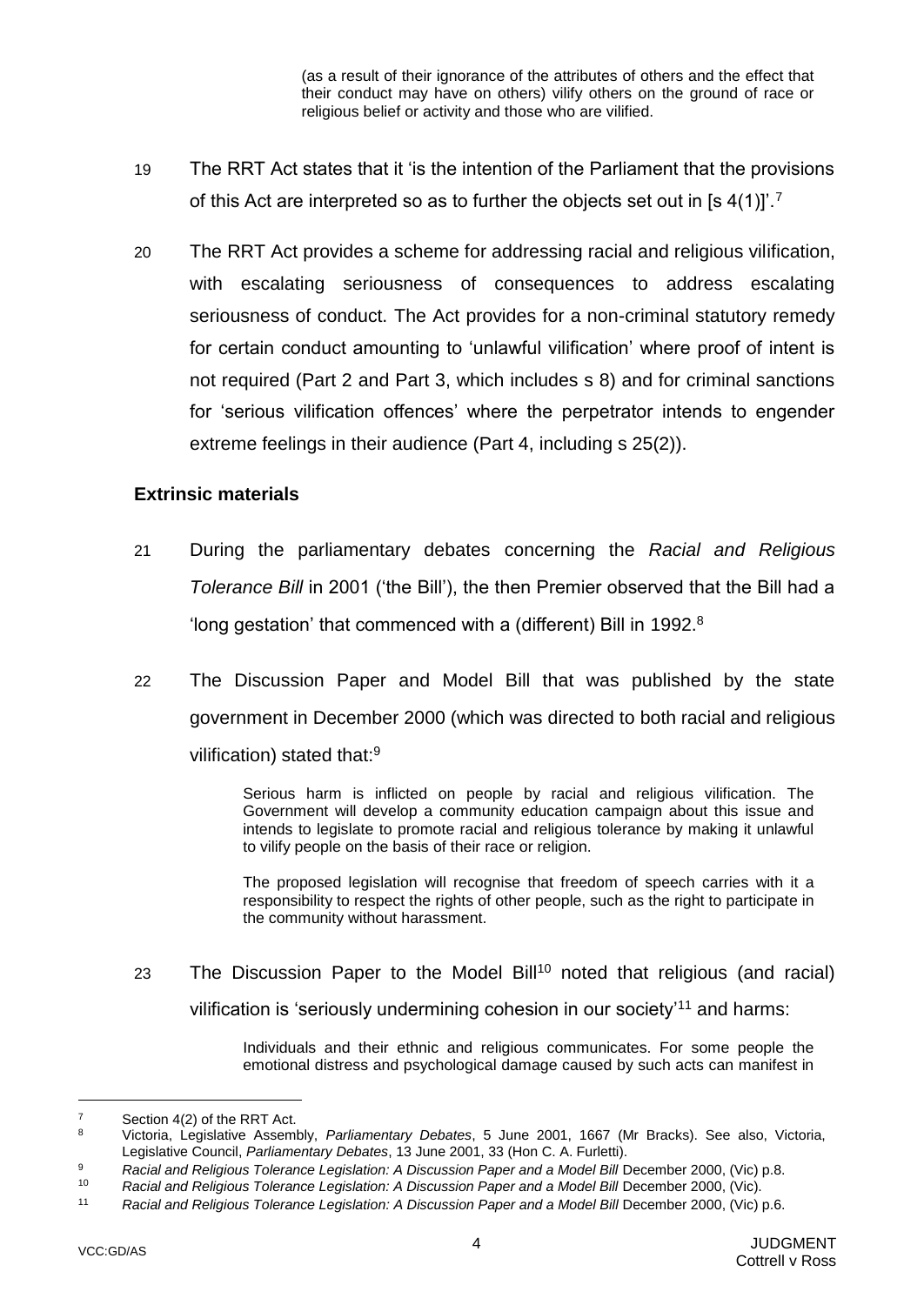physiological symptoms such as post-traumatic stress disorder.

For others, the results of experiencing racial or religious vilification can undermine important elements of how they conduct their daily life. <sup>12</sup>

- 24 It noted it was the Government's intention 'to strike a balance between freedom of speech and freedom from harassment and intimidation'.<sup>13</sup> The Discussion Paper foreshadowed the possibility of criminal offences<sup>14</sup> that 'would only be applied to vilifying conduct of a particularly serious nature'.<sup>15</sup> It noted that criminal sanctions was one way to respond to such vilification, additional to civil proceedings and conciliation.<sup>16</sup>
- 25 In the second reading speech of the Bill, the Premier stated that the Victorian Government took 'particular care' in relation to the 'implications for free speech', and that the Bill was not intended 'to target trivial comment, impolite remarks or legitimate discussion'.<sup>17</sup>
- 26 The then Premier acknowledged the importance of freedom of expression in our democratic society and 'the operation of democratic values such as the equal participation of every citizen in our society'.<sup>18</sup>
- 27 The then Premier stated that the Bill is 'confined to prohibit only the *most noxious* form of conduct which incites hatred or contempt for a person or group on the basis of their race or religion<sup>'.19</sup> The intention being that the appropriate balance with freedom of expression was struck by the imposition of liability upon 'the most repugnant behaviour which actively urges and

<sup>12</sup> **Racial and Religious Tolerance Legislation: A Discussion Paper and a Model Bill December 2000, (Vic) p.6.**<br>13 **Pacial and Religious Tolerance Legislation: A Discussion Paper and a Model Bill December 2000, (Vic) p.17** 

Racial and Religious Tolerance Legislation: A Discussion Paper and a Model Bill December 2000, (Vic) p.17.

<sup>14</sup> The Model Bill attached to the Paper, included an offence for vilification on the ground of race (cl 4) and an offence for vilification on the ground of religious belief or activity (cl 5).

<sup>&</sup>lt;sup>15</sup> Racial and Religious Tolerance Legislation: A Discussion Paper and a Model Bill December 2000, (Vic) p.20.

<sup>&</sup>lt;sup>16</sup> Racial and Religious Tolerance Legislation: A Discussion Paper and a Model Bill December 2000, (Vic) p.20. Many of these findings, and conclusions and recommendations can be found in the earlier *Racial Vilification in Victoria: Report of the Committee to advise the Attorney-General on Racial Vilification* (March 1992). While this earlier report was directed to racial vilification, it is plain, when all these materials are read together, that there is an obvious overlap between racial and religious vilification.

<sup>17</sup> Victoria, Legislative Assembly, *Parliamentary Debates*, 17 May 2001 (Mr Bracks),p. 1285.

<sup>18</sup> Victoria, Legislative Assembly, *Parliamentary Debates*, 17 May 2001 (Mr Bracks), p.1285.

<sup>19</sup> Victoria, Legislative Assembly, *Parliamentary Debates*, 17 May 2001 (Mr Bracks), p.1285 (Emphasis added).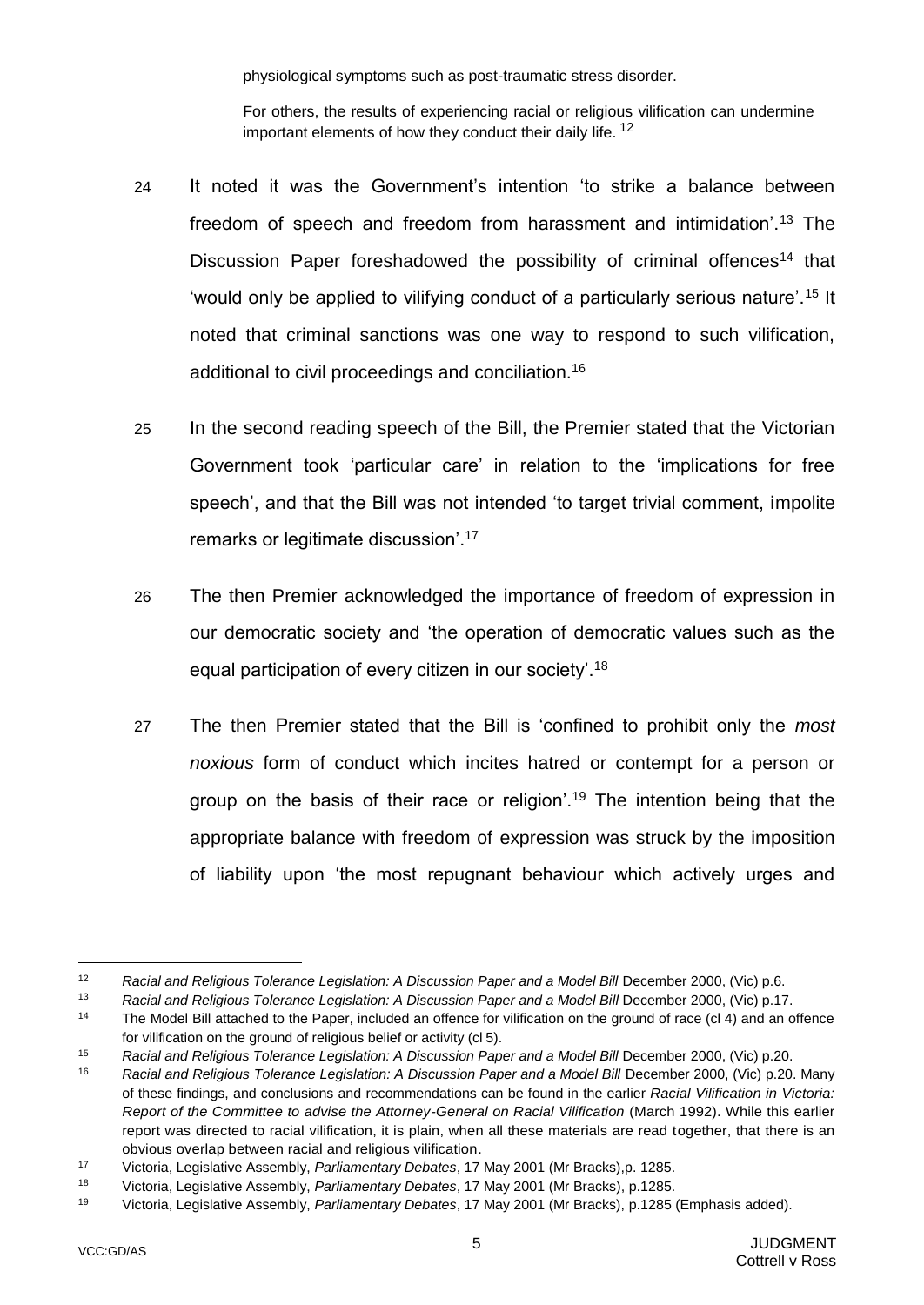promotes hate'.<sup>20</sup>

- 28 The then Premier later observed that it is 'important that the Parliament state that extreme behaviour which has no regard for the rights of others to participate in society is unacceptable<sup>'.21</sup>
- 29 In the Second Reading Speech to the Bill in the Legislative Council, the Minister for Industrial Relations made similar observations. She said, when discussing the impact of abuse against ethnic or religious groups in Victoria:

The effect of this abuse is substantial. Victims feel the loss of reputation and a sense of not belonging to the broader community. Society, as a whole, is the loser from their reduced participation.<sup>22</sup>

30 The Minister emphasised that care had been taken to limit the impact of the legislation on freedom of expression by confining the prohibition to the most serious conduct:<sup>23</sup>

## <span id="page-8-0"></span>**Specific constructional issues on s25(2)**

31 Section 25(2) of the RRT Act provides that:

A person must not, on the ground of the religious belief or activity of another person or class of persons, knowingly engage in conduct with the intention of inciting serious contempt for, or revulsion or severe ridicule of, that other person or class of persons.

Note

**Engage in conduct** includes use of the internet or email to publish or transmit statements or other material.

32 'Religious belief or activity' is defined in s 3 of the Act:

#### **religious belief or activity** means—

(a) holding or not holding a lawful religious belief or view; engaging in, not engaging in or refusing to engage in a lawful religious activity.

<sup>20</sup> Victoria, Legislative Assembly, *Parliamentary Debates*, 17 May 2001 (Mr Bracks), p.1286.

<sup>21</sup> Victoria, Legislative Assembly, *Parliamentary Debates*, 17 May 2001 (Mr Bracks), p.1286.

<sup>&</sup>lt;sup>22</sup> Hon. M M Gould, Minister for Industrial Relations, Second Reading Speech, Racial and Religious Tolerance Bill, Legislative Council, Hansard (7 June 2001) pp. 1215-1216.

<sup>23</sup> Hon. M M Gould, Minister for Industrial Relations, Second Reading Speech, Racial and Religious Tolerance Bill, Legislative Council, Hansard (7 June 2001) pp. 1215-1216.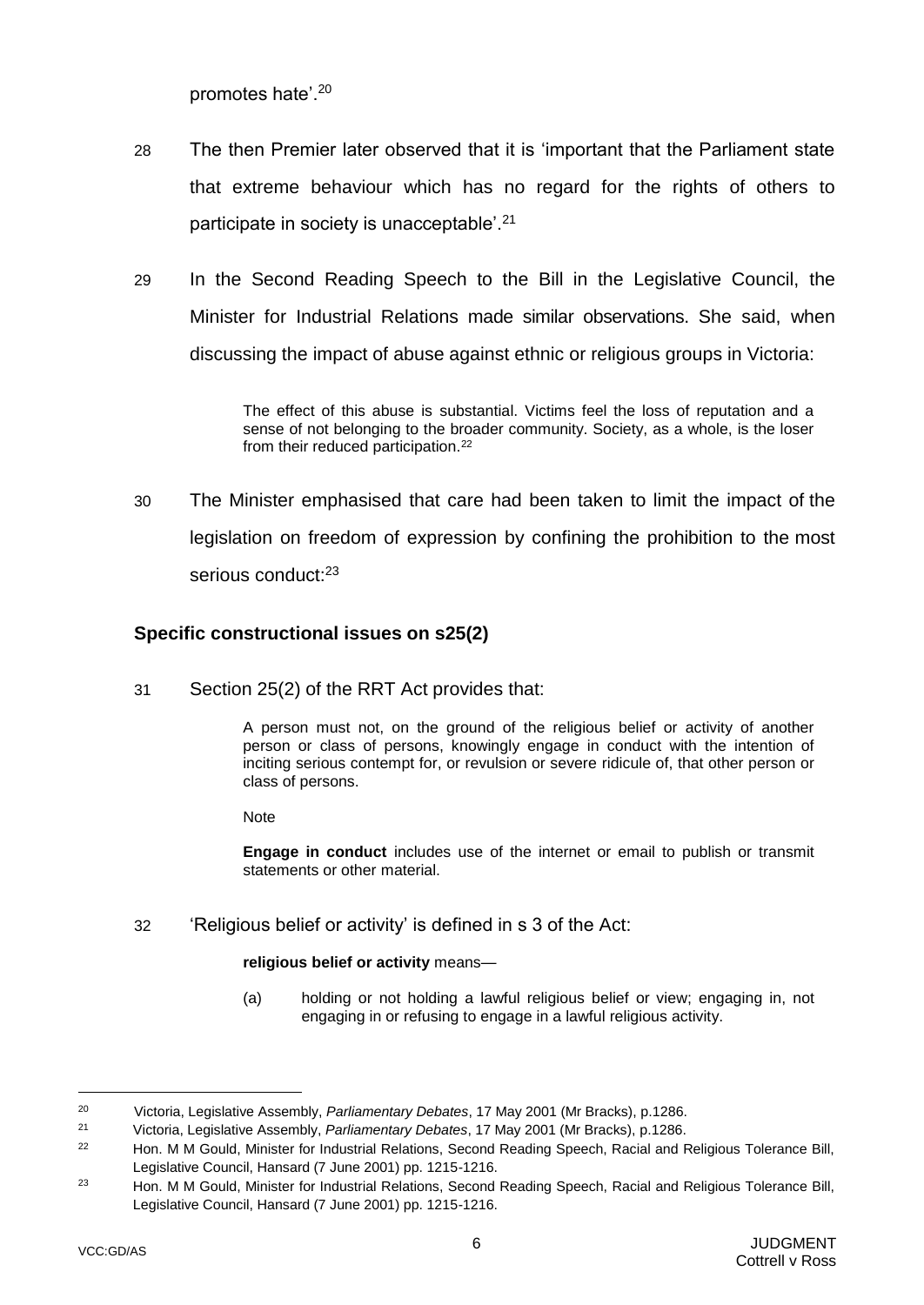- 33 In its constituent elements, s 25(2) requires that the person must not:
	- on the ground of the religious belief or activity of another person; or class of persons;<sup>24</sup>
	- knowingly engage in conduct;
	- with the intention of inciting;
	- serious contempt for, or revulsion or severe ridicule of;
	- that other person or class of persons.
- <span id="page-9-1"></span>34 The argument before me has raised several discrete points of construction which warrant examination.
- <span id="page-9-0"></span>35 On an ordinary and plain reading of s 25(2), its operation is limited to serious vilification. This corresponds with the heading to Part 4 of 'Serious Vilification Offences'.
- 36 The words 'serious contempt<sup>25</sup> for, or revulsion<sup>26</sup> or severe ridicule<sup>27</sup> of' should be given their natural and ordinary meaning. The words and phrases describe the strongest possible (or extreme) feelings of dislike.<sup>28</sup> In this way, the criminal offence is 'specified to apply only to the most extreme behaviour' intended to cause those extreme feelings.<sup>29</sup>
- 37 Importantly, contempt is preceded by the qualifying words 'serious' and

<sup>&</sup>lt;sup>24</sup> In this case the intended incitement is alleged to have made against a class of persons. For the sake of ease of comprehension, I shall hereafter refer only to the class of persons.

<sup>25</sup> Contempt is defined in the New Shorter Oxford English Dictionary, Oxford University Press (1993) as: **1** The action of scorning or despising; the mental attitude in which something or someone is considered as worthless or of little account. **2** The condition of being held worthless or of being despised; dishonour, disgrace. *…* **4** A scornful or disrespectful act; *esp.* an act in contempt of a court of law. **5** An object of contempt.

<sup>26</sup> Revulsion is defined in the New Shorter Oxford English Dictionary, Oxford University Press (1993) as: … **3**  A sudden violent change of feeling; a strong reaction in taste; abhorrence, repugnance; a sense of loathing.

<sup>27</sup> Ridicule is defined in the New Shorter Oxford English Dictionary, Oxford University Press (1993) as: **1** A ridiculous or absurd thing, characteristic, or habit; an absurdity. Now *rare*. **2** Subjection to mocking and dismissive language or behaviour; the action or practice of ridiculing a person or thing; mockery, derision. **3**  Ridiculous nature or character (*of* a thing), ridiculousness; that which is ridiculous. **4** A piece of derisive mirth or light mockery. **ridicule** / *v.t.* Subject to ridicule or mockery; make fun of, deride, laugh at. Formerly also (rare), make ridiculous.

<sup>&</sup>lt;sup>28</sup> Confirmed by Explanatory Memorandum of the Racial and Religious Tolerance Bill 2001 (Vic), 2, 9.

<sup>&</sup>lt;sup>29</sup> Confirmed by Explanatory Memorandum of the Racial and Religious Tolerance Bill 2001 (Vic), 3.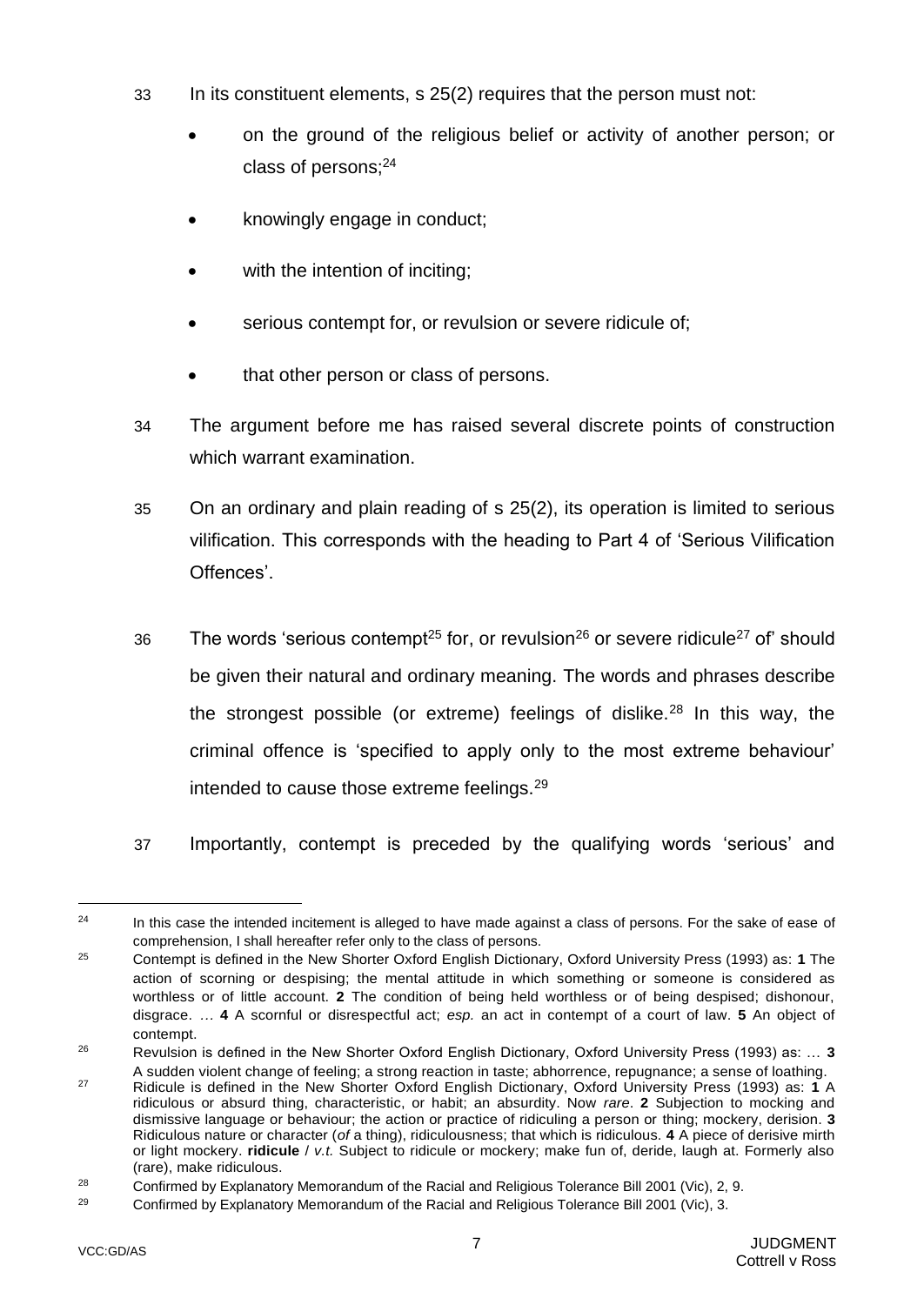ridicule is preceded by the word 'severe'. Unlike the emotional response of 'ridicule' and 'contempt', there is no modifier for the emotion 'revulsion'. It seems to me that this recognises that the severity or level of feelings of 'ridicule' or 'contempt' might vary, from slight to extreme. The emotion of 'revulsion' is different. By its very nature, 'revulsion' is already an extreme form of emotional response.

- <span id="page-10-0"></span>38 In my view, it follows that the offence does not capture mere contempt, distaste and ridicule. I reject the appellant's suggestion, for example, that the section will capture 'seriously unkind' conduct or 'bad thoughts'. Such arguments ignore the plain words of the statutory text, and the relevant legislative context.
- 39 The main construction point which received attention at the hearing of this appeal concerned the meaning of 'on the ground of the religious belief or activity of another person or class of persons' under s 25(2) and how this interacts with the element of intention to incite one of the emotions.
- 40 The respondent argued that I should give the same meaning to the phrase 'on the ground of the religious belief or activity of the person or class of persons' when construing s 25(2) as it has been given in relation to s 8 of the RRT Act.
- 41 To prove a contravention of s 8 it is unnecessary for a complainant to show that the alleged inciter *intended* to vilify or set out with that motivation and purpose.<sup>30</sup>
- 42 It has been held that the 'on the ground of...' requirement for s 8 relates to the ground on which *the audience* is incited to hatred (or other relevant emotion), rather than to the alleged inciter's motive in engaging in the relevant conduct. It follows that under s 8 the intention of the inciter to incite is irrelevant to the question of liability.

l

<sup>30</sup> *Catch the Fire Ministries Inc & Ors v Islamic Council of Victoria Inc* (2006) 15 VR 207 ('*Catch the Fire Ministries*').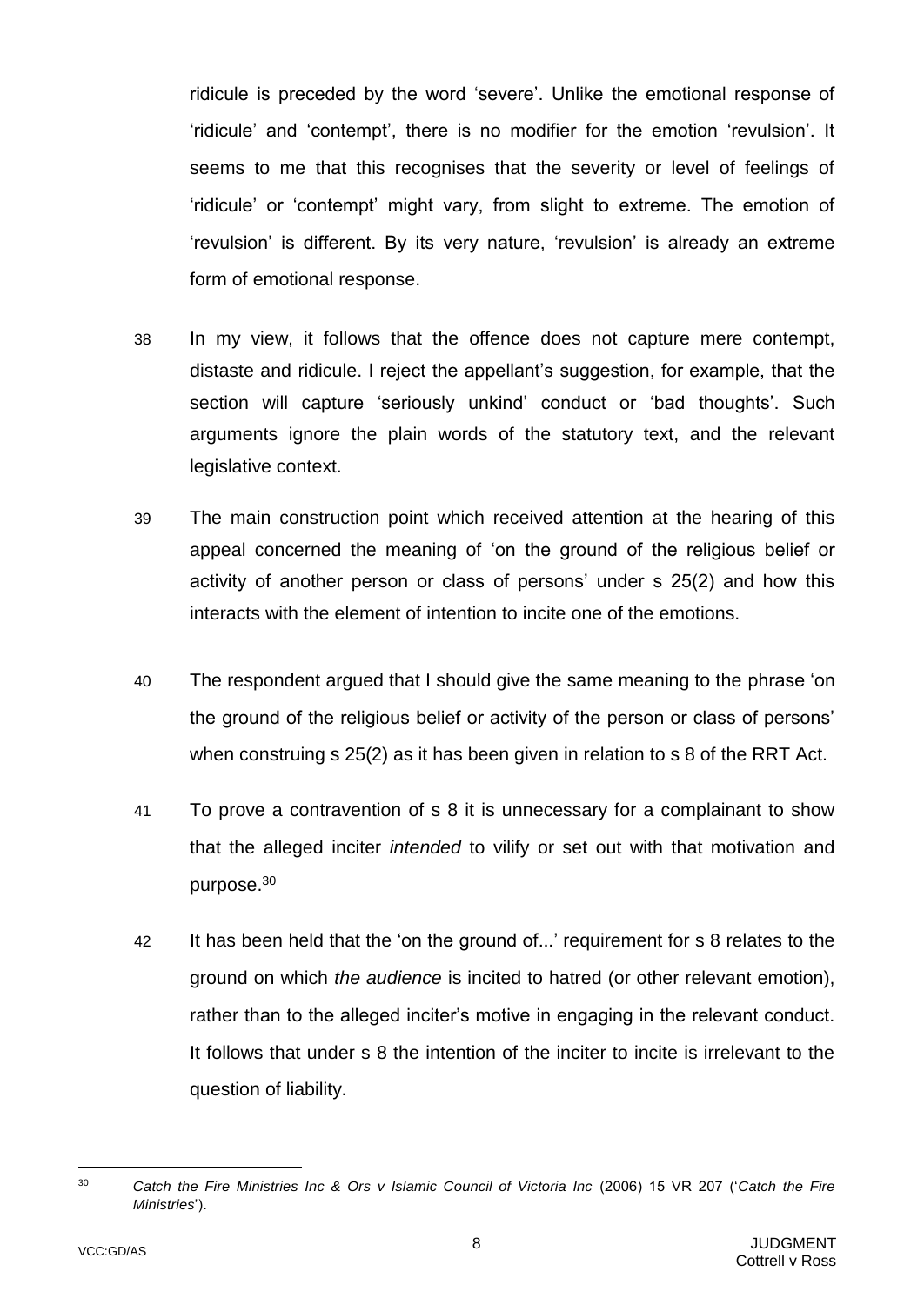43 As Neave J said in *Catch the Fire Ministries Inc & Ors v Islamic Council of Victoria Inc<sup>31</sup>*:

> …s.8 of the *Racial and Religious Tolerance Act* determines whether the words or conduct are unlawful *by reference to their effect on the relevant audience*. To put it another way, the Victorian legislation is not concerned with whether the alleged inciter has been actuated by the religious belief of a person or class of person, *but with whether the audience was incited to hatred (or other relevant emotion) of another group, because of that groups' religious beliefs*. 32

- 44 It remains that the mischief which s 8 is directed towards concerns the effect of incitement on the relevant audience (albeit judged objectively), and not on the intention or motives of the alleged inciter (or person intending to incite). 33 Section 8 is a provision concerned with a resultant harm.
- 45 Section 9(1) was seen to give statutory force to this construction. It provides for the purposes of s 8 - that the inciter's motive in engaging in conduct which incites hatred (or other relevant emotion) is irrelevant.<sup>34</sup>
- 46 There are also good policy reasons for this approach. As Kirby J in *IW v City of Perth<sup>35</sup>* said in relation to anti-discrimination legislation:

...it is unsurprising that the weight of authority supports the proposition that it is unnecessary for a complainant to show that the alleged discriminator intended to discriminate or set out with that motivation and purpose. Some doubts have been expressed concerning this opinion....But much discrimination occurs unconsciously, thoughtlessly or ignorantly. It would subvert the achievement of the purposes of the Act if it were necessary for a complainant to establish that the alleged discriminator intended, or had the motive, to discriminate.<sup>36</sup>

- 47 I turn now to s 25(2).
- 48 The respondent submits, that as the element 'on the ground of the religious belief or activity of the person or class of persons' is referrable to the impact on the mind of the audience under s 8, the same phrase under s 25(2) should be referrable to the *intended* impact on the mind of the audience.

<sup>31</sup> *Catch the Fire Ministries Inc & Ors v Islamic Council of Victoria Inc* (2006) 15 VR 207.

<sup>32</sup> *Catch the Fire Ministries Inc & Ors v Islamic Council of Victoria Inc* (2006) 15 VR 207 [141] (emphasis added).

<sup>33</sup> *Catch the Fire Ministries Inc & Ors v Islamic Council of Victoria Inc* (2006) 15 VR 207 [23]-[24], [144].

<sup>34</sup> *Catch the Fire Ministries Inc & Ors v Islamic Council of Victoria Inc* (2006) 15 VR 207 [23]-[24], [144].

<sup>35</sup> [\(1999\) 91 ALJR 943](https://www.austlii.edu.au/cgi-bin/LawCite?cit=%281999%29%2091%20ALJR%20943)*.*

<sup>36</sup> *IW v City of Perth* [\(1999\) 91 ALJR 943,](https://www.austlii.edu.au/cgi-bin/LawCite?cit=%281999%29%2091%20ALJR%20943) 995*.*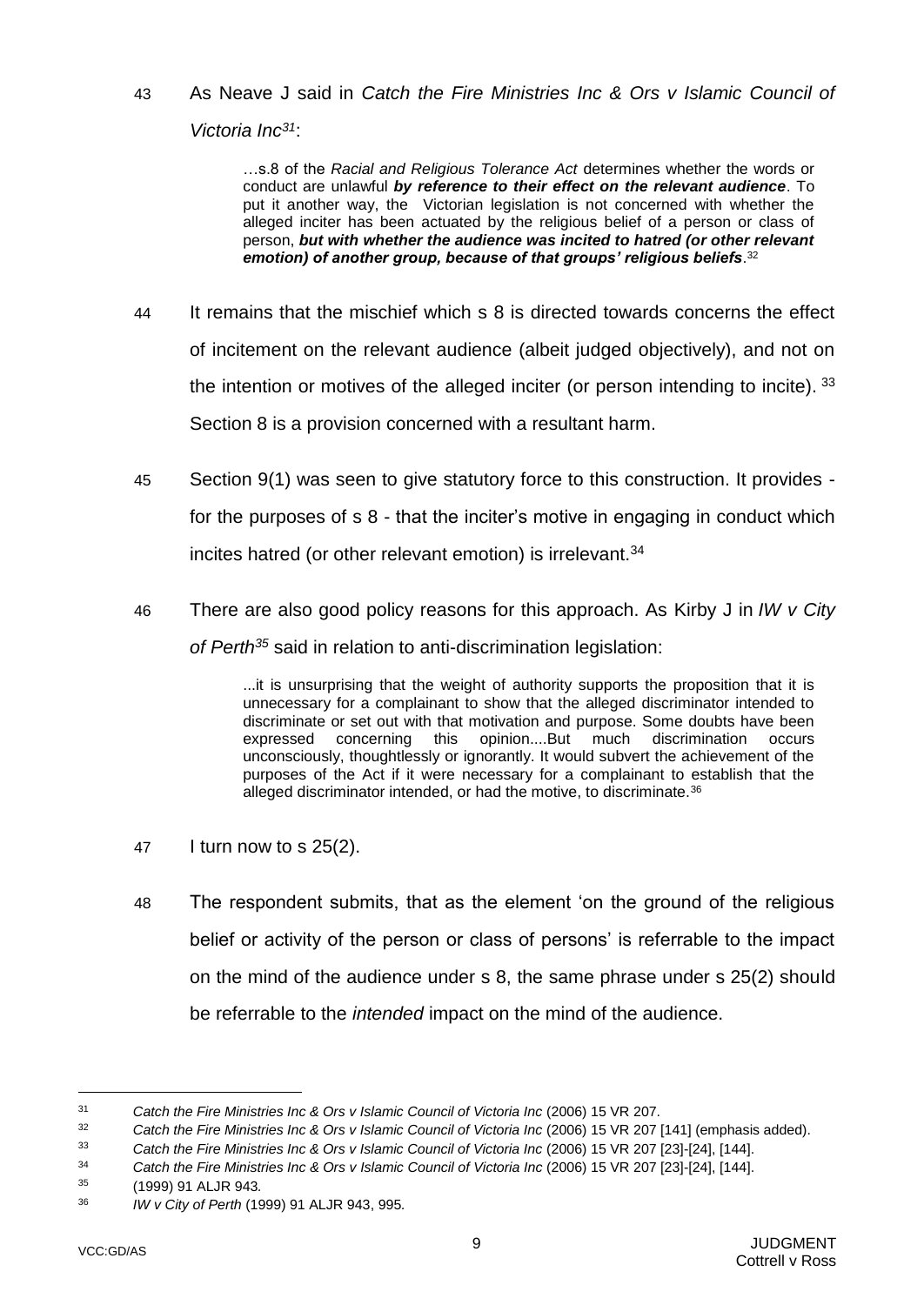- 49 I agree. Intent under s 25(2) requires that the perpetrator *intended* to encourage the audience to be moved by his conduct to serious contempt (or other relevant emotion) *by reason of* the religious beliefs of the victim group.
- 50 The respondent submitted further (at least initially) that what actually moved or actuated the offender is likely to be irrelevant under s 25(2), just as it is under s 8, and for the same reasons. During the course of oral argument, counsel for the respondent retreated somewhat from this position, acknowledging the conceptual difficulties with attributing the same meaning to common components in s 8 and s 25(2) - given that s 8 is to be approached objectively and attracts civil sanctions, whereas s 25(2) requires proof of subjective intention and attracts criminal liability. Counsel for the respondent also recognised there was an apparent overlap between intention and motive under s 25(2).
- 51 It seems to me that once it is established that the perpetrator *intended* to encourage the audience to be moved by his conduct to serious contempt (or other relevant emotion) *by reason of* the religious beliefs of the victim group, it almost inevitably follows that the perpetrator was also so moved or actuated to engage in the conduct *by reason of* the religious beliefs of the victim group.<sup>37</sup> It is hard to conceive of a case where that does not follow. The actuating connection is self-evident.
- 52 If I did need to make a separate determination, I would be minded to say that it was a requirement. Support for this conclusion is found in the structure and purpose of the legislation.
- 53 Civil liability under s 8 is determined by reference to the (objective) effect on the relevant audience. It is concerned only with the mind of the audience, not the perpetrator's state of mind.

<sup>&</sup>lt;sup>37</sup> Of course, motive does not require proof that the accused possessed personal feelings of malevolence or animus towards the victim group or their beliefs (though such sentiments will almost always accompany the requisite intention under s 25(2)). The question would be whether the accused set out or was moved to act as he did *because of* the religious beliefs of the victim group. It is this causal link which would matter.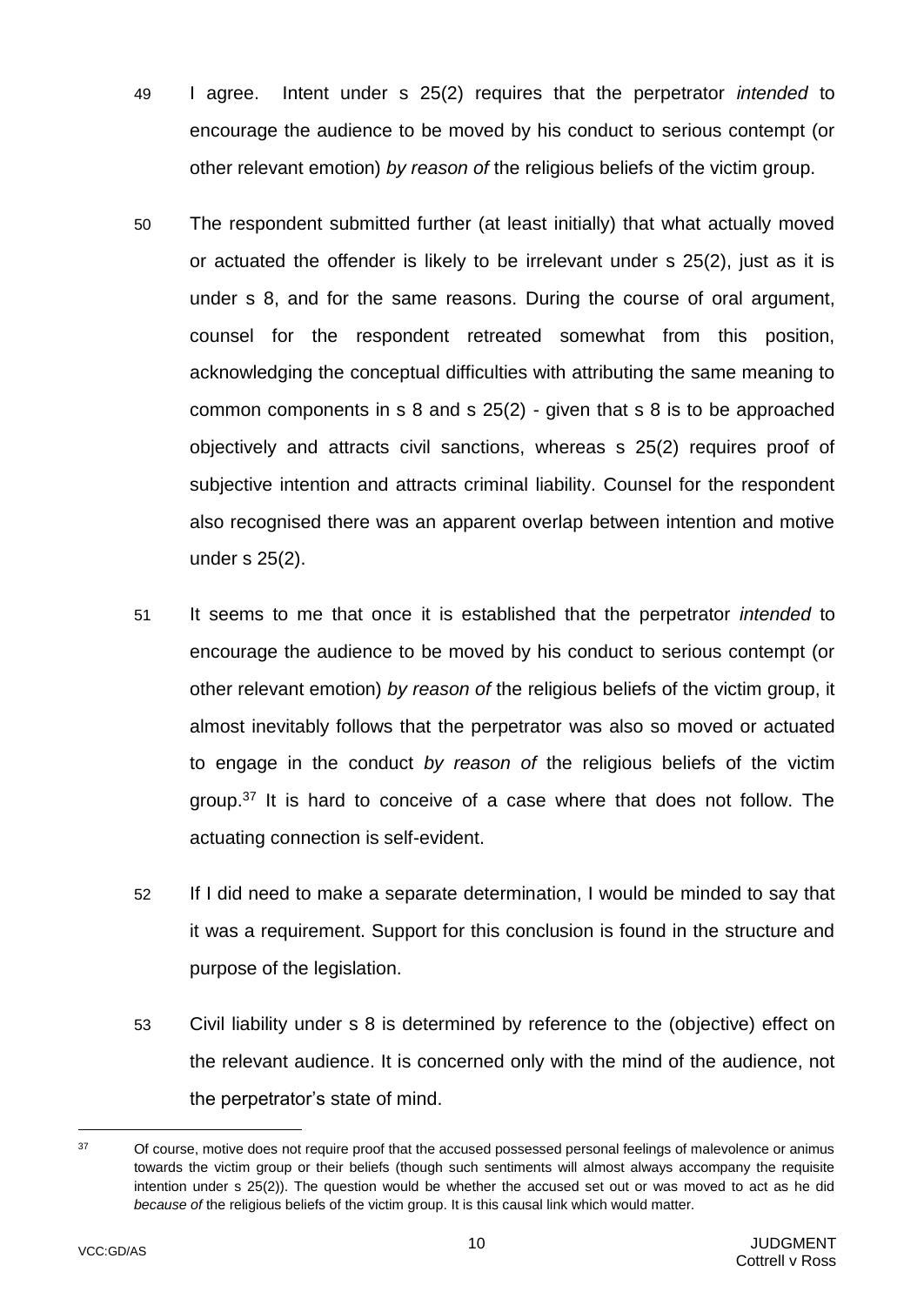- 54 By contrast s 25(2) determines whether the words or conduct are criminal not by reference to their effect on the relevant audience (as required by s 8), but by reference to the *state of mind* of the perpetrator.
- 55 The absence of an equivalent provision to s 9 (which provides that motive is irrelevant in relation to liability under s 8) in relation to s 25(2) further tends to the view that motive is relevant to liability under s 25(2).
- 56 In this case, I have no doubt that the appellant set out to act as he did *by reason of* the religious beliefs of Muslims. In other words, there is a causal connection between his engaging in the conduct in question (with the intention to incite) and his attitude towards Muslims. It is therefore not really necessary for me to decide if motive must always be elementally attributed to the perpetrator under s 25(2). In this case it is made out.
- 57 Incite means 'urges, spurs on, stirs up, animates or stimulates', or 'encourage<sup>'38</sup>. There can be no incitement in the absence of an audience.<sup>39</sup> While actual incitement is not required here – *intention to incite* is sufficient – an intent to incite could only be proved if there was an intended audience.
- 58 I have considered whether s 25(2) requires that the conduct engaged in be capable of inciting the targeted audience to the emotional responses stipulated. In my view, this is not a requirement, given that s 25(2) is concerned with the purported inciter's state of mind or intention, and not with the consequential impact (of the conduct) upon the target audience.
- 59 That said, in determining whether the purported inciter held the relevant intention to incite, an assessment of whether the conduct was capable of inciting the intended audience might still have some role to play in the consideration of what inferences about intent are available. The more likely that the audience *would have been* incited by the conduct, the easier it may be to infer an intention to incite. The converse is also true. The nature of the

<sup>38</sup> *Catch the Fire Ministries Inc & Ors v Islamic Council of Victoria Inc* (2006) 15 VR 207 [14]-[19], [132], [154]-[159]. <sup>39</sup> *Catch the Fire Ministries Inc & Ors v Islamic Council of Victoria Inc* (2006) 15 VR 207 [14]-[16].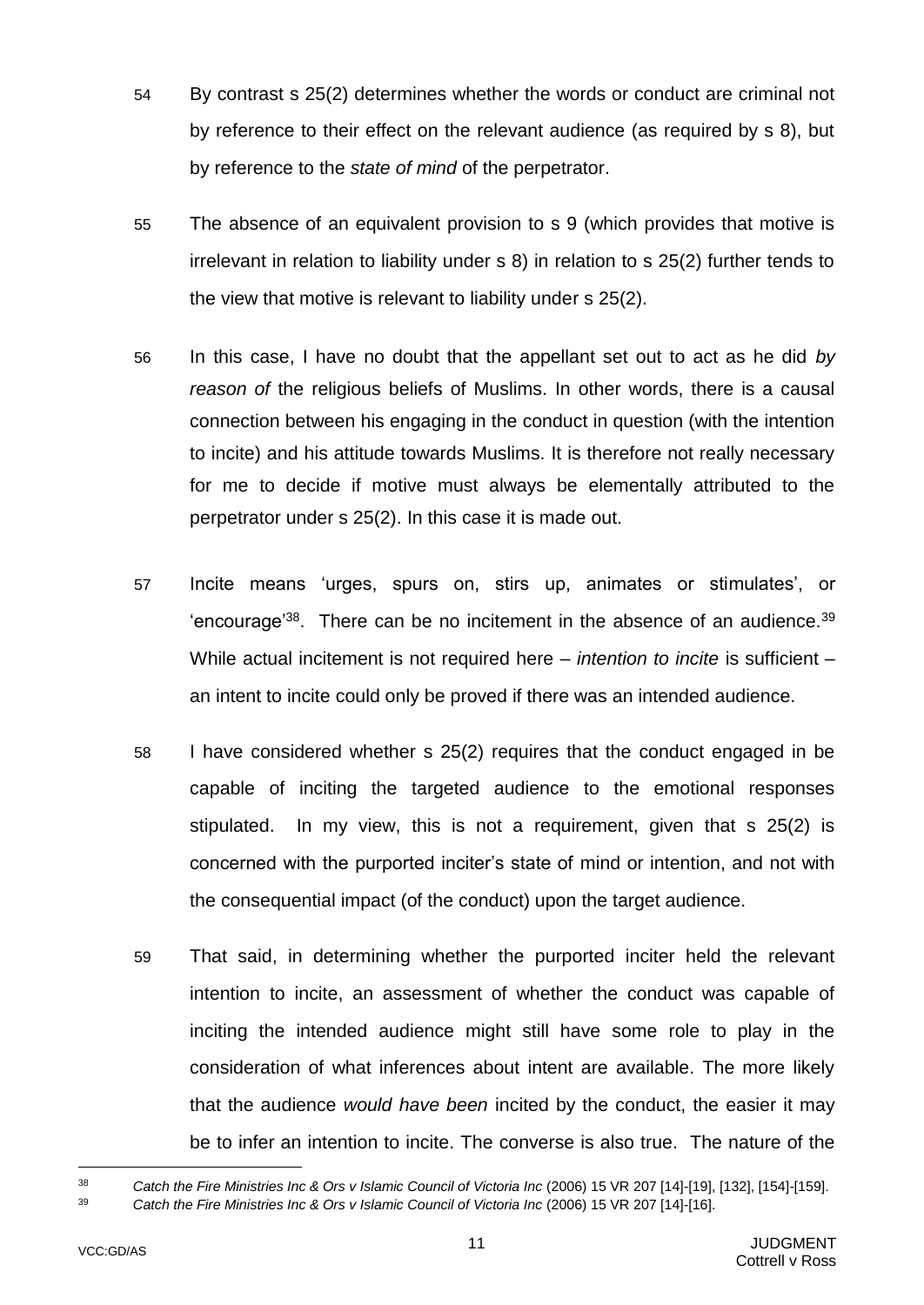audience will provide the evidential context to the assessment of the intention to incite element. Ultimately, it is the alleged offender's subjective intention which must be proved.

- 60 'Class' is not defined in the RRT Act. The natural or ordinary meaning of the phrase is that of a 'collection or group of persons who are regarded as having certain common attributes or traits'.<sup>40</sup> The RRT Act contemplates that a class of persons may hold a religious belief or engage in religious activity.
- 61 The appellant has argued that Muslims are not a class of persons. I disagree.
- 62 I disagree. In my opinion Muslims are clearly a group of people having an attribute in common, that is, people who follow or practice the religion of Islam. They hold religious beliefs and engage in religious activity.
- 63 There is direct authority which recognises that persons identified as Muslims are relevantly a class of persons who hold a religious belief or engage in religious activity under the RRT Act.<sup>41</sup>

#### <span id="page-14-0"></span>**Some conclusions**

- 64 The following conclusions may be drawn from the legislation itself, and from the extrinsic materials:
	- The legislature considered there was a genuine need to address the issue of racial and religious vilification and the harm caused by that conduct in Victoria.
	- The social benefits which the legislation seeks to achieve can be readily discerned. Section 25(2) is calculated to:

l

<sup>&</sup>lt;sup>40</sup> Explanatory Memorandum of the Racial and Religious Tolerance Bill 2001 (Vic), 9. This accords with the ordinary meaning of the phrase. See also the definition in the *New Shorter Oxford English Dictionary*, Oxford University Press (1993): class / n. …. 4 gen. A group of people or things having some attribute in common; a set, a category.

<sup>41</sup> *Catch the Fire Ministries Inc & Ors v Islamic Council of Victoria Inc* (2006) 15 VR 207.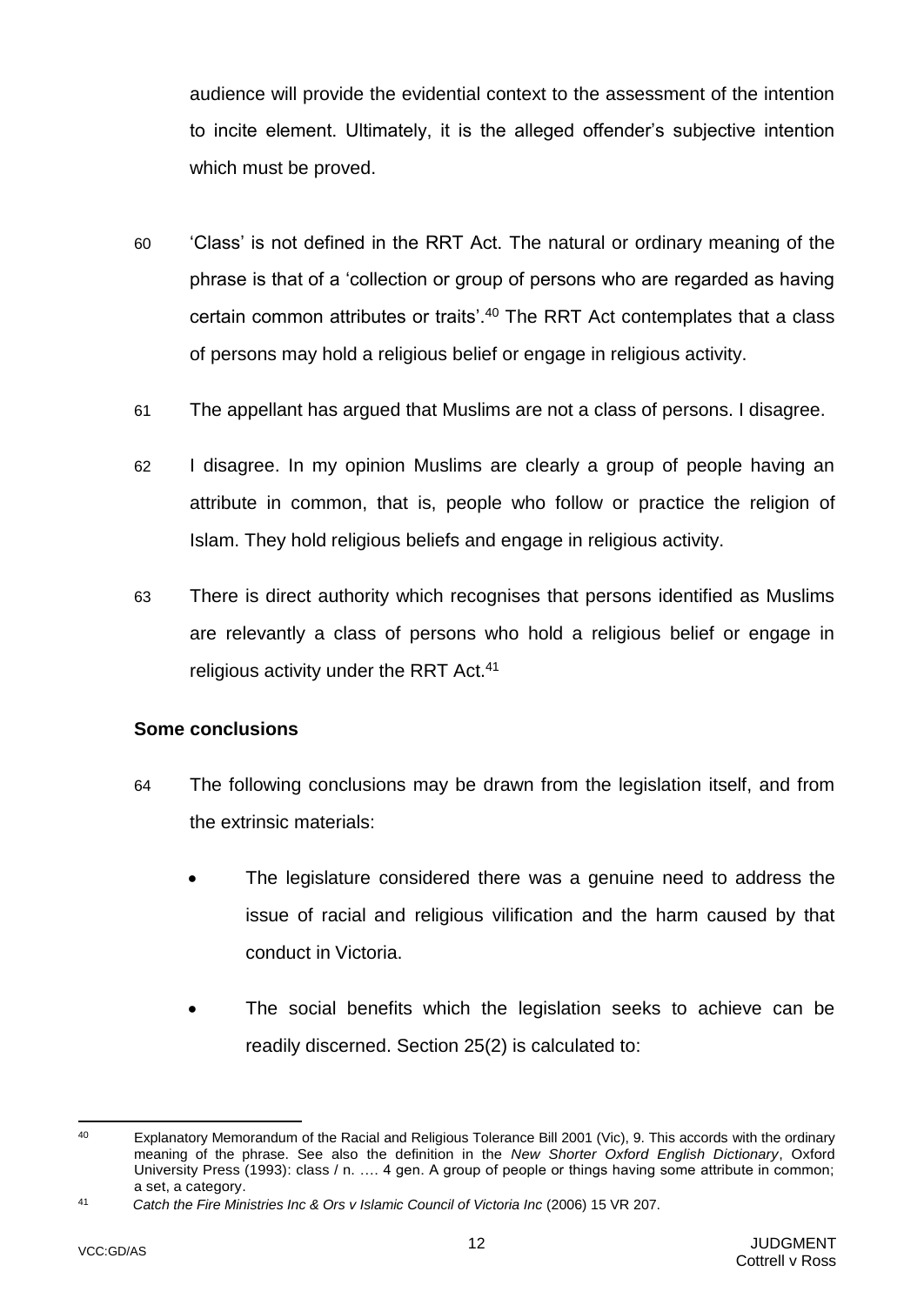- o Promote religious tolerance;
- o Prevent demonstrably harmful conduct that causes physical and psychological harm;
- o Prevent the marginalisation of persons on religious grounds and promote the full and equal participation of every person in society;
- o Proscribe conduct that diminishes the dignity of members of the community.
- The legislation reflects an earnest and considered attempt by the legislature to balance or weigh the policies of preventing vilification and allowing appropriate avenues of free speech. On its face, it has sought to ensure that any restriction occasioned by s 25(2) on the freedom of expression would be limited only to the extent necessary to prevent that harm (serious vilification), and to achieve those social benefits. In that sense the legislature has strived to tailor s 25(2) to its purpose. I accept the arguments advanced by both the respondent and by the Attorney that the relevant legislative context and Parliamentary Debate reflects that much consideration was given to 'freedom of expression' and 'freedom of speech' before the enactment of the RRT Act.
- The field of operation of s 25(2) is narrow, it being directed only towards the most extreme, obnoxious and intentional forms of vilifying conduct.
- <span id="page-15-2"></span>65 I will return to these matters when addressing the Constitutional point.

# <span id="page-15-0"></span>**PART 2 - THE CHARTER**

# <span id="page-15-1"></span>**Overview**

66 I now turn to address the Charter arguments.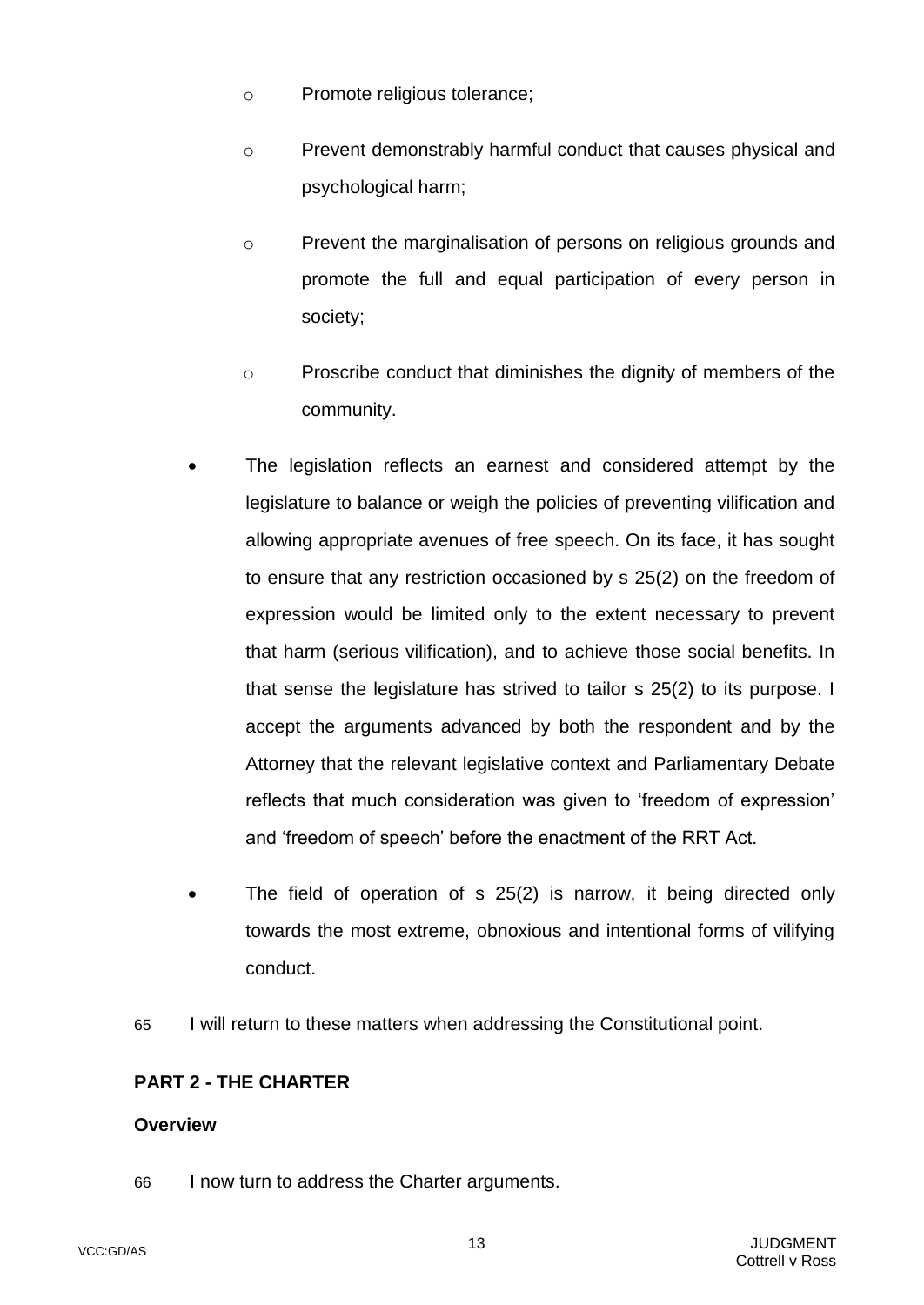- 67 The Charter Notice was given by the Attorney. It states that a question arises as to the interpretation of s 25(2) of the RRT Act in accordance with the Charter.
- 68 The Notice further explained that the question that arises is whether the terms 'serious contempt', 'revulsion' and 'severe ridicule' bear their ordinary, or some other narrower meaning, having regard to the 'relevant' Charter rights.
- 69 The relevant Charter rights identified by the Attorney and the appellant as possibly engaged by s 25(2) of the RRT Act are:
	- the right to freedom of expression (s 15);
	- the right to freedom of thought, conscience, religion and belief (s 14);
	- the right to participate in the conduct of public affairs (s 18).
- 70 Section 32(1) of the Charter provides that '[s]o far as it is possible to do so consistently with their purpose, all statutory provisions must be interpreted in a way that is compatible with human rights'.
- 71 Where a Victorian legislative provision engages a human right referred to in the Charter, s 32(1) must be considered in conjunction with other relevant principles of statutory interpretation in the process of construing the provision in question.<sup>42</sup> It applies such that '[w]here more than one interpretation of a provision is available on a plain reading of the statute, then that which is compatible with rights protected under the Charter is to be preferred'.<sup>43</sup>
- 72 Importantly, s 32(1) does not allow the reading in of words which are not explicit or implicit in a provision, or the reading down of words so far as to change the true meaning of a provision. $44$  Consequently, if the words of a

<sup>42</sup> *Momcilovic v The Queen* (2011) 245 CLR 1, [50], [684]; *Victoria Police Toll Enforcement v Taha & Ors* (2013) 49 VR 1, [27], [190].

<sup>43</sup> *Nguyen v DPP* (2019) 368 ALR 344, [103].

<sup>44</sup> *Slaveski v Smith* (2012) 34 VR 206, [20]-[24], [45].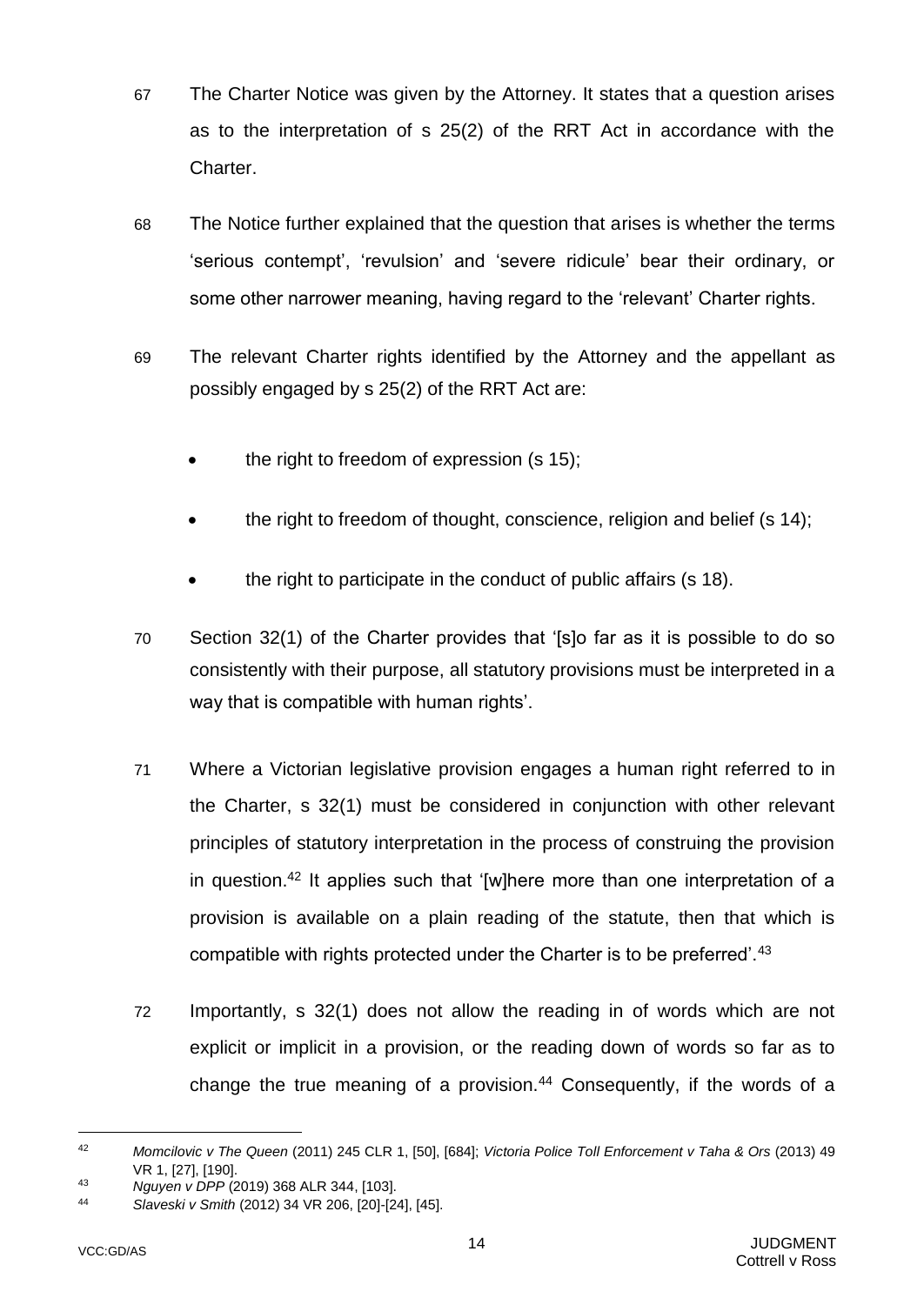statute are clear, the court must give them that meaning.<sup>45</sup>

- 73 Section 32(1) thus applies to the interpretation of statutes in the same way as the principle of legality, but with a wider field of application.<sup>46</sup>
- 74 The appellant does not specifically argue for a particular construction of s 25(2), on the basis of s 32 of the Charter. His principal argument is directed towards the constitutional point involving the implied freedom of political communication.
- 75 The appellant seems to contend more generally that the ambit of s 25(2) is broad and there is scope to construe it more narrowly to give greater expression to human rights, including the freedom of expression. The appellant's arguments have at least implicitly raised the possibility of the engagement with the relevant Charter rights.
- 76 More specifically, I have taken the appellant's case to be that the relevant emotions stipulated in s 25(2) should be given a narrower meaning than their ordinary meaning. I have also taken his case to be that s 25(2) should be read down or narrowed so as to exclude political communication or speech, having regard to the Charter rights, though again this seemed to find greater voice within the context of the constitutional argument.
- 77 Alternatively the appellant argues that the construction of s 25(2), in the light of the Charter, gives the conduct proscribed by the provision a broad ambit. He then appears to base his arguments of unconstitutionality on this purported broad operation of s 25(2)
- 78 In any case, before I can assess whether s 25(2) effectively burdens the implied freedom in its terms, operation or effect, I am required to construe the ambit of its operation and effect, in the light of the Charter rights.

<sup>45</sup> *Slaveski v Smith* (2012) 34 VR 206, [20]-[24], [45].

<sup>46</sup> *Momcilovic v The Queen* (2011) 245 CLR 1, [51], [146](vi), [170], [280], [545]-[546], [565], [574], [684]. In *Slaveski v Smith* (2012) 34 VR 206, [45] the Court of Appeal stated that s 32 applies in the same way as the principle of legality, but has a wider operation.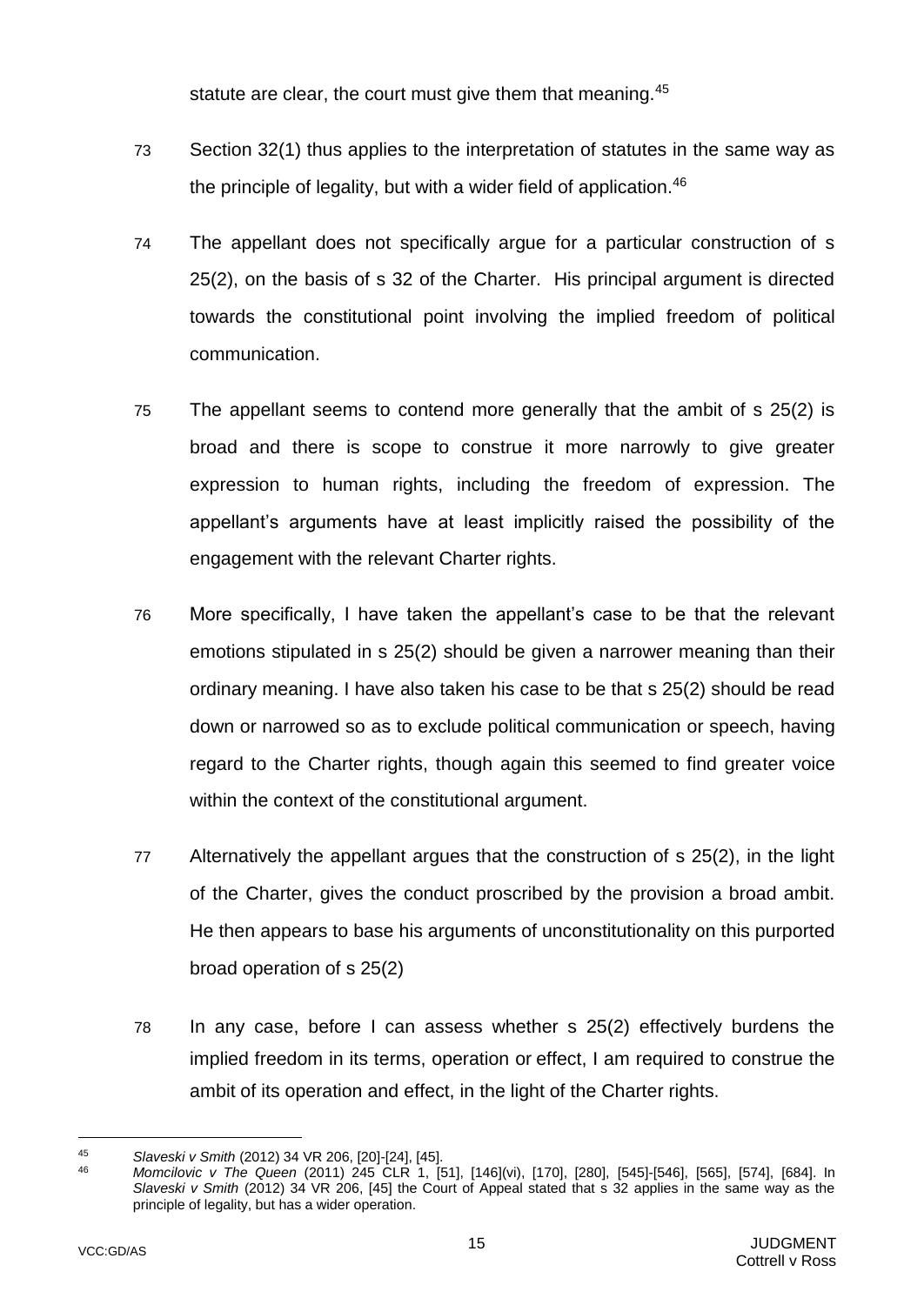### <span id="page-18-0"></span>**Section 32 and the threshold question**

- 79 I commence by observing that my ultimate task here is not to assess if the Charter rights have been affected (or to make a finding about compatibility between the impugned legislation and the Charter).
- 80 My central task rather is to construe the legislation in question (s 25(2) of the RRT Act) having regard to the Charter rights and to the terms of s 32(1) in particular.
- 81 I have concluded below that s 25(2) of the RRT Act does not engage any Charter rights. If some restrictions on the Charter rights are occasioned by s 25(2) of the RRT Act any such limits are at the very margins, and they are reasonable and justified in law.
- 82 My most important conclusion is this: even if limits or restrictions on some Charter rights are occasioned by s 25(2) of the RRT Act, this does not result in the narrowing of the operation of s 25(2). In the end, I have concluded that s 32 of the Charter effectively has no bearing on the interpretation which I must give s 25(2).
- 83 The plain meaning of s 25(2) of the RRT Act is clear. There is no ambiguity. I am already driven to the narrowest construction of s 25(2) having regard to its plain and ordinary meaning, and to its legislative context and purpose. I am further satisfied that the plain construction of s 25(2) gives the greatest operation to the relevant rights (such as the freedom of expression) consistent with its purpose.
- 84 As the appellant does not specifically argue for a particular construction of s 25(2), on the basis of s 32 of the Charter, the exercise I am engaged in is a little artificial or theoretical. Even allowing for that, there is just no apparent (alternative) constructional choice available here.
- 85 More specifically, in my view the legislature can be taken to have intended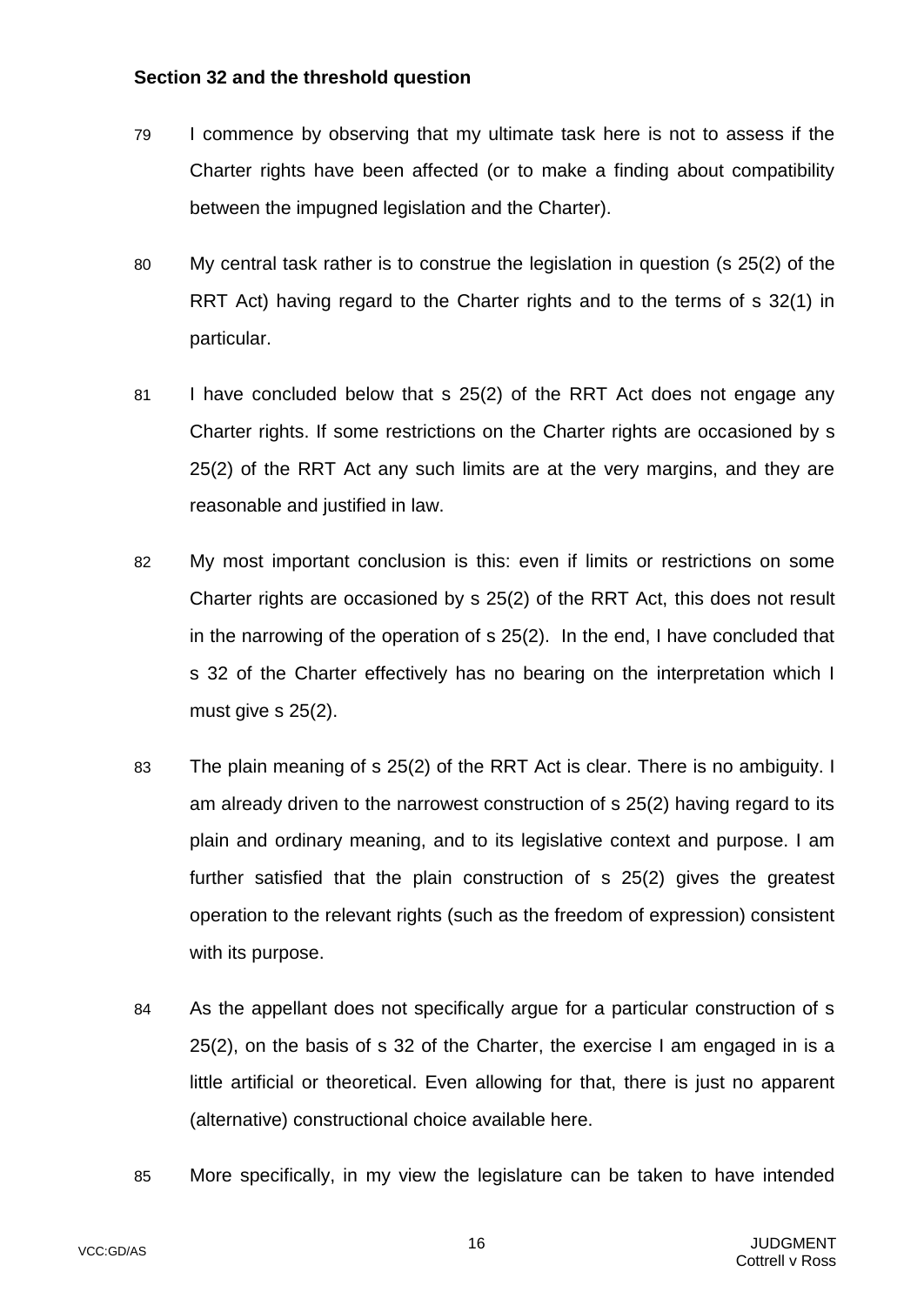that s 25(2) would capture only the most serious type of religious vilification speech. As I have indicated above at [\[35\]](#page-9-0) to [\[38\]](#page-10-0), the expressions 'serious contempt', 'revulsion' and 'severe ridicule' bespeak of the *strongest* emotional responses which can be anticipated. The provision is narrow in scope, narrowed further by the requirement that intention be proved. In my opinion, it has been deliberately crafted to capture a very narrow range of (intentional) vilifying conduct.

- 86 It is difficult to identify any meaningful room within which to (further) constrict the meaning of the stipulated emotions, or the provision as whole. Still less is it possible to do this without fundamentally changing the true meaning of provision, or its constituent parts.
- 87 In my view, to narrow the operation of the provision, so that less conduct is prohibited, would rob s 25(2) of much of its utility, and subvert its intended purpose, namely to punish and deter behaviour which is intended to constitute serious religious vilification.
- 88 As for a possible suggestion that the provision should be read down to exclude serious vilification, when occurring in furtherance of political expression, this too would involve a re-writing of the provision and an undermining of the legislative purpose. Parliament plainly intended the prohibition of the *extreme* conduct captured by s 25(2) would be without exception. This can be contrasted with s 8 where exceptions are explicitly provided (under sections 11 and 12).
- 89 To the extent that the appellant argues for a broad interpretation in the light of the Charter rights, that too would, in my view, equally involve a fundamental re-casting of the legislative words and intent, which is impermissible.
- 90 My conclusion on the construction of s 25(2) effectively disposes of the Charter arguments.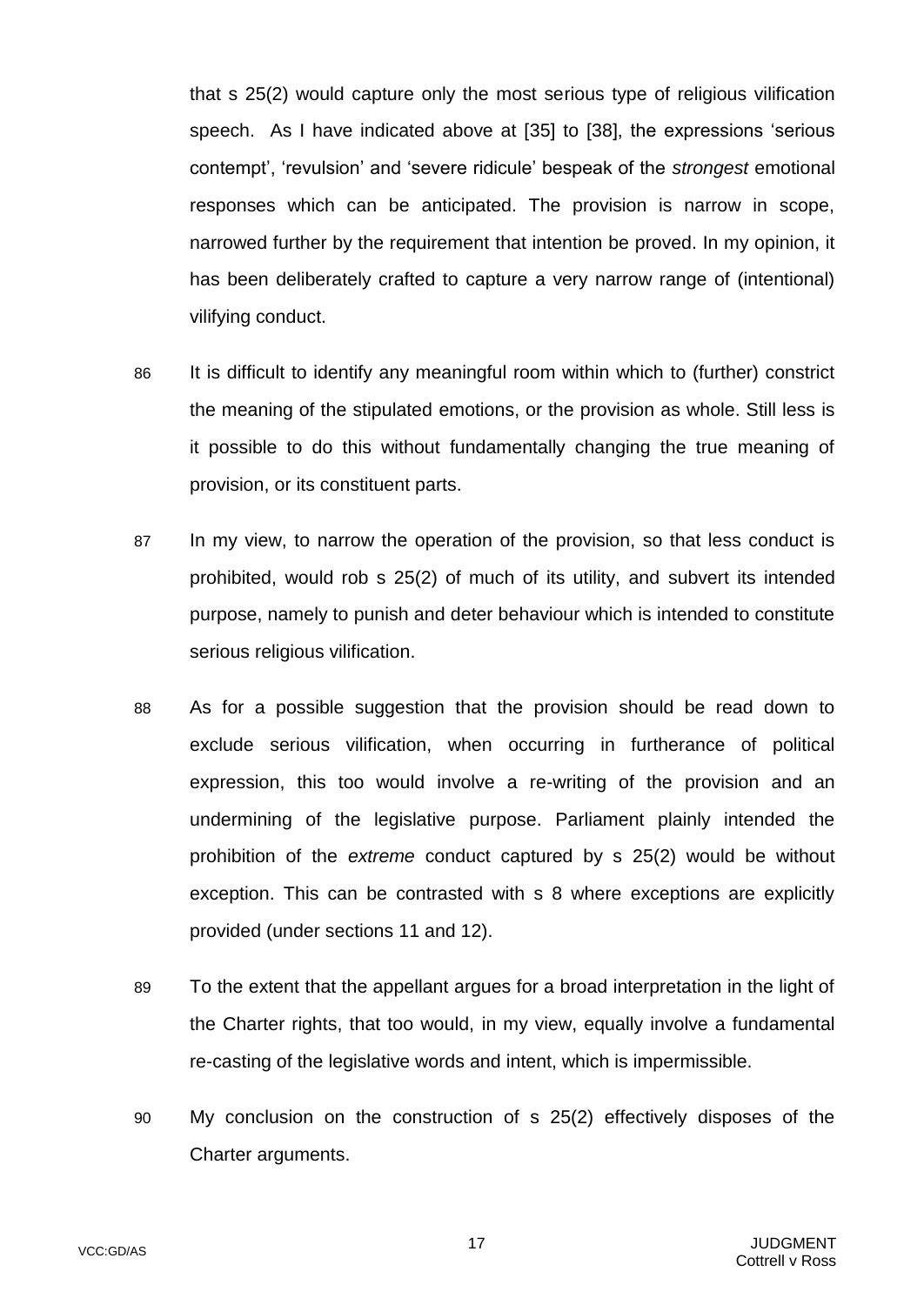- 91 In the circumstances, it is not strictly necessary for me to consider the relationship between s 15(2) and (3) or between s 15(3) and s 7(2) of the Charter.
- 92 Nor is it strictly necessary for me to consider whether s 7(2) of the Charter is relevant to a court's task in construction under s 32(1).<sup>47</sup>
- 93 However given the overlap between these Charter arguments and the Constitutional arguments, I will express some conclusions I would have reached had I been required to.

### <span id="page-20-0"></span>**Section 15 of the Charter**

94 Section 15(2) of the Charter<sup>48</sup> provides that:

every person has the right to freedom of expression which includes the freedom to seek, receive and impart information and ideas of all kinds, whether within or outside Victoria.

- 95 In my view, 'expression' that constitutes religious vilification especially serious or extreme religious vilification - is excluded from the concept of 'expression' protected by s 15 of the Charter.
- 96 The concept of 'expression' protected by s 15(2) of the Charter is not unqualified and absolute. As Kyrou J observed in *Magee v Delaney*<sup>49</sup>:

The very width of the expressive conduct that is potentially capable of falling within s 15(2) of the Victorian Charter suggests that what constitutes a protected form of exercise of the right to freedom of expression must be informed by public policy considerations inherent in the nature of a free and democratic society.<sup>50</sup>

97 His Honour went onto conclude that:

… public policy considerations are inherent in s 15(2) of the Victorian Charter and limit its application to some forms of expressive conduct, independently of s 15(3). If this were not the case, there would be endless debates about whether acts which

<sup>49</sup> *Magee v Delaney* (2012) 29 VR 50, [89].

 $\Delta$ 7 <sup>47</sup> Four members of the High Court in *Momcilovic* (2011) 245 CLR 1 held that s 7(2) was relevant to the process of interpretation under s 32 of the Charter. However, in *Noone v Operation Smile (Australia) Inc* (2012) 38 VR 569, [142], Nettle JA expressed the view that there was no majority view of the High Court on the issue (because Heydon J ultimately found that ss 7(2) and 32(1) were invalid). In Nettle JA's view— in these circumstances it was appropriate to follow the approach adopted by the Court of Appeal in *R v Momcilovic* (2010) 25 VR 436, that s 7(2) only became relevant *after* the meaning of the provision had been established.

<sup>48</sup> Section 25(2) of the RRT Act does not purport to interfere with the right to hold an opinion under s 15(1). Section 15(1) of the Charter provides that '[e]very person has the right to hold an opinion without interference'.

<sup>50</sup> *Magee v Delaney* (2012) 29 VR 50, [86].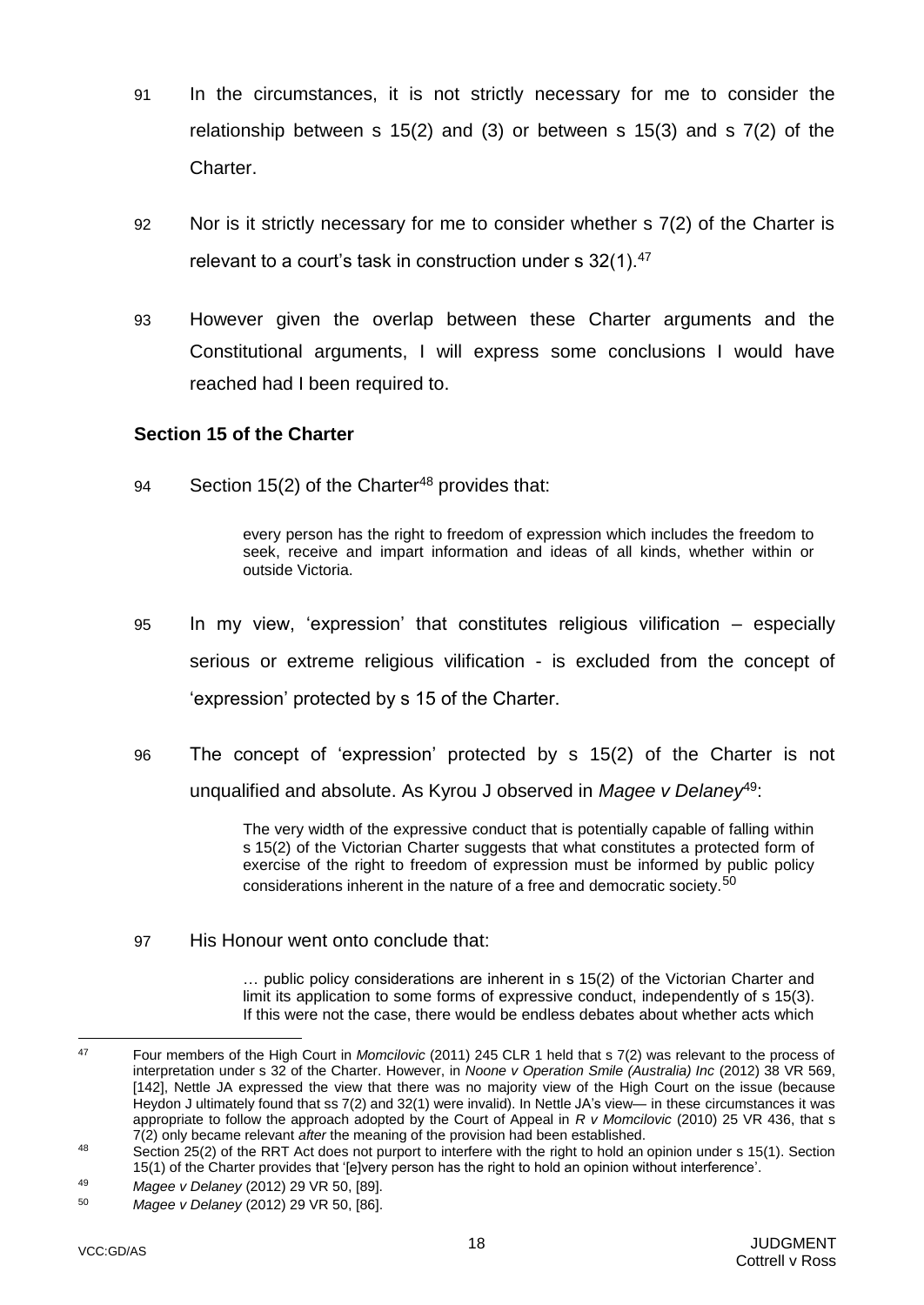are unquestionably antithetical to freedom, democracy and the rule of law that sustain our society fall within the specific terms of s 15(3).<sup>51</sup>

- 98 In my view, racial and religious vilification speech especially of an extreme kind – 'is antithetical to the fundamental principles of equality, democratic pluralism and respect for individual dignity which lie at the heart of the protection of human rights'.<sup>52</sup> Such legislation positively promotes people of different religions to participate in public life and discourse, free from vilification.<sup>53</sup>
- 99 In any event, s 15(3), makes clear that the freedom of expression right is 'not absolute, but is conditional and qualified'.<sup>54</sup>
- 100 The substantive right to freedom of expression in s 15(2) is subject to reasonable limits or restrictions under s 15(3).
- 101 If some conduct captured by s 25(2) of the RRT Act is protected expression for the purposes of s 15(2) of the Charter, such conduct would fall at the margins of the concept of 'expression'.
- 102 Section 15(3) provides that special duties and responsibilities are attached to the s 15(2) right to freedom of expression. It may be subject to lawful restrictions reasonably necessary for the purposes listed in s 15(3)(a) and (b).
- 103 Any limits or restrictions on the freedom of expression occasioned by s 25(2), are, in my view, reasonably necessary under s 15(3)(a) to respect the rights and reputation of other persons, namely those persons who are victimised by religious vilification. Their rights, which also must be respected, include the Charter right to freedom of expression (s 15(2)), the Charter right to freedom of religion (s 14), the Charter right to take part in public life (s 18) and the

<sup>51</sup> *Magee v Delaney* (2012) 29 VR 50, [89].

<sup>52</sup> Alastair Pound and Kylie Evans, *Annotated Victorian Charter of Rights* (Lawbook Co, Second Edition, 2019), p.145-146.

<sup>53</sup> See the judicial statements made in support of the proposition that anti-vilification legislation *enhances* and *promotes* the implied freedom of communication. *Sunol v Collier (No 2)* (2012) 289 ALR 128, [89]; *Durston v Anti-Discrimination Tribunal* (No 2) [2018] TASSC 48, [36]-[46], [49]; *Owen v Menzies* (2012) 293 ALR 571, [72].

<sup>54</sup> *Magee v Delaney* (2012) 29 VR 50, [103].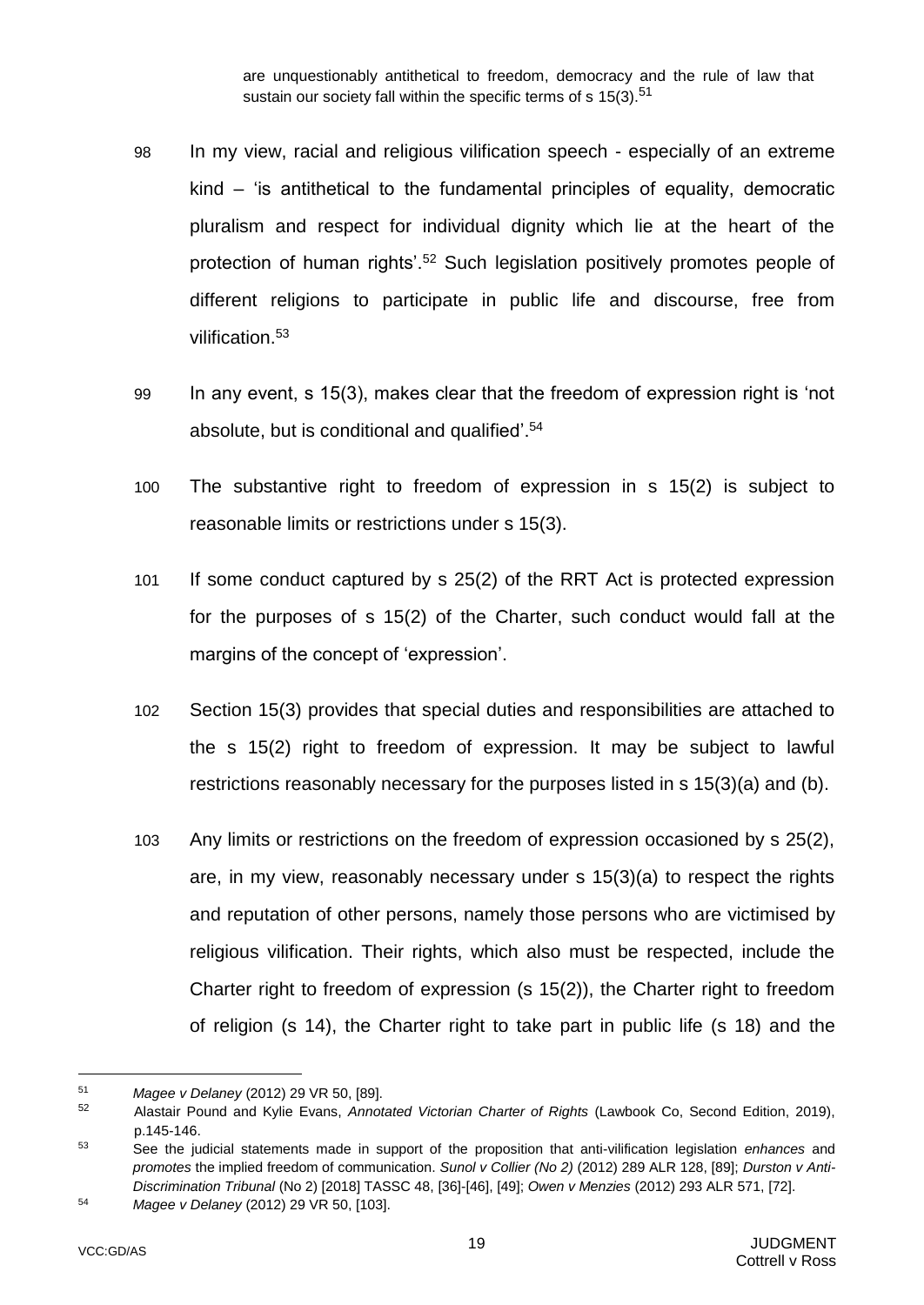Charter right to enjoy his or her culture and to practice his or her religion (s19). Section 15(3)(a) of the Charter is not also confined to restrictions necessary to respect the individual rights conferred by the Charter.<sup>55</sup> Importantly, for present purposes, it extends to rights held by a group.<sup>56</sup>

- 104 Further, in my view, any limits are also reasonably necessary under s 15(3)(b), for the protection of public order.
- 105 As to the breadth the concept of the protection of public order, Kyrou J expressed the following views about this in *Magee v Delaney*: 57

Section 15(3)(b) contemplates that individual rights may need to be subordinated to the needs of society for the greater public good. This theme is consistent with the preamble, which refers to 'a democratic and inclusive society that respects the rule of law' and states that 'human rights come with responsibilities and must be exercised in a way that respects the human rights of others. <sup>58</sup>

Without limiting the lawful restrictions that may be reasonably necessary for the protection of public order, they obviously include laws that enable citizens to engage in their personal and business affairs free from unlawful physical interference to their person or property.<sup>59</sup>

- 106 It seems to me that the concept of protection of public order is sufficiently broad to encompass the discord between various groups in society caused by religious vilification.
- 107 This means that if the specific internal limitation in s 15(3) operates to reduce the substantive scope of the s 15(2) Charter right, then I would conclude that s 25(2) of the RRT Act does not impose any limits on the freedom of expression under s 15 of the Charter.<sup>60</sup>
- 108 It may be that the specific internal limitation in s 15(3) does not operate to reduce the substantive scope of the s 15(2) right, but is seen as an indication

<sup>55</sup> *Magee v Delaney* (2012) 29 VR 50[126].

<sup>56</sup> *McDonald v Legal Services Commissioner (No 2)* [2017] VSC 89, [43].<br>57 *Mage v Dolanov (2013)* 29 VB 50

<sup>57</sup> *Magee v Delaney* (2012) 29 VR 50.

<sup>58</sup> *Magee v Delaney* (2012) 29 VR 50, [150].

<sup>59</sup> *Magee v Delaney* (2012) 29 VR 50, [151].

<sup>&</sup>lt;sup>60</sup> My primary position is that s 25(2) of the RRT Act does not impose any limits or restrictions on the protected freedom of expression under s 15(2), so there is no need to have resort to s 15(3) of the Charter.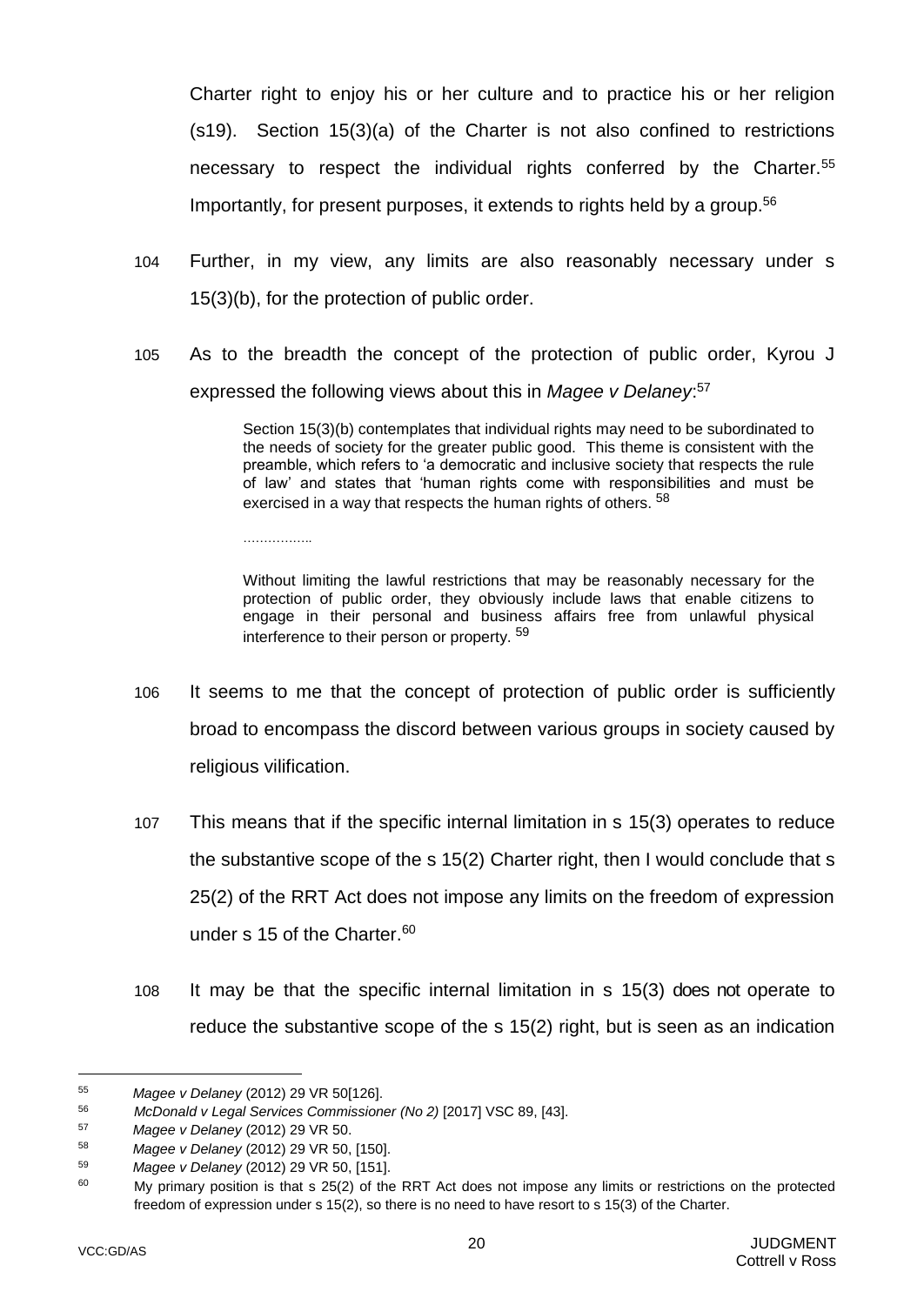of what might be considered in determining whether any limitations are reasonable and justified under the general limitations provision in  $\frac{57(2)}{61}$ 

109 Section 7(2) of the Charter provides that:

A human right may be subject under law only to such reasonable limits as can be demonstrably justified in a free and democratic society based on human dignity, equality and freedom, and taking into account all relevant factors….

110 In my view, any limits imposed by s 25(2) of the RRT Act would be justified under s 7(2) of the Charter. I find below, in the context of the constitutional validity argument, that s 25(2) is appropriate and adapted to its legitimate purpose. For the same reasons, any limits or restrictions on the freedom of expression occasioned by s 25(2) are reasonable limits that are demonstrably justified for the purposes of s 7(2).

# <span id="page-23-0"></span>**Sections 14(1) and 18 of the Charter**

- 111 The focus at the appeal hearing was really upon the right to freedom of expression under section 15 of the Charter. I will deal with the rights under sections 14 and 18 of the Charter very briefly.
- 112 Section 14(1) of the Charter provides that:

[e]very person has the right to freedom of thought, conscience, religion and belief.

113 Section 14(2) requires that:

[a] person must not be coerced or restrained in a way that limits his or her freedom to have or adopt a religion or belief in worship, observance, practice or teaching.

- 114 Section 25(2) of the RRT Act is protective of the rights to hold and to practise one's religion or religious belief.
- 115 Section 25(2) seems to be a provision intended to protect the s 14 Charter right given that it protects freedom of religious expression and observance.
- 116 I do not accept that conduct that is captured by s 25(2) would be protected by s 14.

<sup>61</sup> *McDonald v Legal Services Commissioner (No 2)* [2017] VSC 89, [36].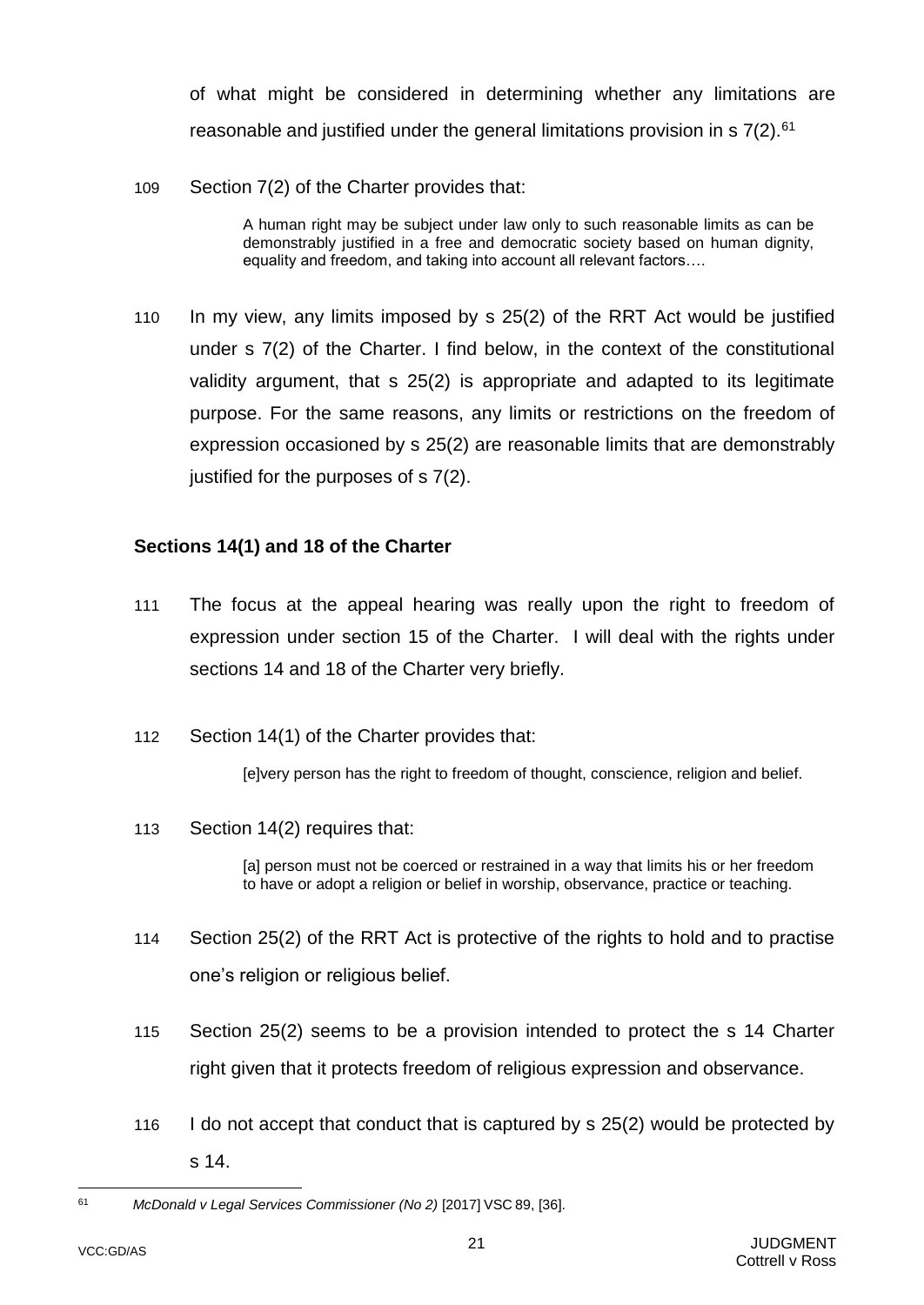- 117 Respect and tolerance for those of different faiths lies at the heart of s 14.62 Religious vilification is inimical to these concepts. Far from limiting the rights protected under s 14 of the Charter, s 25(2) of the RRT Act is designed to promote and enhance such rights.
- 118 It is true that s 14 also embraces beliefs of any kind. In my view, conduct involving serious religious vilification could not be considered a demonstration of a belief that would be protected by s 14. For a belief to come within the scope of s 14 it must, 'be worthy of respect in a democratic society, be not incompatible with human dignity and not conflict with fundamental rights of others'.<sup>63</sup> This includes the freedom of religion, centrally protected by s 14 itself, as well as other cultural and religious rights protected by s 19 of the Charter. The concept of "conscience" under s 14 should be understood in the same way.<sup>64</sup>
- 119 There was some suggestion by the appellant that s 18 of the Charter is relevant to the question of construction of s 25(2) of the RRT Act.
- 120 Section 18(1) provides that:

[e]very person in Victoria has the right, and is to have the opportunity, without discrimination, to participate in the conduct of public affairs, directly or through freely chosen representative.

- 121 The term 'public affairs' is not defined in the Charter, but it is a concept concerned with the exercise of legislative, executive and administrative powers.
- $122$  It may include participation in meetings and other affairs of a local council,  $65$ and attendance in the public gallery during the conduct of court proceedings.<sup>66</sup>

<sup>62</sup> Alastair Pound and Kylie Evans, *Annotated Victorian Charter of Rights* (Lawbook Co, Second Edition, 2019), 129. <sup>63</sup> *R v AM* (2010) 5 ACTLR 170, [44(v)]. Alastair Pound and Kylie Evans, *Annotated Victorian Charter of Rights* 

<sup>(</sup>Lawbook Co, Second Edition, 2019), p.132.

<sup>64</sup> Alastair Pound and Kylie Evans, *Annotated Victorian Charter of Rights* (Lawbook Co, Second Edition, 2019), p.132.

<sup>65</sup> Slattery v Manningham City Council (Human Rights) <sup>[2013]</sup> VCAT 1869.

<sup>66</sup> *R v Chaarani (Ruling No 1)* [2018] VSC 387.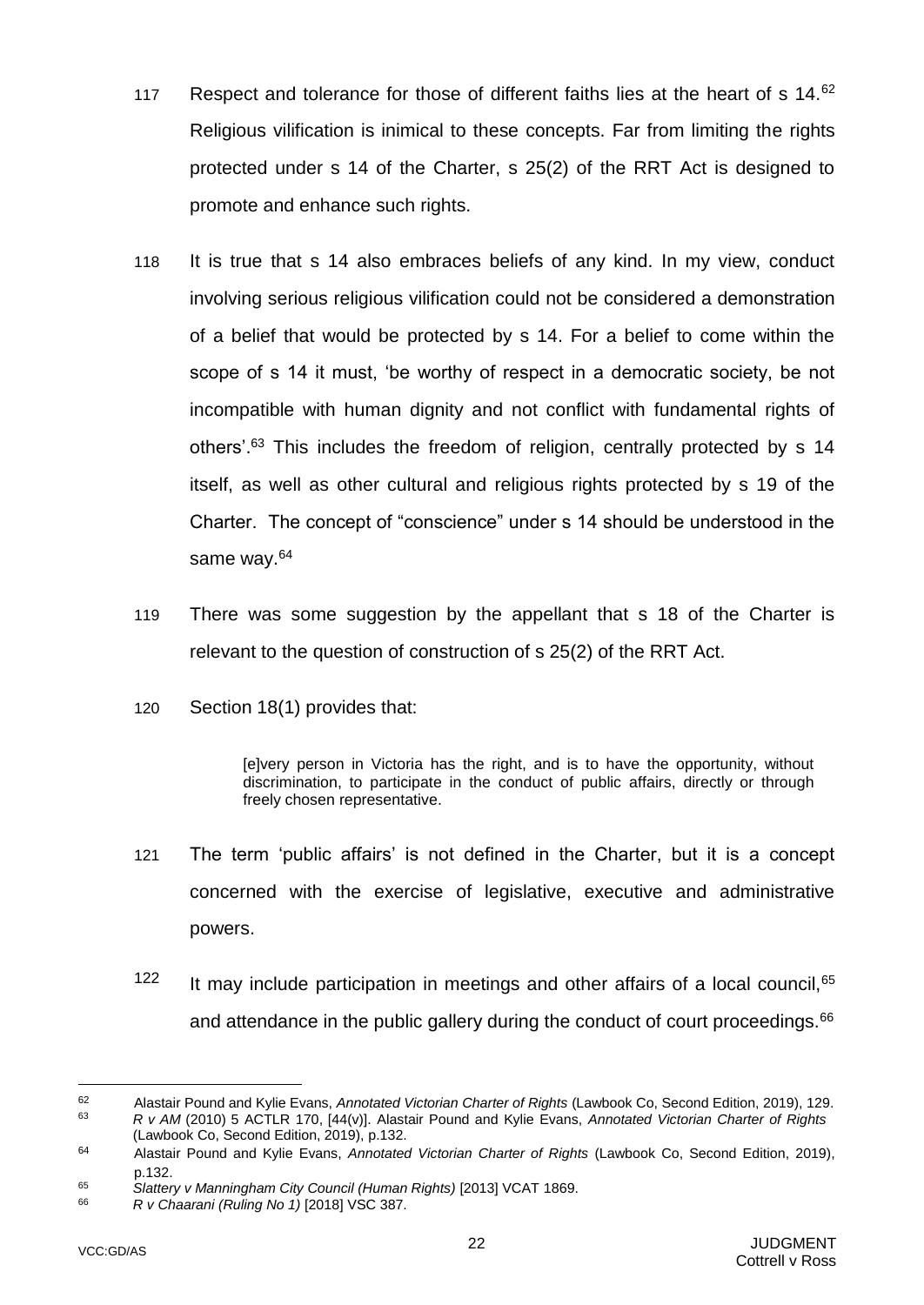- 123 Section 18(1) guarantees a person's right to participate in public debate, but this guarantee is not absolute – it is subject to reasonable limitations.<sup>67</sup> It does not protect a right to say or do anything in the course of public debate. Section 25(2) is intended to promote and enhance participation in public affairs of persons or groups who might otherwise be shut out.<sup>68</sup> Further, the reasons which drive me to conclude that freedom of expression (s 15) and freedom of thought, conscience, religion or belief (s 14) do not protect serious religious vilification, equally support the conclusion that the concept of participating in 'public affairs' would not encompass a right to engage in such vilifying conduct.<sup>69</sup>
- 124 If s 25(2) does limit or restrict the rights under s 14 or s 18 of the Charter, it does so at the very margins. I would find that any limits or restrictions are reasonable limits that are demonstrably justified for the purposes of s 7(2), essentially for the same reasons which have driven me to conclude (within the context of the constitutional argument) that s 25(2) is appropriate and adapted to its legitimate purpose.

# <span id="page-25-0"></span>**PART 3 - THE CONSTITUTIONAL ISSUE**

#### <span id="page-25-1"></span>**Overview**

- 125 The appellant has challenged the validity of s 25(2) of the RRT Act on the basis that it impermissibly burdens the implied freedom of political communication protected by the Constitution.
- 126 The respondent and the Attorney both contend that s 25(2) does not impermissibly burden that implied freedom and is valid.
- 127 The implied freedom of communication on political and governmental matters

<sup>67</sup> Alastair Pound and Kylie Evans, *Annotated Victorian Charter of Rights* (Lawbook Co, Second Edition, 2019), p.172.

<sup>&</sup>lt;sup>68</sup> This is discussed at length below when considering the question of the burden on the implied freedom of political communication.

<sup>69</sup> Alastair Pound and Kylie Evans, *Annotated Victorian Charter of Rights* (Lawbook Co, Second Edition, 2019), p.172.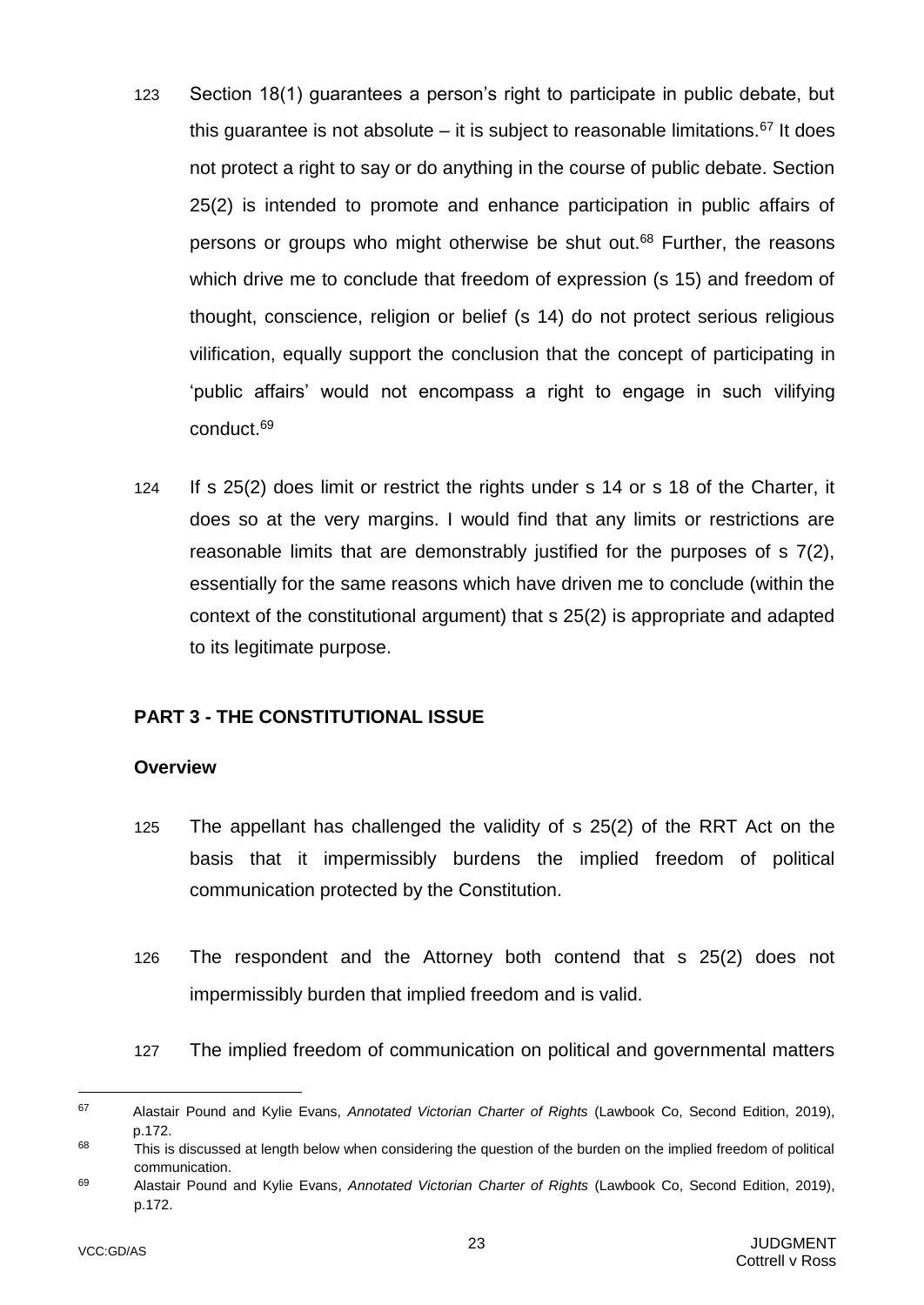is well-established. It is an incident of the system of representative government established by the Constitution. It places limits on legislative and executive power. It operates as a limitation on the legislative power of the States and of the Commonwealth Parliament.<sup>70</sup>

- 128 However, the freedom is not absolute and, as a consequence, the limit on legislative power is not absolute.<sup>71</sup>
- 129 The freedom can be limited by legislation which passes the test for constitutional validity, which has most recently been authoritatively re-stated in *Clubb v Edwards*. 72

## <span id="page-26-0"></span>**A threshold question**

- 130 There is a threshold question which I must address before I consider whether s 25(2) of the RRT Act burdens political communication.
- 131 The question is whether the conduct engaged in by the appellant in this case actually involved political communication. I should not be drawn into a consideration of a Constitutional issue, where the facts do not raise it, and where the outcome does not depend upon it. If there was no actual political communication in this case then constitutional adjudication is unnecessary.<sup>73</sup>
- 132 I am satisfied that the facts in this case sufficiently enliven the constitutional issue. The alleged vilification occurred question in connection with garnering or rallying support for a protest against a decision made by local government. Neither the respondent nor the Attorney suggested I should refrain from addressing the constitutional issue.

<sup>70</sup> <sup>70</sup> For example, *Clubb v Edwards* (2019) 93 ALJR 448, [35].

<sup>71</sup> *Monis v The Queen* (2013) 249 CLR 92, [103].

<sup>72</sup> *Clubb v Edwards* (2019) 93 ALJR 448, [5].

<sup>73</sup> *Clubb v Edwards* (2019) 93 ALJR 448, [131], [328]-[330].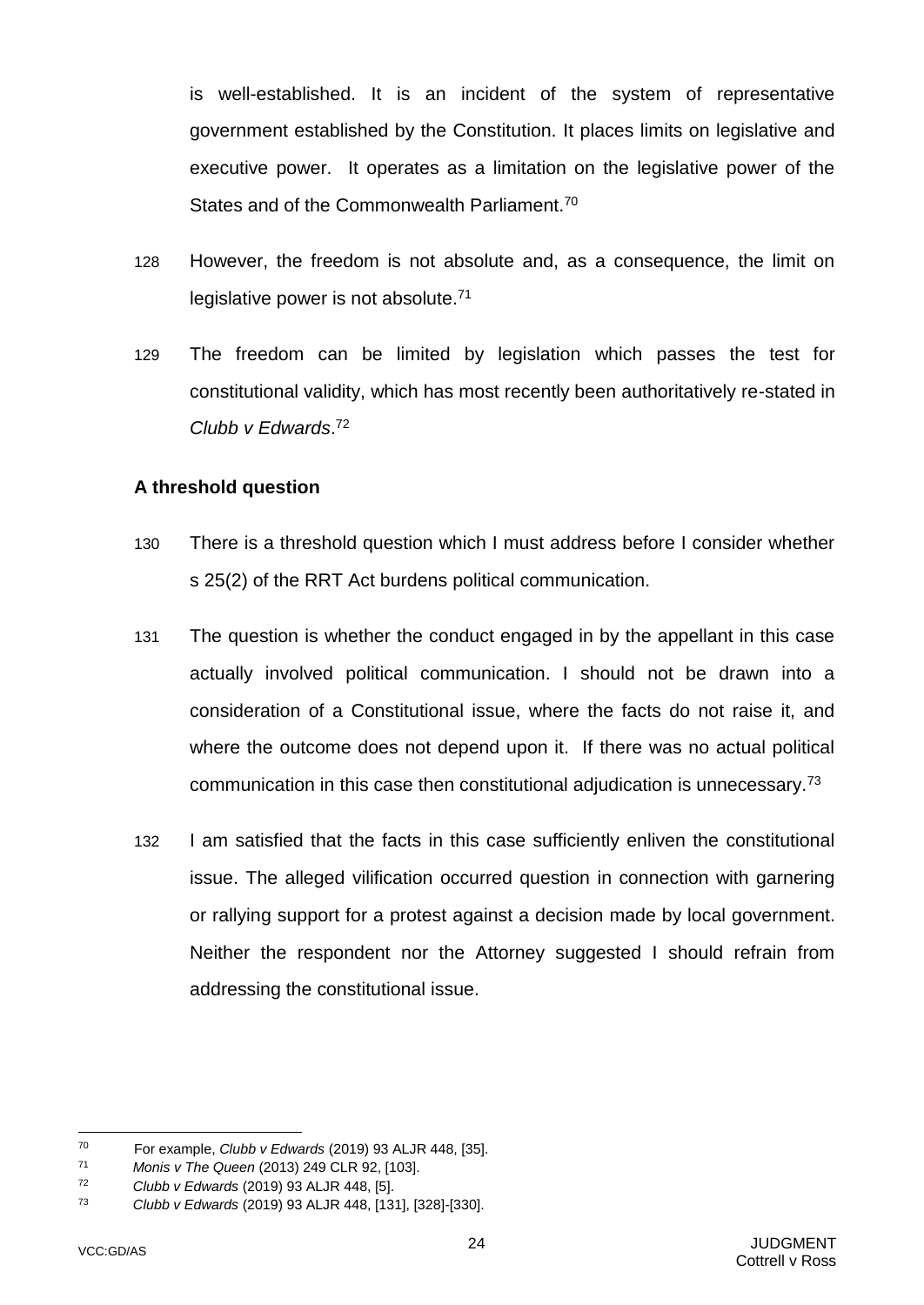# <span id="page-27-0"></span>**The test**

- 133 Under the test for constitutional validity<sup>74</sup> it is necessary to consider:
	- (a) Whether s 25(2) of the RRT Act effectively burdens the implied freedom in its terms, operation or effect (the question of **burden**);
	- (b) If so, whether its purpose is legitimate in the sense that it is compatible with the maintenance of representative government as prescribed by the Constitution (the question of **legitimate purpose**); and
	- (c) If so, whether s 25(2) is reasonably appropriate and adapted to advance that legitimate object (the question of proportionality). It is, in turn, necessary to consider three aspects of proportionality:
		- (i) Does s 25(2) have a rational connection to its purpose (**suitability**)?
		- (ii) Are there other less restrictive means of achieving its purpose (**necessity**)?
		- (iii) Is there a balance between achieving the purpose of s 25(2) and the negative effect of its limits on political communication (**adequacy on balance**)?
- 134 Having considered all the written and oral arguments from the parties and the Attorney, I have concluded that s 25(2) of the RRT Act is constitutionally valid.
- 135 It will become apparent that I have largely adopted the submissions of the Attorney and the respondent (which very substantially overlapped).
- 136 Rather than addressing each step of the constitutional validity test separately, the appellant mounted a holistic argument as to constitutional invalidity. It is convenient for me to address those arguments in the same manner after I

<sup>74</sup> Referred to as the '*McCloy* test' after *McCloy v New South Wales* (2015) 257 CLR 178; *Clubb v Edwards* (2019) 93 ALJR 448, [5].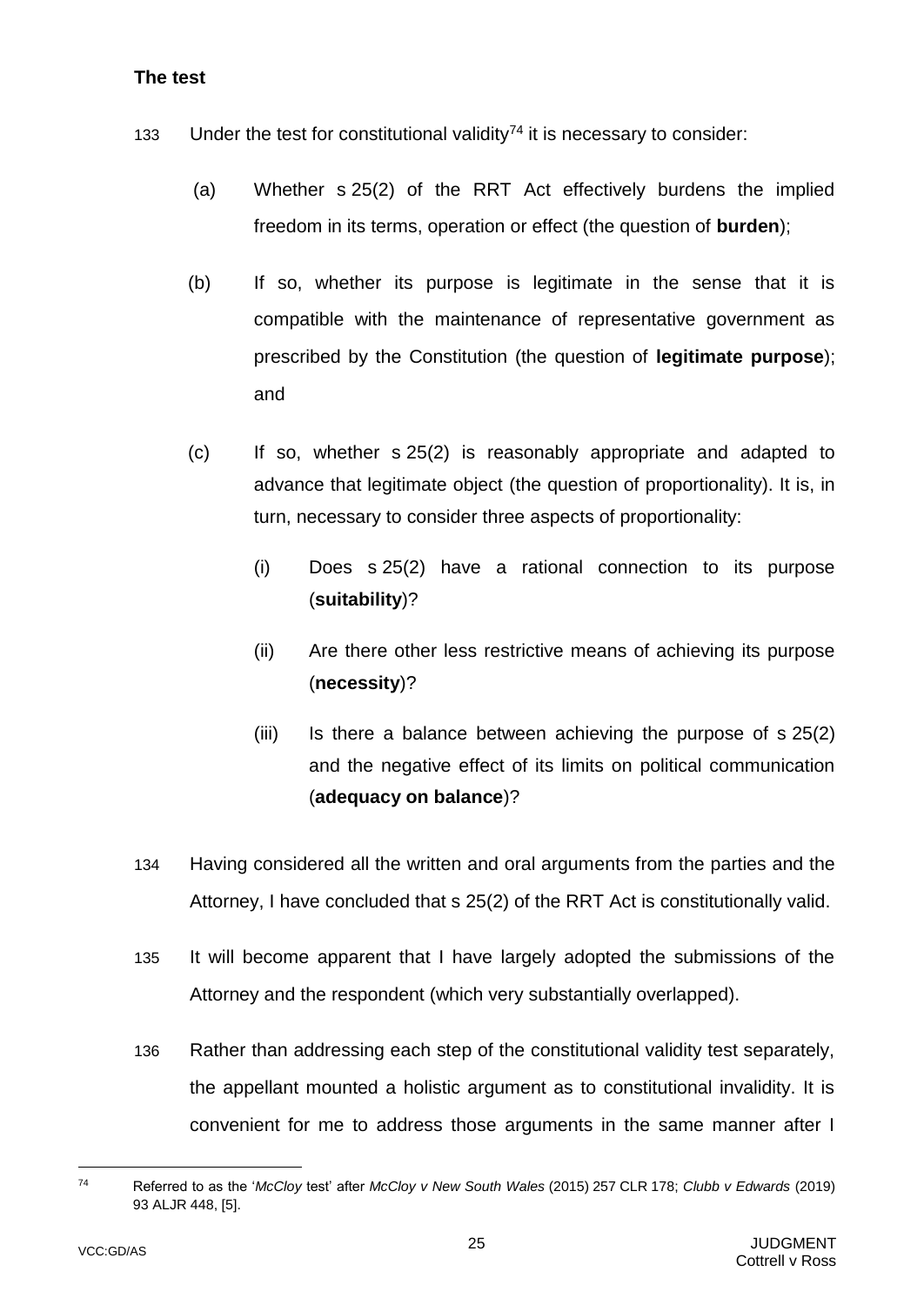have addressed my findings with respect to each step of the test. It should be then apparent why I have rejected the appellant's arguments.

# <span id="page-28-0"></span>**Question 1 – Does s 25(2) burden the implied freedom?**

- 137 The first question is whether s 25(2)*,* insofar as it prohibits conduct engaged in with the intention to incite one or more of the relevant emotions, effectively burdens the implied freedom in its terms, operation or effect.
- 138 In *Catch the Fire Ministries*<sup>75</sup> the Court concluded that s 8 of the RRT Act did not effectively burden the freedom of communication about political matters*.* 76
- 139 A question arises as to whether this necessitates the same conclusion with respect to s 25(2).
- 140 Looked at through a wide lens, the religious vilification conduct captured by s 8<sup>77</sup> is, on its face, broader than the serious religious vilification conduct captured by s  $25(2)^{78}$ . Section 8 thus catches a broader range of communications.
- 141 The Attorney submitted that if s 8 does not burden the implied freedom I am bound to conclude that s 25(2) does not burden the freedom. The reasoning in *Catch the Fire Ministries* applies with even greater force, the Attorney said.
- 142 Certainly, while sections 8 and 25 are different provisions, the close proximity in subject matter proscribed by each and their similar overall purpose lead me to conclude that it is difficult to see how one would burden the implied freedom, but not the other.

<sup>75</sup> *Catch the Fire Ministries Inc & Ors v Islamic Council of Victoria Inc* (2006) 15 VR 207.

<sup>76</sup> *Catch the Fire Ministries Inc & Ors v Islamic Council of Victoria Inc* (2006) 15 VR 207. Although not necessary to decide in that case, Nettle JA at [113] considered that s 8 did not effectively burden the implied freedom and Neave JA expressed similar views at [203]-[208].

<sup>77</sup> It only needs to be objectively proved, to the civil standard.

 $78$  Liability under s 25(2) depends upon proof of intent, and, as it attracts criminal sanctions, it must be established beyond reasonable doubt. In some collateral respects, however, s 25(2) is wider. Unlike s 8, there does not need to be actual incitement, or impact upon the audience, for liability under s 25(2), and there are also no express justifications under s 25(2).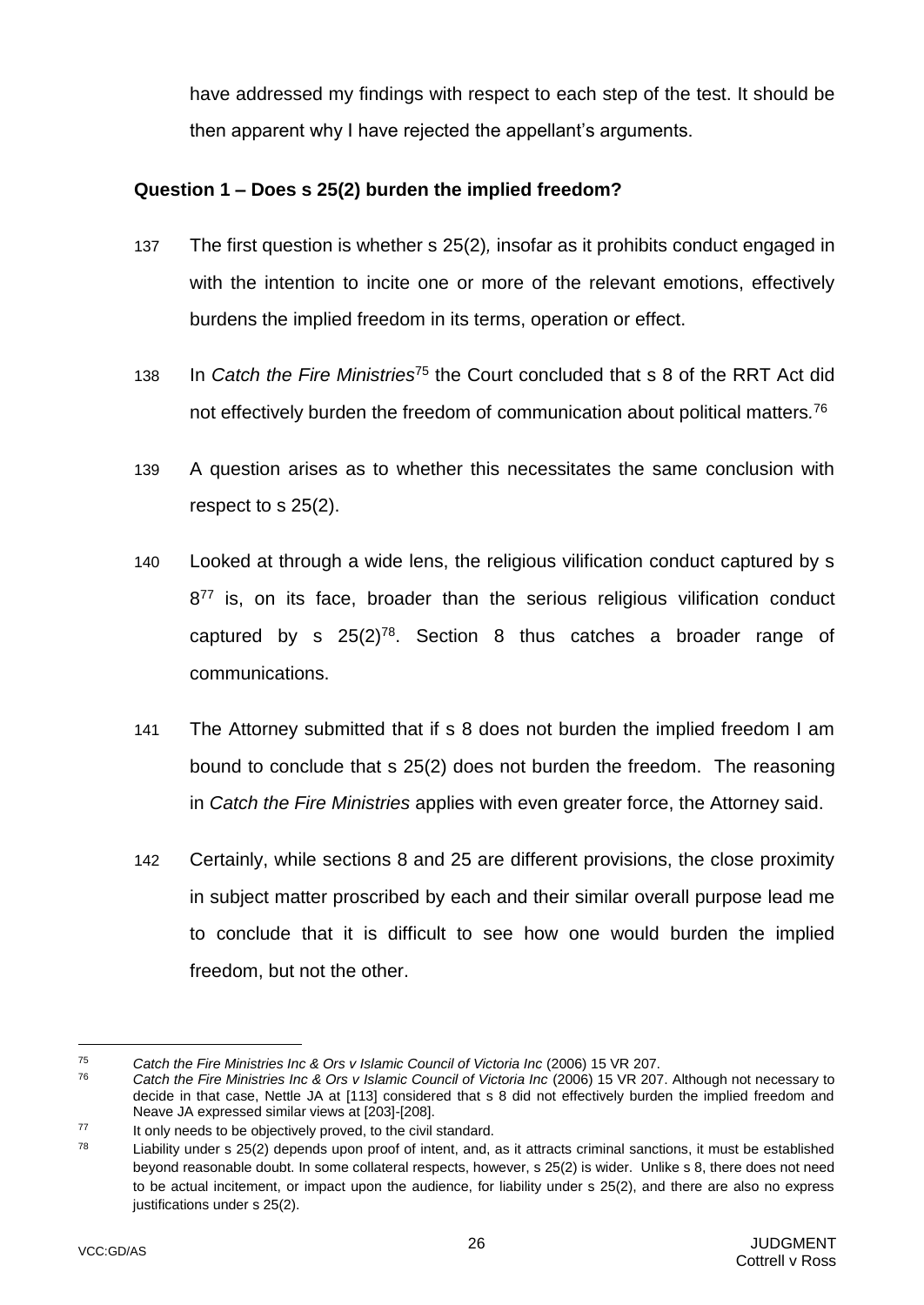- 143 At the very least, *Catch the Fire Ministries* is highly persuasive authority in support of the proposition that s 25(2) does not burden the implied freedom.
- 144 There are additional reasons to conclude that s 25(2) does not burden the freedom.
- 145 There are some judicial statements to the effect that vilification legislation of a similar kind in other jurisdictions imposes a burden.<sup>79</sup> However, the preponderance of views in the authorities support the position that antivilification or anti-discrimination legislation of this kind does not burden the freedom of communication about government and political matters, but rather promotes civil political discourse.<sup>80</sup>
- 146 McMurdo P said in *Owen v Menzies<sup>81</sup>* of the impugned anti-vilification provision in that case:

[It] sets parameters *to enhance communications about government and political matters* in a civilised, diverse democracy which values all its members, irrespective of race, religion, sexuality or gender identity.<sup>82</sup>

- 147 I would adopt McMurdo P's reasoning, which, in my opinion, applies with even greater force to serious vilification legislation, directed, as it is, to the most extreme forms of vilification conduct. Serious vilification has the capacity to intimidate people from participating in political discourse. Section 25(2) promotes political discourse by allowing those people, who might otherwise be shut out, to engage.
- 148 I allow that communications involving serious religious vilification may or may not contain political communication. If the preferred mode of political communication is through religious vilification, it may further be accepted this amounts to some theoretical restraint. Nevertheless it does not follow that this

<sup>79</sup> *Sunol v Collier (No 2)* (2012) 289 ALR 128, [42]-[45], [55]; *Jones v Scully* (2002) 120 FCR 243, [239].

<sup>80</sup> *Sunol v Collier (No 2)* (2012) 289 ALR 128, [89]; *Durston v Anti-Discrimination Tribunal* (No 2) [2018] TASSC 48, [36]-[46], [49]; *Owen v Menzies* (2012) 293 ALR 571, [72]; *Eatock v Bolt* (2011) 197 FCR 261, [239] where Bromberg J extracts *R v Keegstra* [1990] 3 SCR 697, 764 (iii)

<sup>81</sup> *Owen v Menzies* (2012) 293 ALR 571.

<sup>82</sup> *Owen v Menzies* (2012) 293 ALR 571, [72] (emphasis added).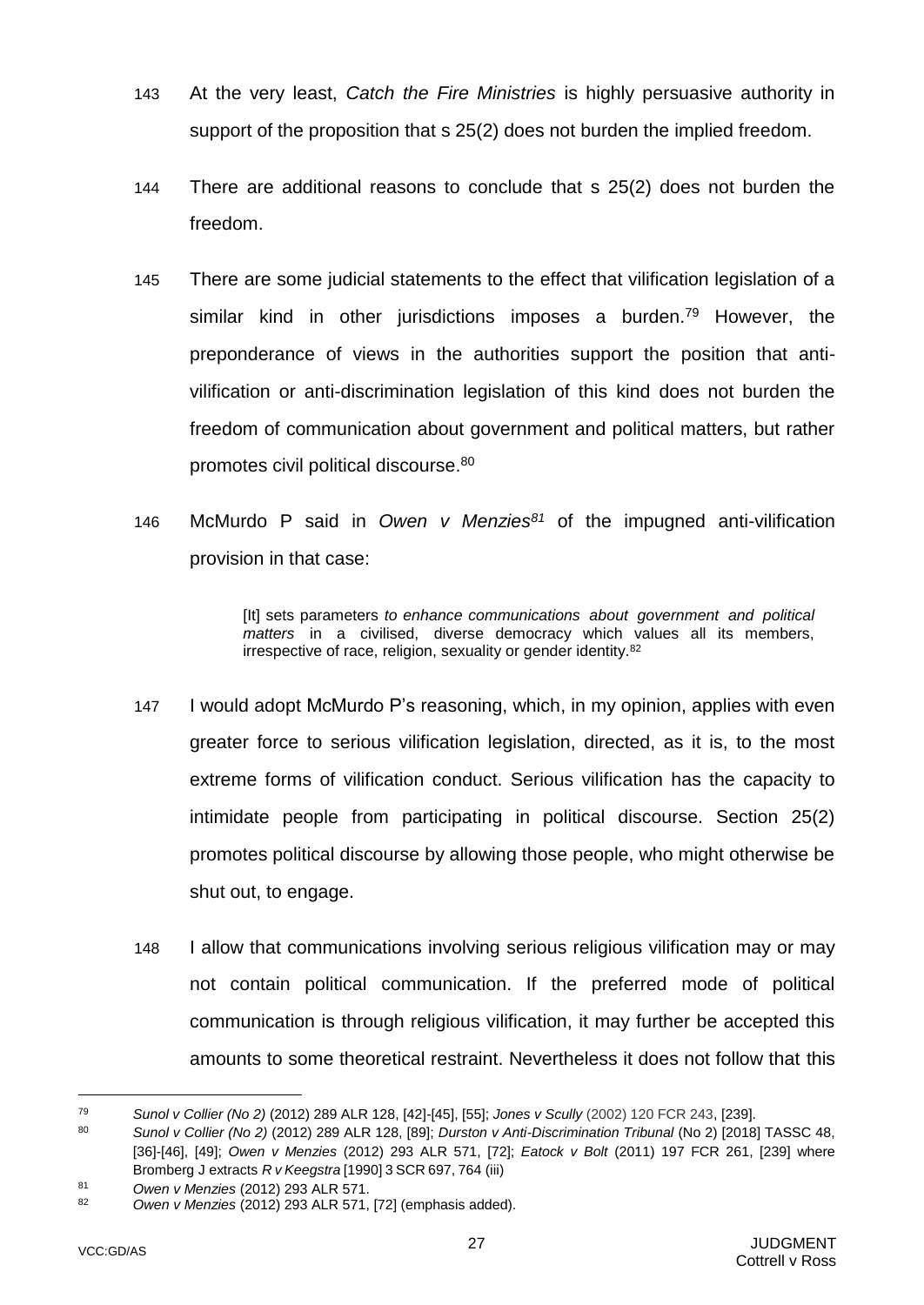amounts to a relevant burden on political communication.

### 149 As Nettle J stated in in *Clubb v Edwards<sup>83</sup>*:

The question of whether a law imposes a burden on the implied freedom is thus to be determined according to the law's effect on political communication as a whole rather than on an individual or group's preferred mode of communication. Where a restriction is limited to a preferred mode of communication, it will not infringe the implied freedom unless it significantly compromises the ability of affected persons to engage in political communication and, even then, only if and because it has a significant effect on political communication as a whole.<sup>84</sup>

150 In *APLA Ltd v Legal Services Commissioner (NSW)<sup>85</sup>* Gleeson CJ and Heydon J considered the issue of the preferred mode of communication when determining the constitutional validity of a law prohibiting legal practitioners from advertising:

> The possibility that an advertisement of the kind prohibited by the regulations might mention some political or governmental issue, or might name some politician, does not mean that the regulations infringe the constitutional requirement. regulations do not, in their terms, prohibit communications about government or political matters. They prohibit communication between lawyers and people who, by hypothesis, are not their clients, aimed at encouraging the recipients of the communications to engage the services of lawyers.<sup>86</sup>

151 In a similar vein, Hayne J observed in the same case:

…in deciding whether the freedom has been infringed, the central question is what the impugned law does, not how an individual might want to construct a particular communication or (in this case) advertisement. 87

…

But demonstrating that an advertisement which contravenes the impugned regulations can be constructed in a way that contains political commentary, does not show that the regulations constitute a burden on the freedom of communication about government or political matters. The political point can be made if it is shorn of reference to the subjects with which the impugned regulations deal. 88

152 This reasoning was adopted by Neave JA in *Catch the Fire Ministries*<sup>89</sup> where she stated:

The mere fact that legislation is capable of restricting communications which

<sup>83</sup> *Clubb v Edwards* (2019) 93 ALJR 448.

<sup>84</sup> *Clubb v Edwards* (2019) 93 ALJR 448, [247].

<sup>85</sup> *APLA Ltd v Legal Services Commissioner (NSW)* (2005) 224 CLR 322.

<sup>86</sup> *APLA Ltd v Legal Services Commissioner (NSW)* (2005) 224 CLR 322, [28].

<sup>87</sup> *APLA Ltd v Legal Services Commissioner (NSW)* (2005) 224 CLR 322, [381].

<sup>88</sup> *APLA Ltd v Legal Services Commissioner (NSW)* (2005) 224 CLR 322, [382].

<sup>89</sup> *Catch the Fire Ministries Inc & Ors v Islamic Council of Victoria Inc* (2006) 15 VR 207.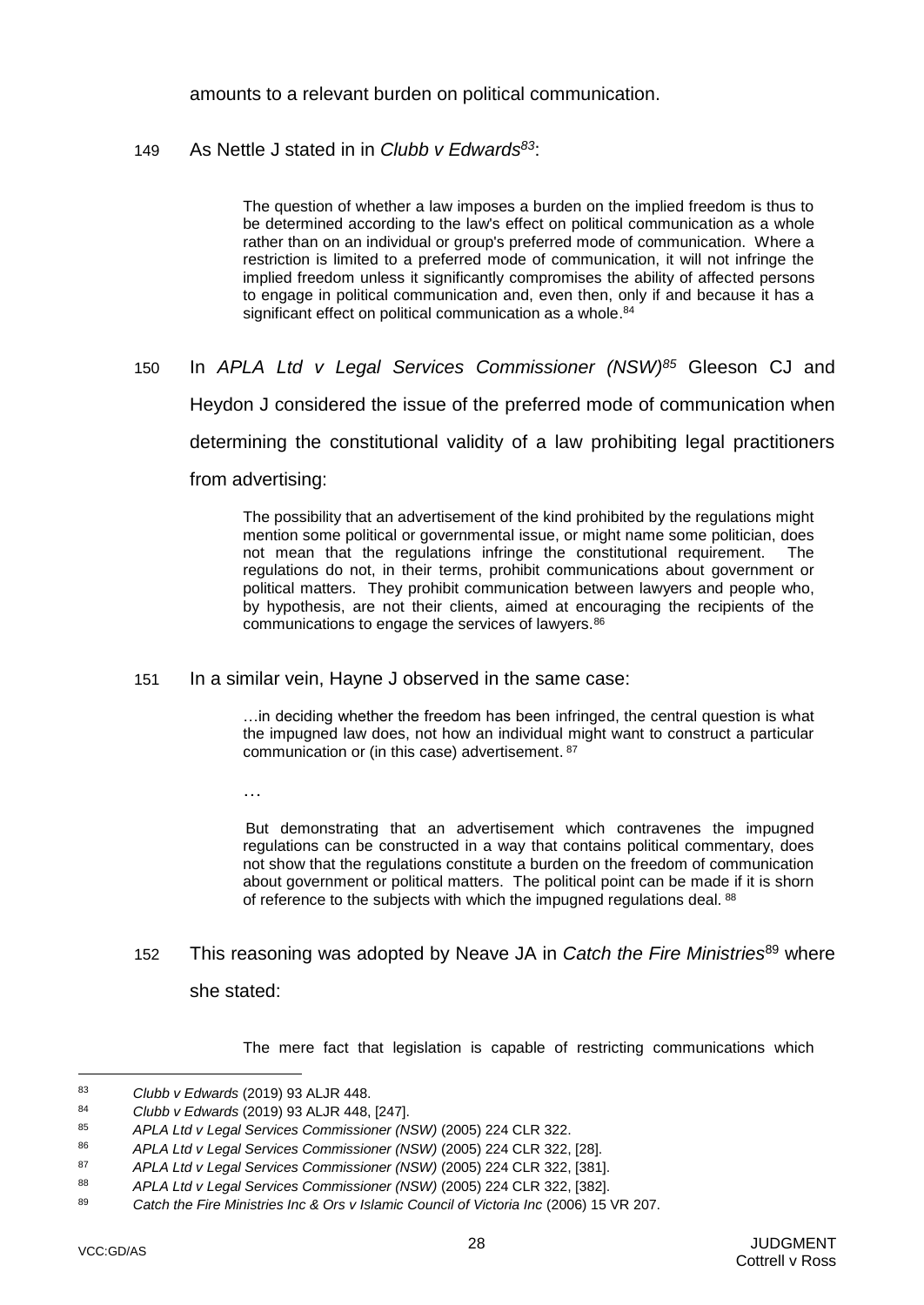contain some political material is not sufficient to invalidate it. As was made clear in *Cunliffe*, the question of invalidity is not answered 'merely by fastening on to particular instances unless they are of such a nature as to impugn [the legislation] in its entirety or to require the reading down of the legislation or severance of any part'.In my view s.8 does not infringe the implied freedom.<sup>90</sup>

- 153 Section 25(2) is directed at prohibiting serious vilifying conduct; it is not aimed at stifling political discussion. Therefore, s 25(2) has a very confined operation.
- 154 Moreover s 25(2) captures only extreme forms of conduct. Section 25(2) deals with *serious* vilification offences. The words and phrases 'serious contempt', 'revulsion' and 'severe ridicule', each describe the strongest possible feelings of dislike.<sup>91</sup> Additionally, the proscription is limited to conduct *intended to incite* the relevant extreme emotions. Significantly, for conduct to be captured by s 25(2), the perpetrator must *intend* that his or her audience develop the one or more of the extreme emotions stipulated in the provision.
- 155 This leaves 'a very wide ambit of freedom remaining, which permits legitimate comment and robust debate without resorting to conduct of the nature prohibited by the section'.<sup>92</sup>
- 156 Outside of serious religious vilification, people are otherwise free to communicate with each other and representatives about political matters, and hold governments to account, including in relation to government corruption.
- 157 Section 25(2) leaves people free to express their views about the religious beliefs or activities of others in any way whatsoever (provided they do so in a manner that is not intended to incite serious contempt, revulsion or severe ridicule). As Nettle JA said in *Catch the Fire Ministries*<sup>93</sup> in relation to s 8 of the RRT Act (which would apply with equal force to s 25(2)):

…, s.8 does not prohibit statements about religious beliefs *per se* or even statements which are critical or destructive of religious beliefs. Nor

<sup>90</sup> *Catch the Fire Ministries Inc & Ors v Islamic Council of Victoria Inc* (2006) 15 VR 207, [208].

<sup>91</sup> Explanatory Memorandum of the Racial and Religious Tolerance Bill 2001 (Vic), 2, 9.

<sup>92</sup> *Durston v Anti-Discrimination Tribunal* (No 2) [2018] TASSC 48, [61], where the Court was dealing with a similar civil prohibition.

<sup>93</sup> *Catch the Fire Ministries Inc & Ors v Islamic Council of Victoria Inc* (2006) 15 VR 207.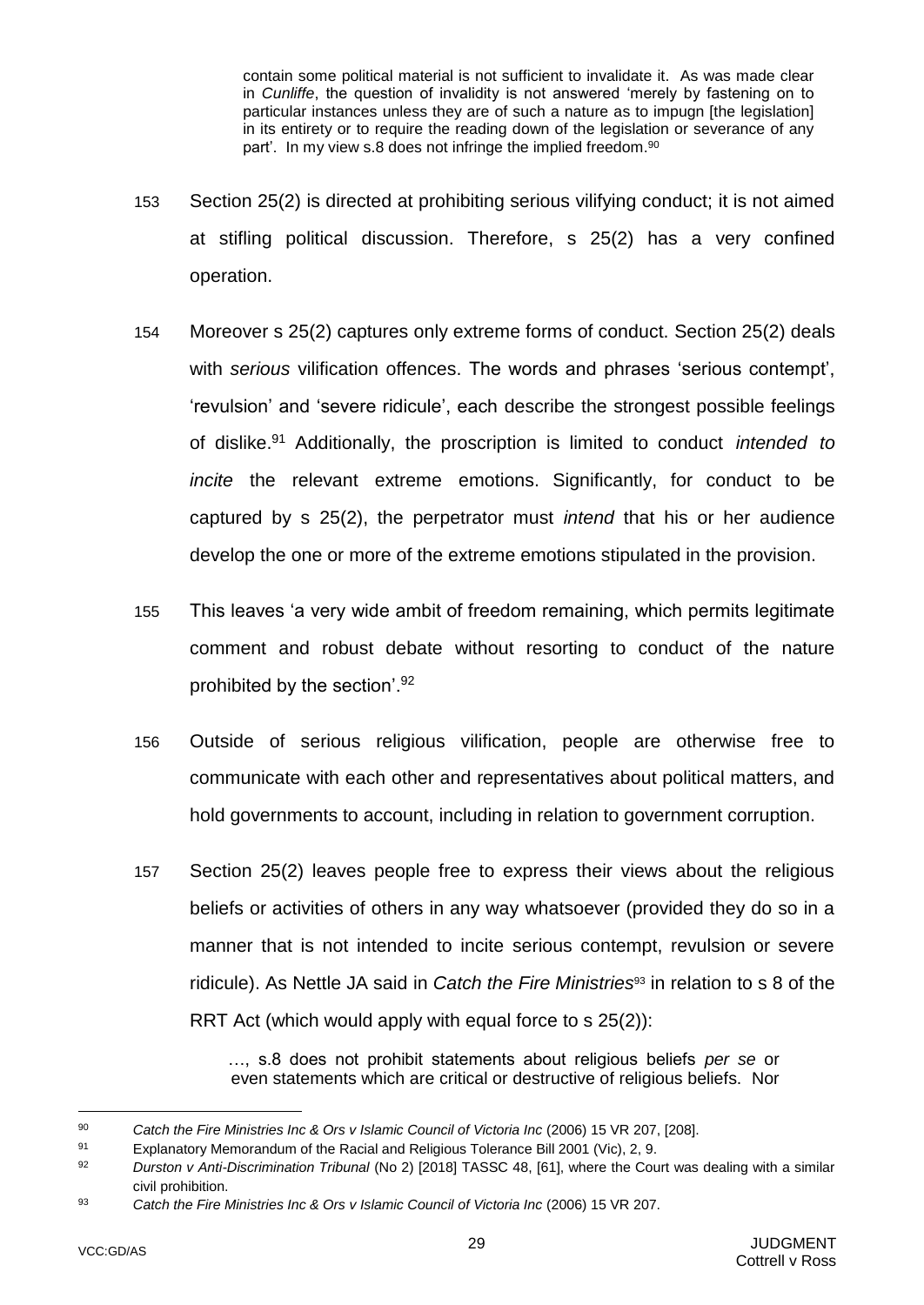does it prohibit statements concerning the religious beliefs of a person or group of persons simply because they may offend or insult the person or group of persons. <sup>94</sup>

… People are free to follow the religion of their choice, even if it is averse to other codes. One need only think of the doctrinal differences which separate the several Christian denominations or the Muslim sects in order to see the point. Equally, people are free to attempt to persuade other people to adopt their point of view. Street corner evangelists are a commonplace example. <sup>95</sup>

- 158 The individual facts here are illuminating, as to what s 25(2) burdens. The parts of the video dealing with political matters and the call to arms to join the political protest against a decision of the local government are not of themselves prohibited by s 25(2). Those communications are not burdened. The appellant and the others on the video were free to communicate about the local government proposal concerning the Bendigo mosque. What is prescribed is the extent to which the conduct in the video seriously vilifies people based upon their religion. Only those communications are burdened.
- 159 A law only burdens the implied freedom if it imposes a 'meaningful restriction' on political communication.<sup>96</sup> I accept the arguments advanced by the respondent and the Attorney that if s 25(2) does operate to capture communication which can be described as political, the effect on political communication is incidental, insubstantial and not meaningful.
- 160 I have concluded that s 25(2) does not burden political communication under the first question.
- 161 If am wrong about that, I consider that the remaining components of the constitutional test for validity are very plainly satisfied.

#### <span id="page-32-0"></span>**Question 2 - Does s 25(2) have a legitimate purpose?**

162 The second question is whether the purpose of s 25(2), and the means

…

<sup>94</sup> *Catch the Fire Ministries Inc & Ors v Islamic Council of Victoria Inc* (2006) 15 VR 207, [15].

<sup>95</sup> *Catch the Fire Ministries Inc & Ors v Islamic Council of Victoria Inc* (2006) 15 VR 207, [34].

<sup>96</sup> *McCloy v New South Wales* (2015) 257 CLR 178, [127].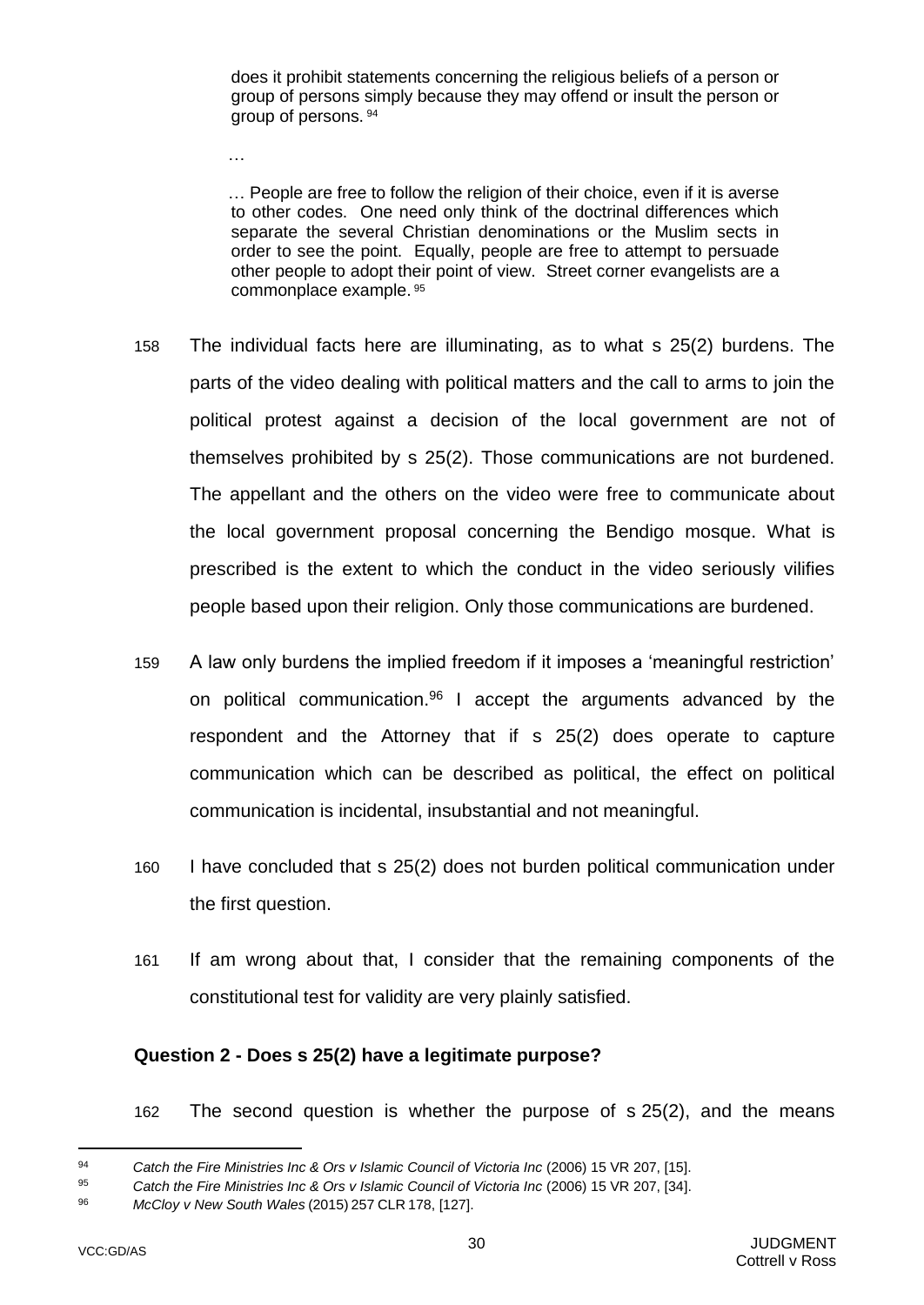adopted to achieve that purpose, are compatible with the maintenance of the constitutionally prescribed system of government and the implied freedom of political communication that is an incident of that system. Both the purpose and the manner in which the purpose is achieved must be compatible.<sup>97</sup>

- 163 An essential step in the compatibility analysis is to identify the purpose of the relevant prohibition in s 25(2). This is to be determined by applying the ordinary principles of statutory interpretation.<sup>98</sup>
- 164 I have already identified above at [\[11\]](#page-4-2) to [\[34\]](#page-9-1) and at [\[65\]](#page-15-2) the purpose of s 25(2) according to the text, the legislative context and the extrinsic materials.
- 165 In summary, the purpose of s 25(2) is to promote religious tolerance and prohibit religious vilification<sup>99</sup> to prevent the marginalisation of persons on religious grounds and promote the full and equal participation of every person in in society<sup>100</sup> and to proscribe conduct that 'diminishes the dignity' of members of the community.<sup>101</sup>
- 166 Section 25(2) gives effect to a judgment on the part of legislature that that there was a genuine need to address the issue of religious vilification. The legislative judgment was made that religious vilification causes psychological and physical harm to individuals, to religious groups and to societal cohesion as a whole in Victoria. It recognises the establishment of criminal sanctions is one way to respond to and supress serious religious vilification.
- 167 I am able to readily discern the public or social benefits in the legislation, confirmed in extrinsic materials.<sup>102</sup>
- 168 It seems plain to me that seeking to prevent religious vilification is a legitimate

<sup>97</sup> **Coleman v Power (2004) 220 CLR 1, [92].**<br>98 *Monis v The Queen (2*013) 249 CLR 92 JS

<sup>98</sup> *Monis v The Queen* (2013) 249 CLR 92, [95].

<sup>99</sup> Section 1(a) of the RRT Act.

<sup>100</sup> Sections  $4(1)(a)$  and (b) of the RRT Act.

<sup>101</sup> Preamble [3] of the RRT Act.

<sup>102</sup> *Clubb v Edwards* (2019) 93 ALJR 448, [71].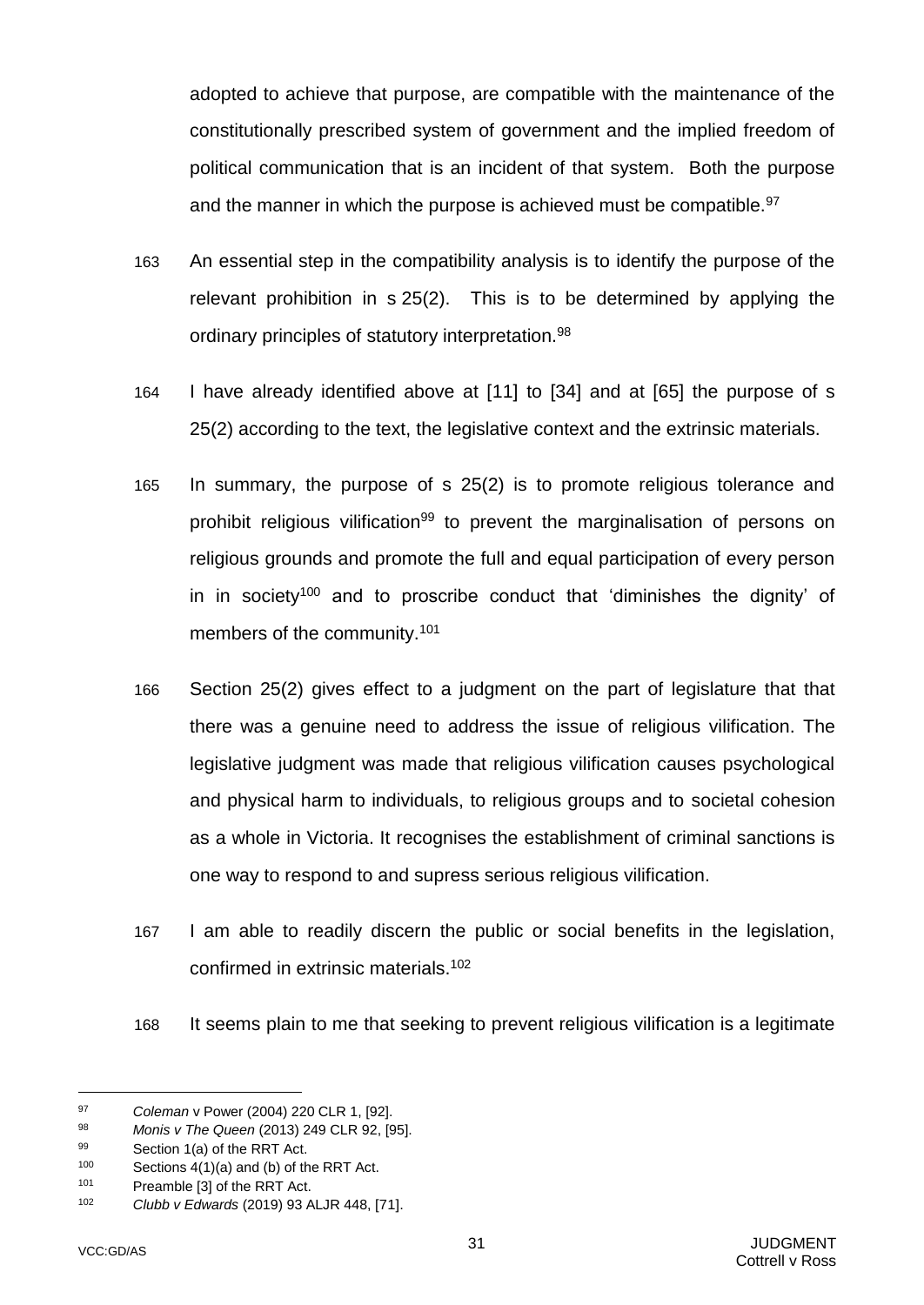end of government.<sup>103</sup> The likely social harm or costs of religious vilification and the likely benefits of religious vilification legislation are self-evident. The sentiments expressed by Bathurst CJ in relation to anti-discrimination legislation in *Sunol v Collier (No 2)<sup>104</sup>* apply with similar force to religious vilification legislation:

It does not seem to me that debate, however robust, needs to descend to public acts which incite hatred, serious contempt, or severe ridicule of a particular group of persons.<sup>105</sup>

- 169 The purpose of, inter alia, promoting religious tolerance and prohibiting religious vilification is plainly compatible with the maintenance of the system of representative and responsible government.<sup>106</sup>
- 170 Preventing the marginalisation of persons based on their religious beliefs and promoting their participation in society through anti-vilification legislation *enhances* that system of representative and responsible government (and is thus compatible with it), by enabling the full and equal participation of members of society as equals.<sup>107</sup>
- 171 Section 25(2) criminalises conduct which 'diminishes the dignity' of members of the community. Such a purpose is also compatible with our system of government.<sup>108</sup> Recently, the High Court re-emphasised the importance of the dignity of the people within the context of the implied freedom.<sup>109</sup>
- 172 Having expressed the view that s 8 did not burden the implied freedom, Nettle JA in *Catch the Fire Ministries<sup>110</sup>* went on to conclude:

 $103$  I discern this just as Bathurst CJ considered it plain to him that seeking to prevent homosexual vilification is a legitimate end of government *Sunol v Collier (No 2)* (2012) 289 ALR 128, [51].

<sup>104</sup> *Sunol v Collier (No 2)* (2012) 289 ALR 128.

<sup>105</sup> *Sunol v Collier (No 2)* (2012) 289 ALR 128, [52].

<sup>106</sup> In relation to religious vilification legislation, namely s 8 of the RRT Act: *Catch The Fire Ministries* (2006) 15 VR 207, [113], [210]. By analogy with anti-vilification legislation generally: *Jones v Scully* (2002) 120 FCR 243, [239]; *Sunol No 2* (2012) (2012) 289 ALR 128, [52], [94]; *Owen v Menzies* (2012) 293 ALR 571, [4], [77], [156]-[157], *Durston v Anti-Discrimination Tribunal* (No 2) [2018] TASSC 48, [53].

<sup>107</sup> *Sunol v Collier (No 2)* (2012) 289 ALR 128, [89]; *Durston v Anti-Discrimination Tribunal* (No 2) [2018] TASSC 48, [36]-[46], [49]; *Owen v Menzies* (2012) 293 ALR 571, [72]; *Eatock v Bolt* (2011) 197 FCR 261, [239] where Bromberg J extracts *R v Keegstra* [1990] 3 SCR 697, 764 (iii).

<sup>108</sup> *Eatock v Bolt* (2011) 197 FCR 261, [212].

<sup>109</sup> *Clubb v Edwards* (2019) 93 ALJR 448, [49]-[51], [60], [82], [85], [98]-[99], [101], [128], [258]-[259], [499].

<sup>110</sup> *Catch the Fire Ministries Inc & Ors v Islamic Council of Victoria Inc* (2006) 15 VR 207.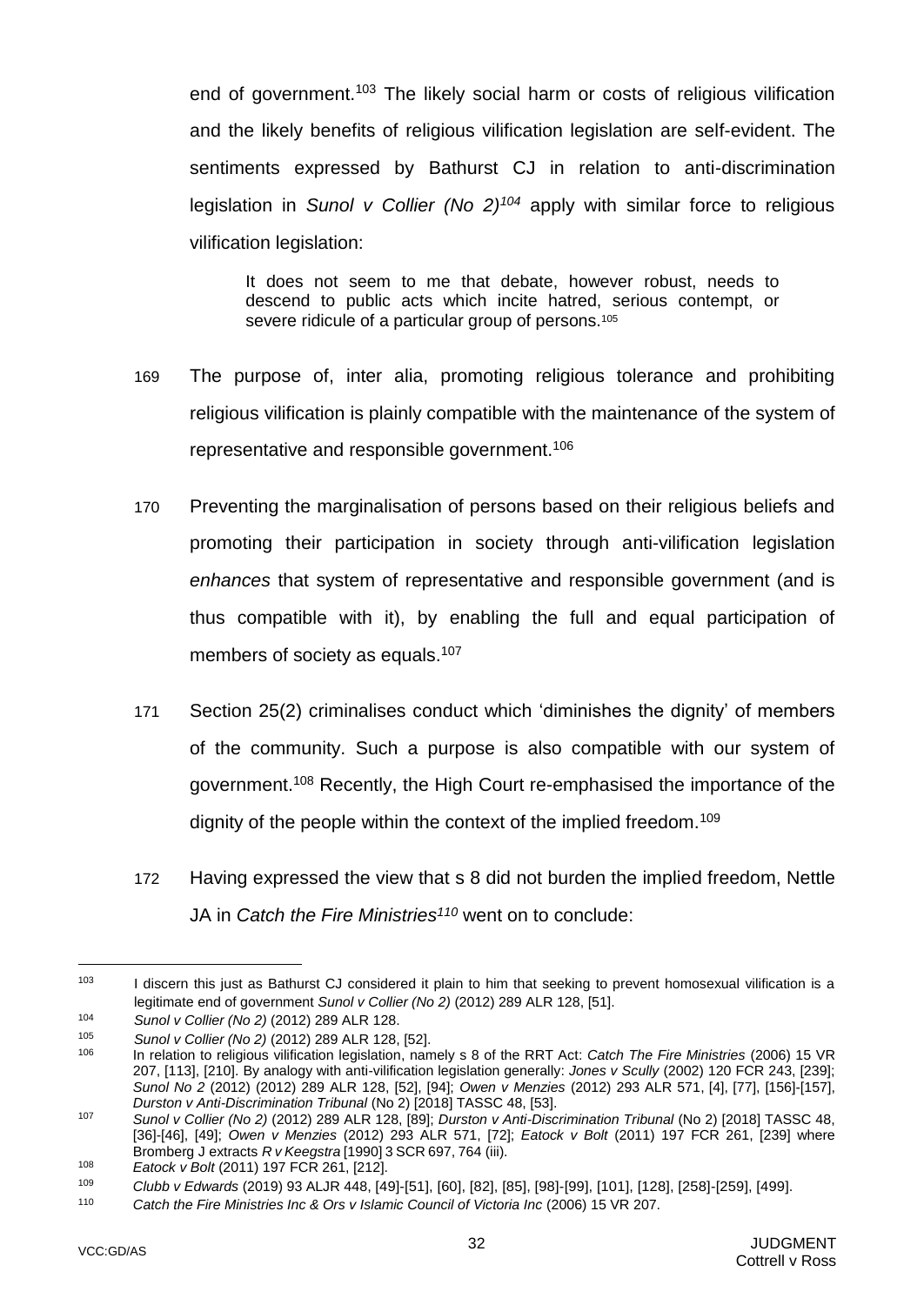But if it did then, based upon the observations of Gleeson, C.J. in *Coleman v. Power*, I consider that it would be appropriate and adapted to serve a legitimate end, namely, the prevention of religious vilification, in a manner which is compatible with the maintenance of the constitutionally prescribed system of representative and responsible government.

173 Neave JA in *Catch the Fire Ministries<sup>111</sup>* reached the same conclusion:

Even if s.8 does burden political communications (which in my view it does not), it is compatible with the requirements of a representative democracy to place reasonable limits on the freedom to communicate views which incite hatred or other relevant emotions against people because of their religious beliefs.<sup>112</sup>

- 174 I also so conclude that s 25(2) is compatible with the requirements of our system of representative government.
- 175 I have reached this conclusion, without the requirement to have specific recourse to the evidence of Professor Paradies.
- 176 I received the Professor's evidence over objection from the appellant. I determined that that I would receive the evidence under the relevant principles which apply to the reception of sources of material for constitutional adjudication.<sup>113</sup>
- 177 In the end I found the evidence of the Professor to be merely confirmatory of some of the underlying conclusions I would otherwise have reached under questions 2 and 3. The Professor confirmed there was an overlap between religious vilification and race vilification, the social ills relating to both and the social utility in legislating against both.<sup>114</sup> While in cross examination and reexamination he acknowledged he was not an expert in religion (*per se*), or as expert in religious vilification as he was in race vilification, he maintained there

<sup>111</sup> *Catch the Fire Ministries Inc & Ors v Islamic Council of Victoria Inc* (2006) 15 VR 207.

<sup>112</sup> *Catch the Fire Ministries Inc & Ors v Islamic Council of Victoria Inc* (2006) 15 VR 207, [210]

<sup>113</sup> *Maloney v The Queen* (2013) 252 CLR 168, [351]-[353]; *Thomas v Mowbray* (2007) 233 CLR 307, [620]-[621].

<sup>114</sup> Professor Paradies stated that religious vilification causes physical and psychological harm and reduces social cohesion and trust, and stated that legislative reforms are one of many means by which racial and religious vilification can be addressed. Further, anti-vilification laws set community standards for behaviour, by sending an important message to the community about what is unacceptable in society. The Professor said such laws play a 'significant role in preventing religious vilification, in ameliorating its impacts on those targeted through the provision of consequences for perpetrators and in preventing, ameliorating and addressing the wider public harms and social implications that may flow vicariously from acts of religious vilification.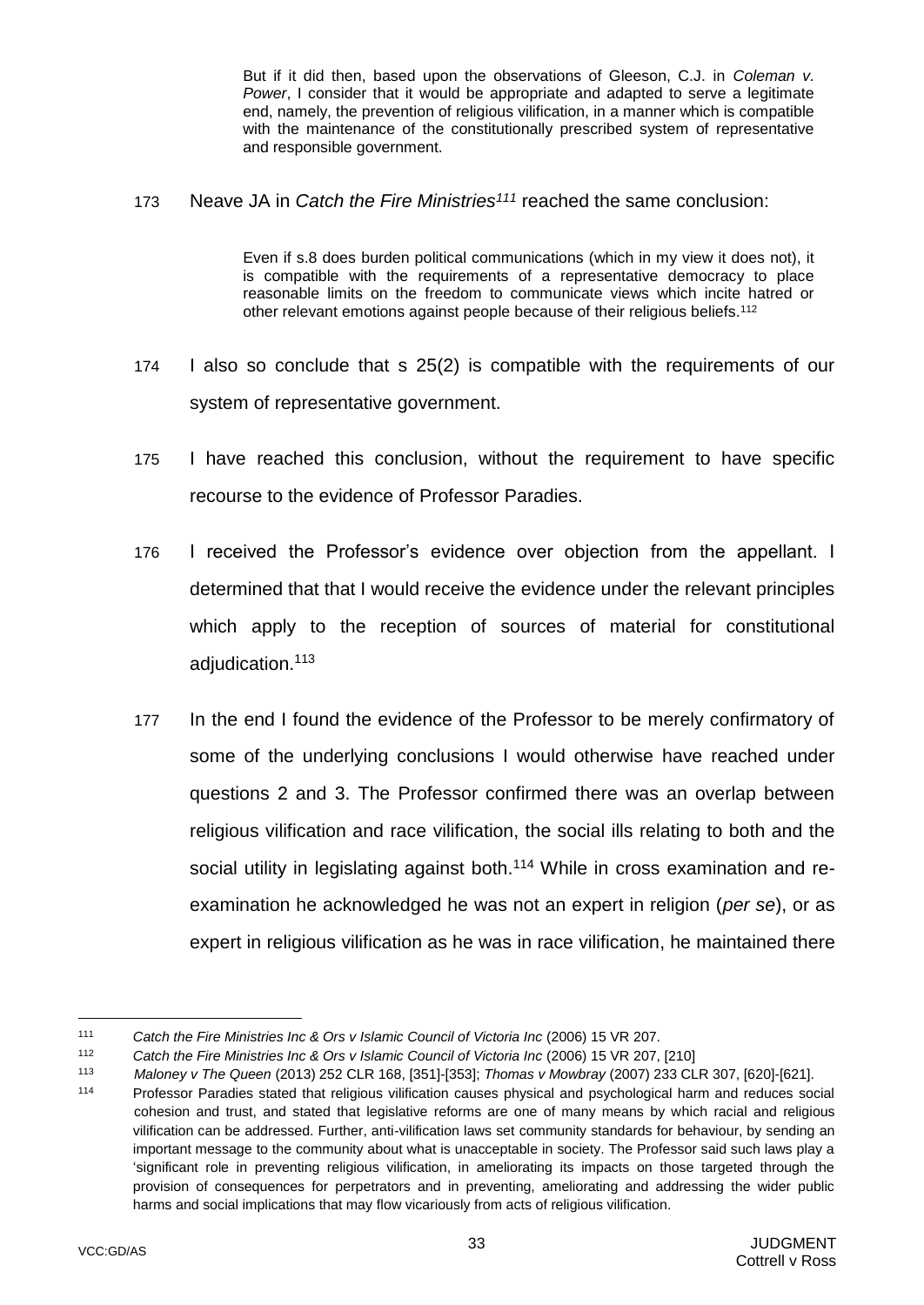was a relevant overlap between the issues involving both.<sup>115</sup>

<span id="page-36-0"></span>178 I wish to emphasise that I would have reached my conclusions anyway, based upon what can be plainly inferred from the legislation (and the extrinsic materials), the Court's knowledge of the society of which it is a part, and the many weighty judicial statements available in relation to like legislation.

### **Question 3 – Proportionality?**

- 179 In order for s 25(2) to be valid, it must be reasonably appropriate and adapted to its purpose. 116
- 180 The answer to that question is assisted by asking three further questions, namely whether the impugned law is:<sup>117</sup>
	- (a) 'suitable';
	- (b) 'necessary'; and
	- (c) 'adequate in its balance'.
- 181 If each of these further questions is answered 'yes', then the answer to the third question of the Constitutional validity test will be 'yes', and the law will necessarily be valid.

# **Suitability**

182 Whether a law is 'suitable' will depend upon whether there is a rational connection between the legitimate purpose and the means chosen to achieve

 $115$  In cross examination, he accepted he was not as expert in religious vilification as he was in race vilification. There were no studies which measured the success of legislation to combat vilification. He made allowance for the fact that while race and religion were increasingly being treated in the same way, religion still does not have the same sense of immutability as race. He allowed for the possibility that imprisonment as a sanction might result in a backlash. In re-examination, he clarified that his expertise in racial vilification was relevant to religious vilification, in the sense that religion is increasingly treated as an identity (like race) that is a target of vilification. He confirmed that he was not an expert in religion per se.

<sup>116</sup> *Clubb v Edwards* (2019) 93 ALJR 448, [6].

<sup>117</sup> *Clubb v Edwards* (2019) 93 ALJR 448,[6], [266].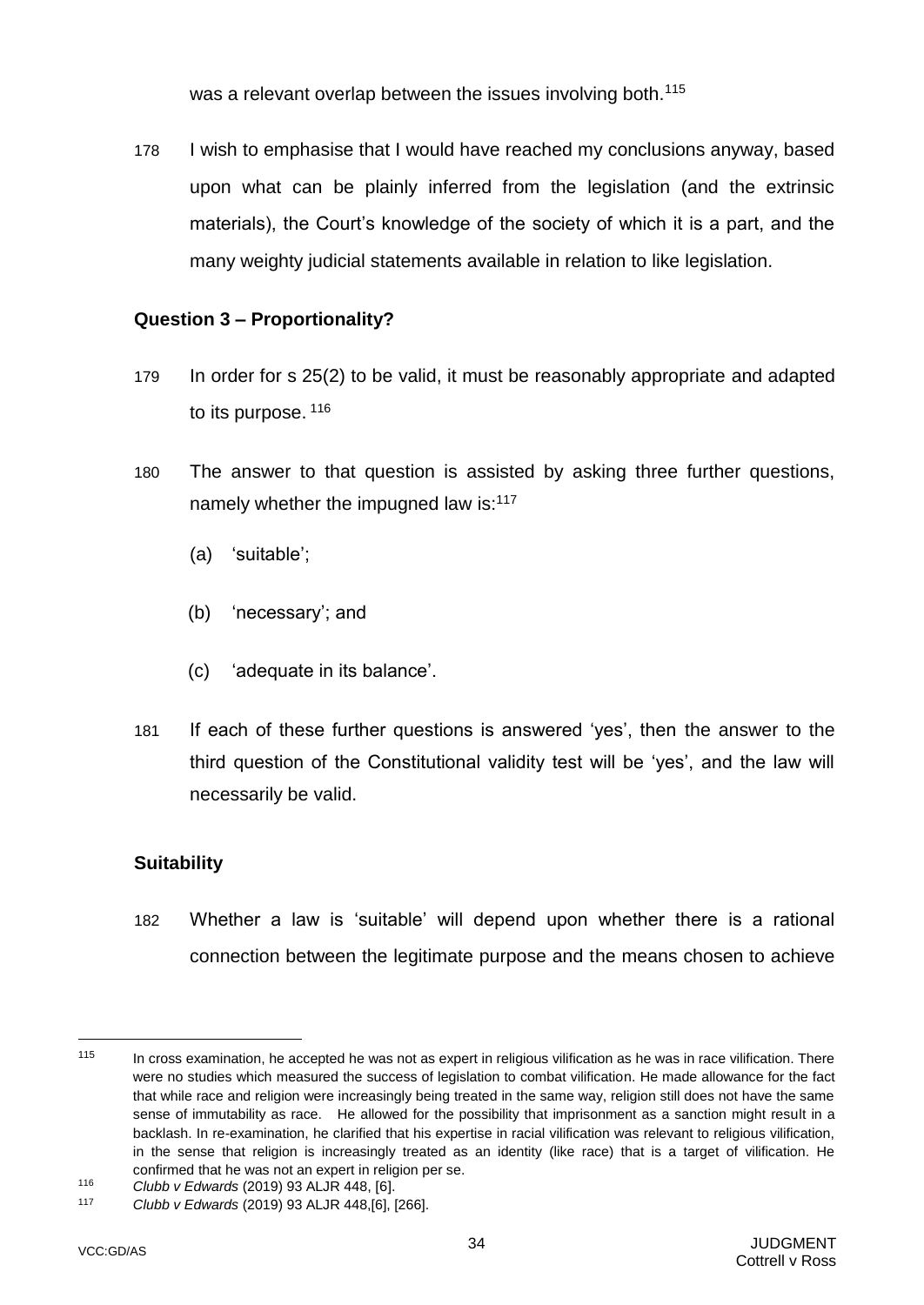- 183 A law will have such a connection where the means adopted by the law are capable of realising the purpose of the provision.<sup>119</sup> The requirement of suitability is almost always satisfied because identification of legislative purpose proceeds on the basis that the legislature is a body that acts rationally and not without any rhyme or reason.<sup>120</sup>
- 184 In my view, the prohibition of serious religious vilification has a rational connection to the purposes and objects identified in sections 1 and 4 of the RRT Act.<sup>121</sup>
- 185 Section 25(2) is, therefore, suitable.

### **Necessity**

- 186 A law may be judged unnecessary in the relevant sense where there is an obvious and compelling alternative, reasonably practicable means of achieving the same purpose that has a 'significantly' less restrictive effect upon the freedom.<sup>122</sup>
- 187 The means chosen by the legislature to meet a legitimate purpose consistent with the system of representative and responsible government are not to be considered unnecessary, just because the court thinks there is another way of achieving the same objective with arguably less impact on the implied freedom of communication. The Court should not engage in any nuanced assessment of the relative merits of competing legislative models.<sup>123</sup>
- 188 It is only open to find that a measure selected by the Parliament goes too far in pursuit of its legitimate purpose where there is an obvious and compelling

l <sup>118</sup> *McCloy v New South Wales* (2015) 257 CLR 178, [2].

<sup>119</sup> *Tajjour v New South Wales* (2014) 254 CLR 508, [81].

<sup>120</sup> *Clubb v Edwards* (2019) 93 ALJR 448, [472].

<sup>121</sup> *Durston v Anti-Discrimination Tribunal* (No 2) [2018] TASSC 48, [56].

<sup>122</sup> *Clubb v Edwards* (2019) 93 ALJR 448, [6].

<sup>123</sup> *Levy v Victoria* (1997) 189 CLR 579, 598; *Coleman v Power* (2004) 220 CLR 1, [100].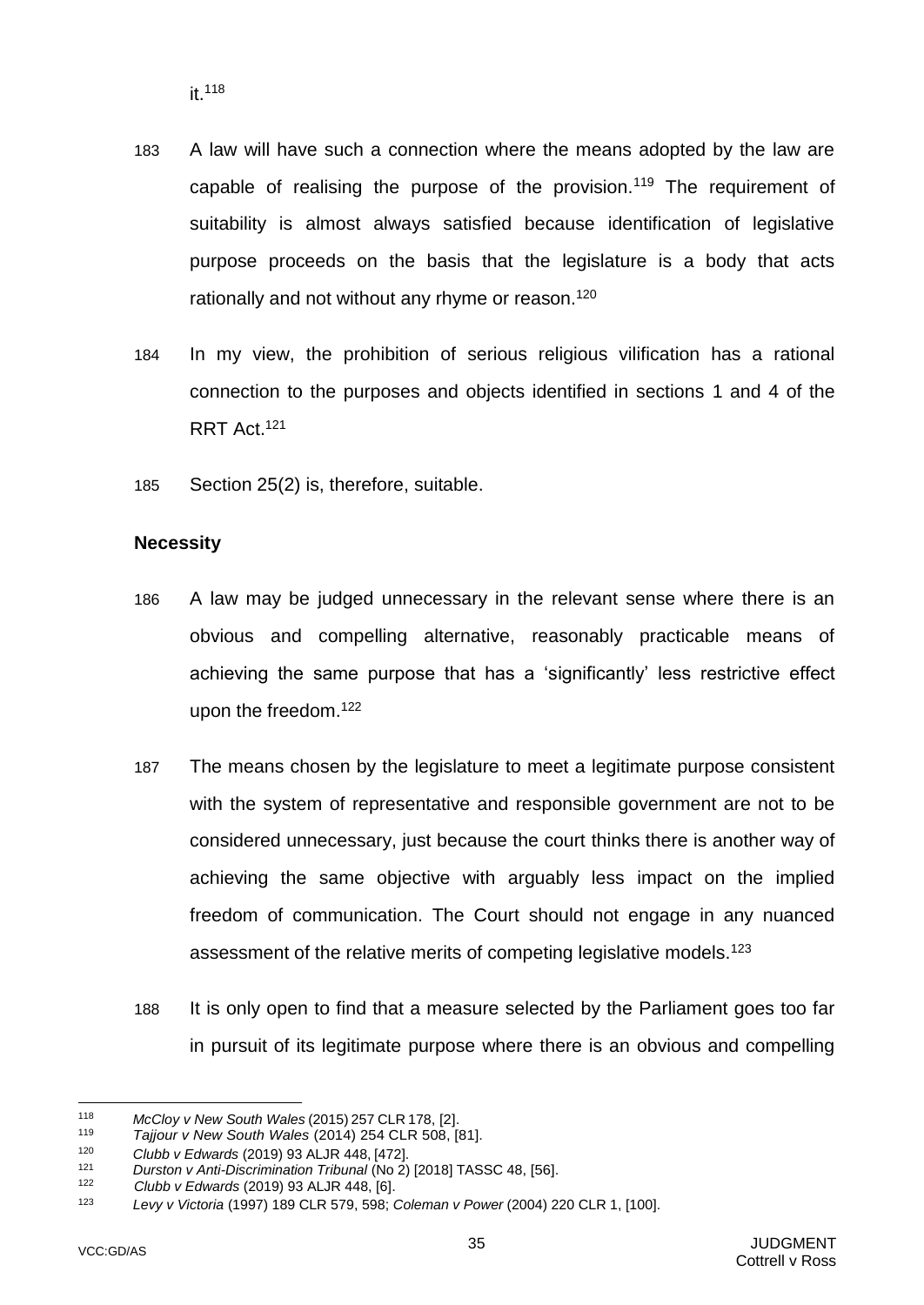alternative.

- 189 I have concluded the legislation is necessary.
- 190 The appellant raises the alternative of the (non-criminal) provision of s 8 of RRT Act.
- 191 I have concluded that s 8 is not an obvious and compelling alternative to s 25(2).
- 192 The extrinsic materials show that the legislature considered a number of options to respond to racial and religious vilification. These options included civil sanctions and criminal offences.<sup>124</sup>
- 193 The apparent policy objectives which supported the selection of a criminal sanction were exposed in the materials<sup>125</sup>:
	- The establishment of a criminal offence could provide an additional way of responding to acts of vilification.
	- Criminal sanctions would only be applied to vilifying conduct of a particularly serious nature.
	- Some individuals or groups are beyond the reach of effective conciliation.
	- Offence provisions would allow Police to respond immediately, where civil action is not an effective tool.
	- Criminal convictions carry a stigma not usually associated with an adverse decision in a civil case.
	- The more severe penalties associated with criminal offences could act

<sup>&</sup>lt;sup>124</sup> Racial and Religious Tolerance Legislation: A Discussion Paper and a Model Bill December 2000, (Vic) p. 20-21 (see under the heading 'Option Two – Civil and Criminal Proceedings').

<sup>&</sup>lt;sup>125</sup> Racial and Religious Tolerance Legislation: A Discussion Paper and a Model Bill December 2000, (Vic) p. 20-21.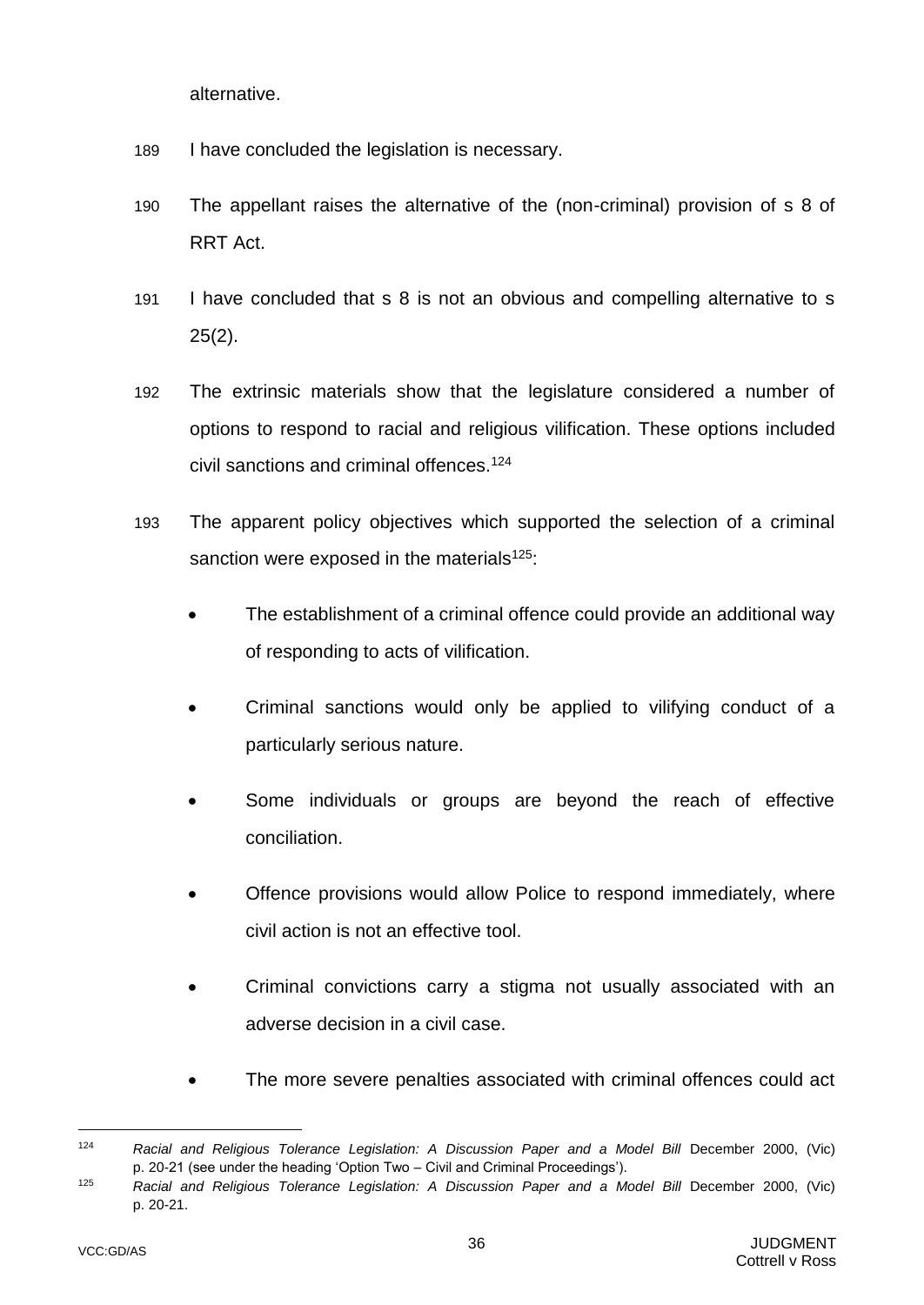as a deterrent (specific and general) against possible future offending.

- 194 In the end, the legislature established a scheme under the RRT Act for an escalating level of response to religious (and racial) vilification of escalating levels of seriousness, no doubt for these very policy reasons.
- 195 Parliament decided that some vilification conduct warranted a criminal sanction, namely serious vilification, accompanied by intent.
- 196 It is evident that the criminal penalty or sanction was deliberately chosen in order to achieve a number of objectives that would not be achieved by a civil provision.
- 197 A criminal sanction (including the level of the punishment) expresses society's disapproval and denunciation of the conduct, and those who perpetrate it, in a manner which cannot always be achieved through civil remedies. Use of a criminal sanction serves the purposes of both specific and general deterrence. It dissuades the offender from repeat offending and aims to discourage potential offenders who are minded to commit similar offences. The purpose is to supress the conduct prescribed, with the result being that the community is better protected.<sup>126</sup>
- 198 It is generally for Parliament to determine what is necessary for the achievement of the purpose. Parliament gauged that criminal sanctions were necessary - I am unpersuaded that such a sanction is be beyond the range.
- 199 While there is an overlap between sections 8 and 25(2), there are some meaningful differences. Section 8 concerns religious vilification,<sup>127</sup> whether or not the unlawful vilification was intended, and provides for certain exceptions. The consequences for this conduct are tailored non-criminal statutory remedies only.

<sup>126</sup> Arie Freiberg, *Fox & Freiberg's, Sentencing, State and Federal Law in Victoria*, (Thomson Reuters, 3rd ed, 2014) [3.40]-[3.45], [3.100].

<sup>127</sup> Including the incitement of 'hatred'.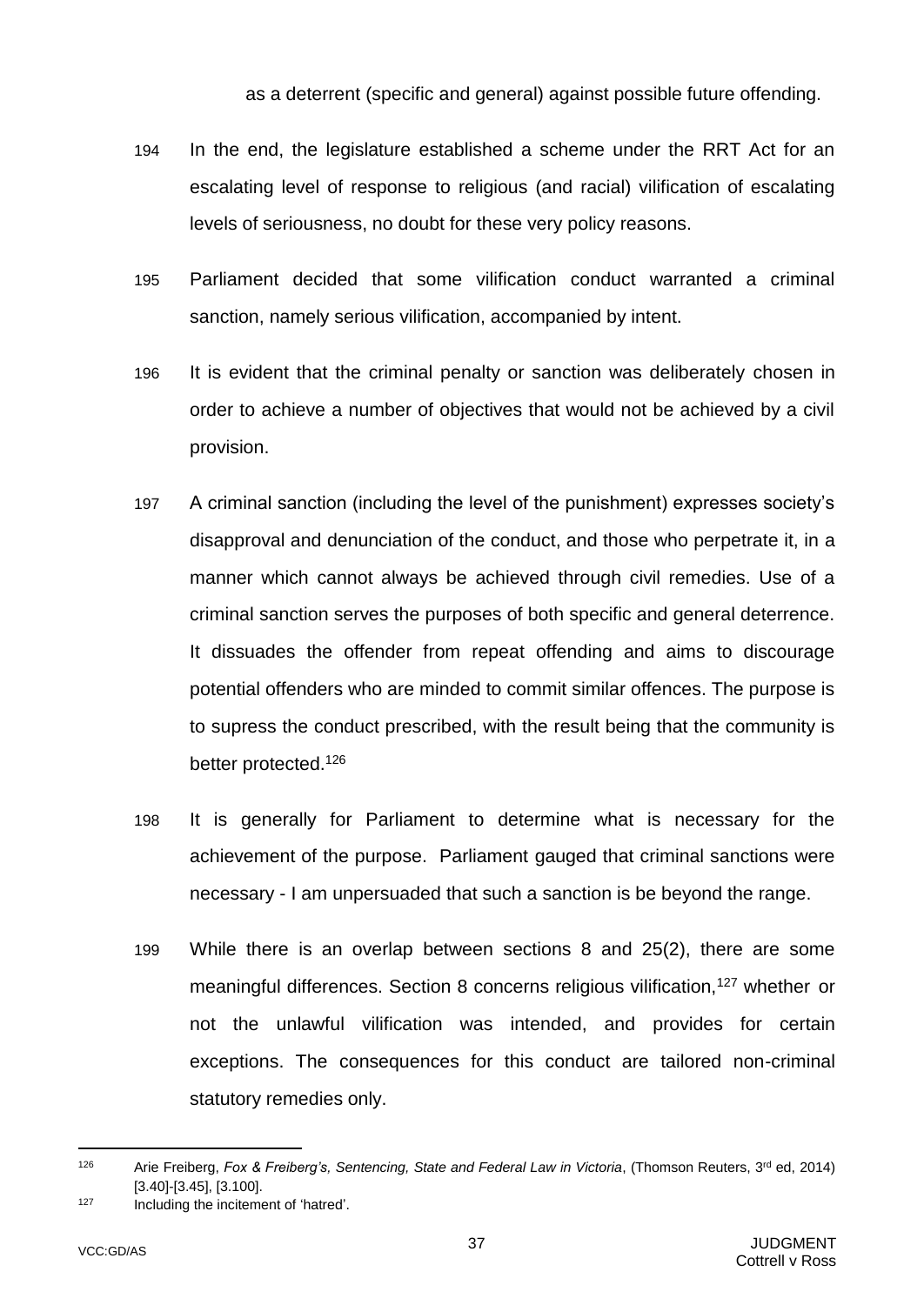- 200 I accept the arguments of the respondent and the Attorney that s 8 cannot be considered an alternative means of achieving the same objects as the criminal offence created by s 25(2).
- 201 In any case, I doubt whether s 8 has a less restrictive effect than s 25(2) upon the freedom, let alone a 'significantly' less restrictive effect.
- 202 I find there is no obvious and compelling alternative to s 25(2) of the RRT Act.

### **Adequacy on balance**

203 To determine whether s 25(2) is adequate in its balance requires:

a judgment, consistently with the limits of the judicial function, as to the balance between the *importance of the purpose served by the law* and *the extent of the restriction* it imposes on the implied freedom.<sup>128</sup>

- 204 For the reasons which I have already given above at [\[137\]](#page-28-0) to [\[161\]](#page-32-0) (when addressing the question of burden) if s 25(2) does burden the implied freedom, it barely does so. Any burden is insignificant and incidental.
- 205 Further, for the reasons which I have already given above at [\[162\]](#page-32-1) to [\[178\]](#page-36-0), (when addressing the question of legitimate purpose) the purpose served by the law is important.
- 206 It certainly cannot be said of s 25(2) that it is 'grossly disproportionate'<sup>129</sup> or goes 'far beyond' <sup>130</sup> what was necessary to achieve a legitimate end, or 'manifestly excessively'.<sup>131</sup>
- 207 The balance is enhanced to some degree by s 25(4) which requires that the Director of Public Prosecutions to act as a gatekeeper in respect of the commencement of any prosecution under s 25(2). The Director is bound to exercise her discretion to prosecute under  $s$  25(4).<sup>132</sup> That is so whether the

<sup>128</sup> <sup>128</sup> *Clubb v Edwards* (2019) 93 ALJR 448, [6] (emphasis added).

<sup>129</sup> *Clubb v Edwards* (2019) 93 ALJR 448, [266(4)].

<sup>130</sup> *Clubb v Edwards* (2019) 93 ALJR 448, [266(4)].

<sup>131</sup> *Clubb v Edwards* (2019) 93 ALJR 448, [270]-[272]

<sup>132</sup> See the *Policy of the Director of Public Prosecutions for Victoria* (27 March 2019), which assists to ensure that prosecutorial decisions are made according to principled standards.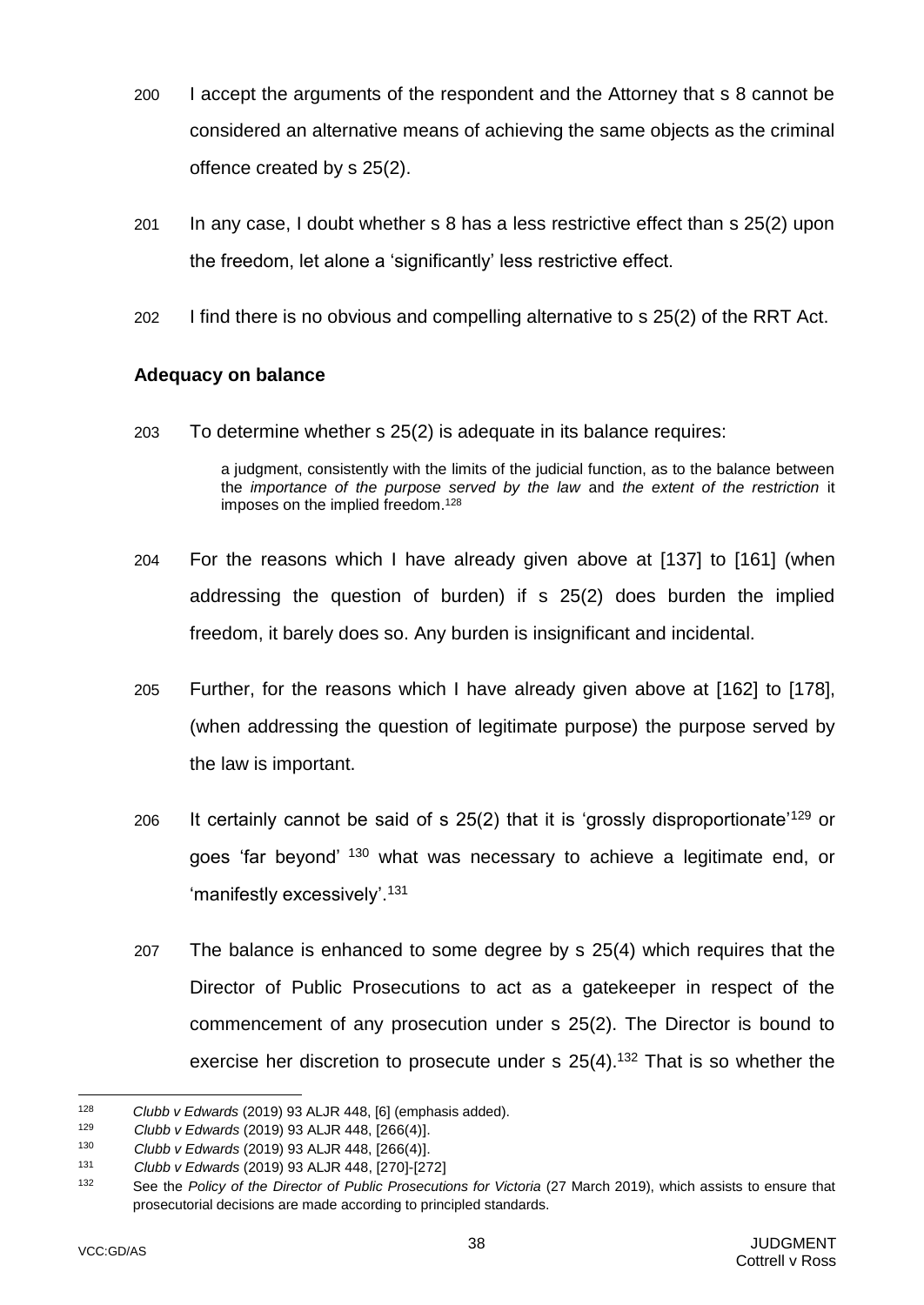Director is a public authority for the purposes of the Charter<sup>133</sup>, or because of her general prosecutorial function and duties. Section 25(4) does not say anything about the reach of s 25(2), on its face. Section 25(4) provides a protection against improper or indiscriminate prosecutions being brought. If improper or indiscriminate prosecutions were brought, this might have the practical effect of deterring people from engaging in communication. It is one factor – though far from a decisive one – to be weighed in the balance. To some extent this addresses the point that arose in *Brown v Tasmania.* 

208 I am satisfied that s 25(2) is adequate in its balance. The purpose of s 25(2) is plainly important and the restriction, if there is one, is limited.

#### **Appellant's holistic constitutional arguments**

- 209 I now turn to more specifically address the appellant's arguments.
- 210 The appellant placed particular reliance upon *Coleman v Power<sup>134</sup> ,* especially some statements made by Kirby J. In submitting, that s 25(2) does indeed burden the implied freedom of political communication, the appellant contended that the starting point is that there is a common law right of freedom to do anything, unless it is otherwise regulated by the law, relying upon the following statement of Kirby J

Because of the common law rule that 'everybody is free to do anything, subject only to the provisions of the law', there is a general freedom of speech under the common law in so far as it has not been lawfully restricted <sup>135</sup>.

211 It was argued, by counsel for the appellant, that political discourse of the kind engaged in by the appellant was something which could have been done before the regulation of s 25(2). It followed, therefore, counsel for the appellant argued that the common law freedom concerning political discourse had been significantly burdened.

<sup>133</sup> *Momcilovic v The Queen* (2011) 245 CLR 1, [128] [280]; *Baker v DPP* (2017) 270 A Crim R 318, [54], [132]. Section 38(1) of the Charter makes it unlawful for public authorities to act in a way that is incompatible with human rights or to make a decision that fails to consider relevant rights.

<sup>134</sup> *Coleman v Power* (2004) 220 CLR 1, [81], [102], [105], [190], [191], [193], [198]-[199], [226], [238]-[239], [254].

<sup>135</sup> *Coleman v Power* (2004) 220 CLR 1, [253].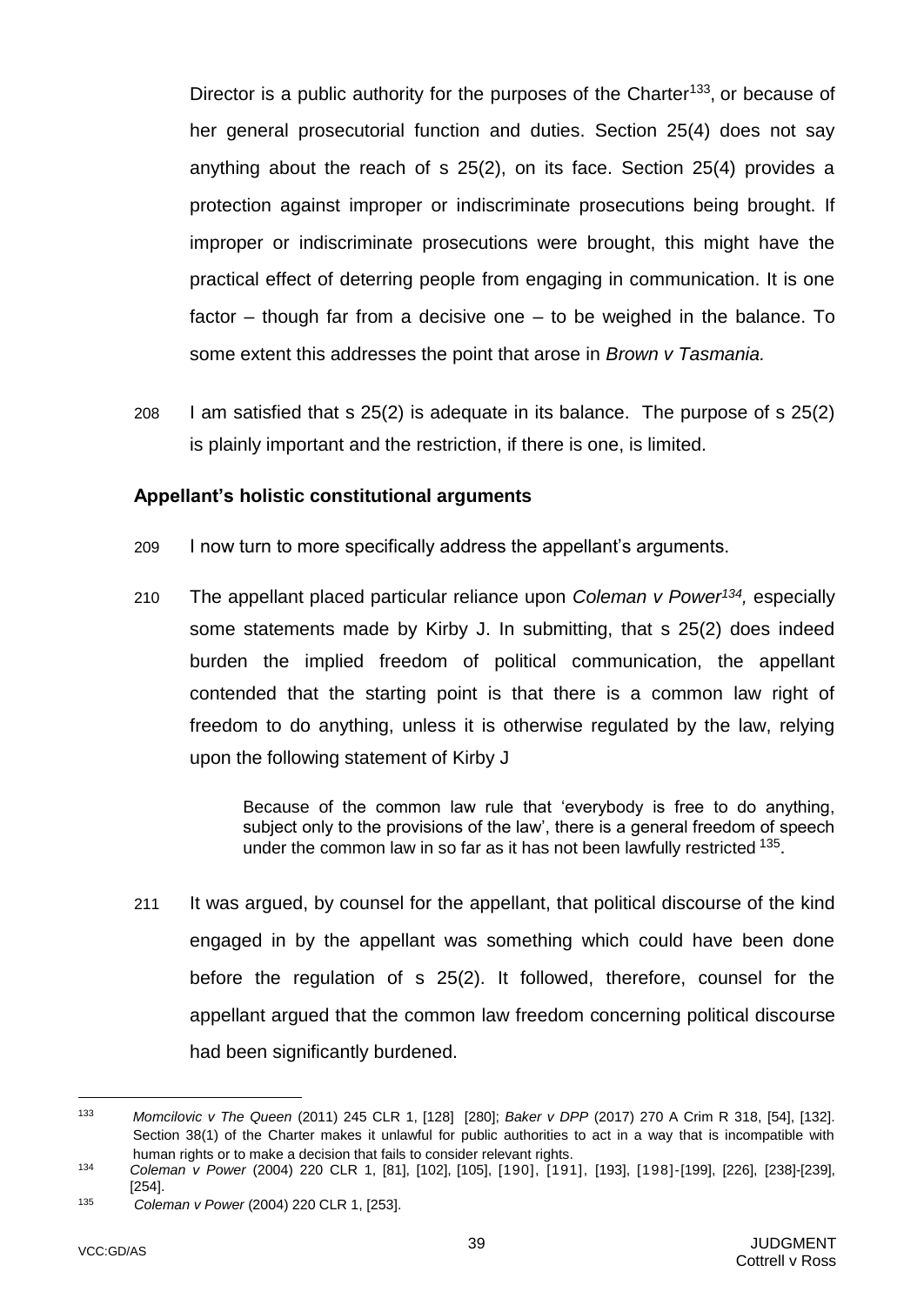212 As I apprehend the appellant's case, he also argues that the conduct prescribed by s 25(2) is akin to the proscription of mere insult, which so troubled the High Court in *Coleman v Power<sup>136</sup> .* Specifically, he places reliance on what Kirby J said in further highlighting the extent to which s 25(2) burdened the implied freedom:

> From its earliest history, Australian politics has regularly included insult and emotion, calumny and invective, in its armoury of persuasion. They are part and parcel of the struggle of ideas.<sup>137</sup>

- 213 To illuminate the effect of the operation of s 25(2), counsel for appellant submitted that, as in the case of *Brown v Tasmania<sup>138</sup> ,* I should look to how s 25(2) has operated in the case of the appellant and how it has burdened the appellant.
- 214 Further, it was argued by counsel for the appellant that I should give a construction to s 25(2) of the RRT Act which ensures that it does not capture political speech where it touches on religion. More specifically, the appellant contends that racial identity is an immutable fixed characteristic, whereas, a person's religious identity is, at least to some degree, a matter of choice.<sup>139</sup> I apprehended the appellant to contend that religion intrinsically cuts across political discussion in a way that race does not. This affects the construction I must give s 25(2), which, according to the appellant's argument, involves greater intrusion into political communication than race vilification laws.
- 215 In effect, I should read s 25(2) to have a political discourse exception. I think the appellant was suggesting that I should read it narrowly in a similar vein to the approach taken in *Coleman v Power* in relation to the prohibition on the use of offensive and insulting words.
- 216 It was submitted, by counsel for the appellant, that the burden of s 25(2) in the

<sup>136</sup> *Coleman v Power* (2004) 220 CLR 1.

<sup>137</sup> *Coleman v Power* (2004) 220 CLR 1, [239].

<sup>138</sup> *Brown v Tasmania* (2017) 261 CLR 328.

<sup>139</sup> When cross-examined Professor Paradies gave evidence that the general consensus in the community is that there is more choice in relation to religion then race.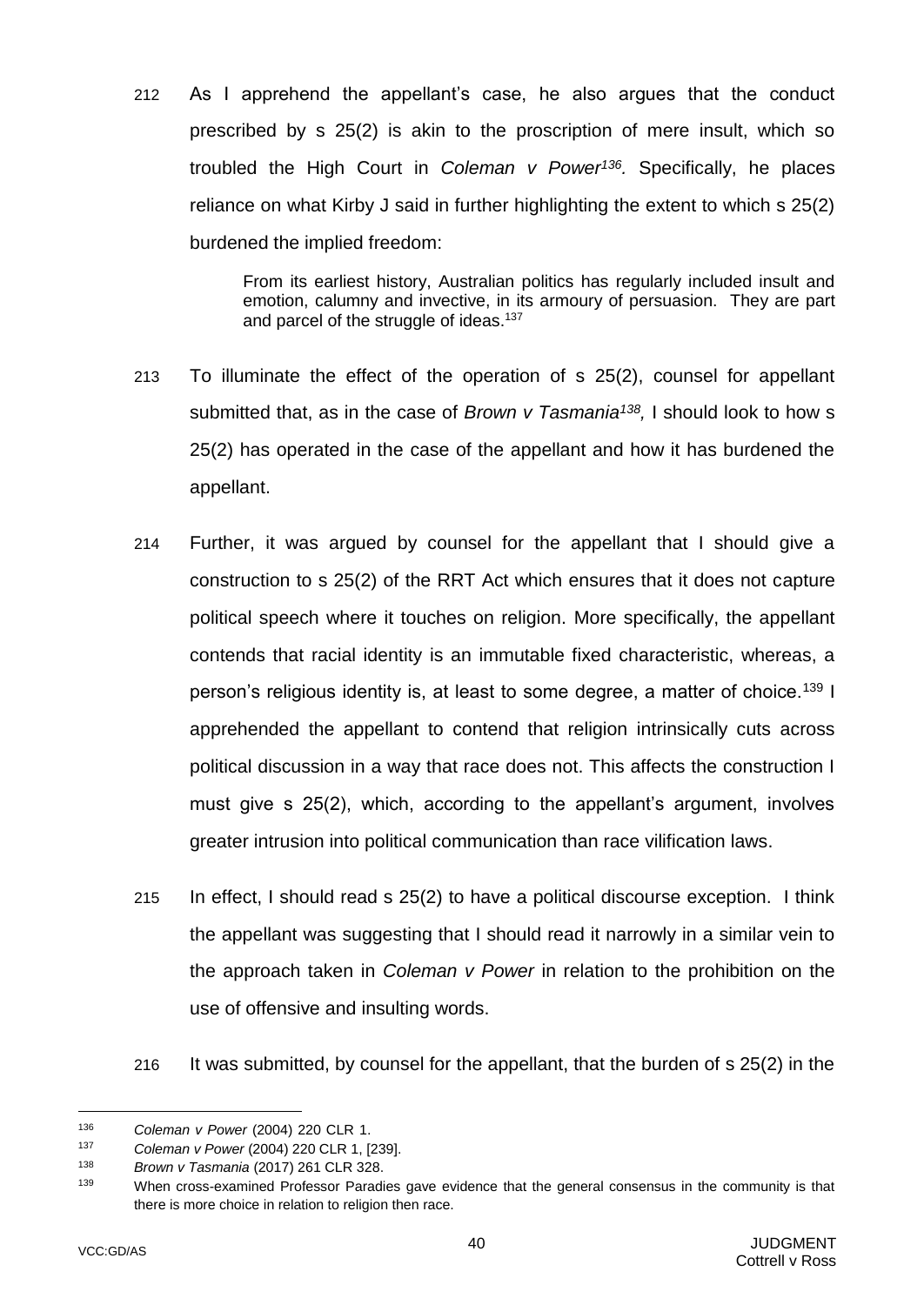appellant's case was 'gross and manifest'. The legislation burdens, in particular, those who wish to 'exercise their political rights in the street, onsite protests, talking politics about the things they want to object to'. The appellant's conduct falls into this category of political discourse, it was argued.

- 217 The remainder of the appellant's arguments seemed to focus upon the question of whether s 25(2) was reasonably appropriate and adapted to the legitimate purpose it sought to achieve.
- 218 It was submitted by counsel for the appellant that s 25(2) was not reasonably appropriate and adapted. In effect, this provision was not a proportionate response and did not strike an appropriate balance between the legitimate purpose and the implied freedom. It was argued that the scope of s 25(2) was very broad both geographically and thematically - it silenced within Victoria a general topic, being discourse about religion.
- 219 Counsel for appellant contrasted this with the law struck down in *Brown v Tasmania*, which was narrower than s 25(2) RRT Act because it was 'site specific'. Section 25(2), therefore, went much further than it needed to. As a consequence, it would be hard for people engaging in discussion on religion to draw the line between commentary which was not excluded by s 25(2) and conduct which was criminalised as vilification. It would have a disproportionate effect on 'ordinary people' who wanted to engage in discourse on the streets, about religion. Considered in this way, counsel for the appellant submitted that I should find that the balance struck between the need to protect against religious vilification and the extent of the burden on the implied freedom of political communication was wrong.
- 220 I turn now to deal with these global arguments.
- 221 *Coleman v Power<sup>140</sup>* deals with a prohibition on the use of offensive and insulting words. Broadly read, and without qualification, such a proscription

<sup>140</sup> *Coleman v Power* (2004) 220 CLR 1.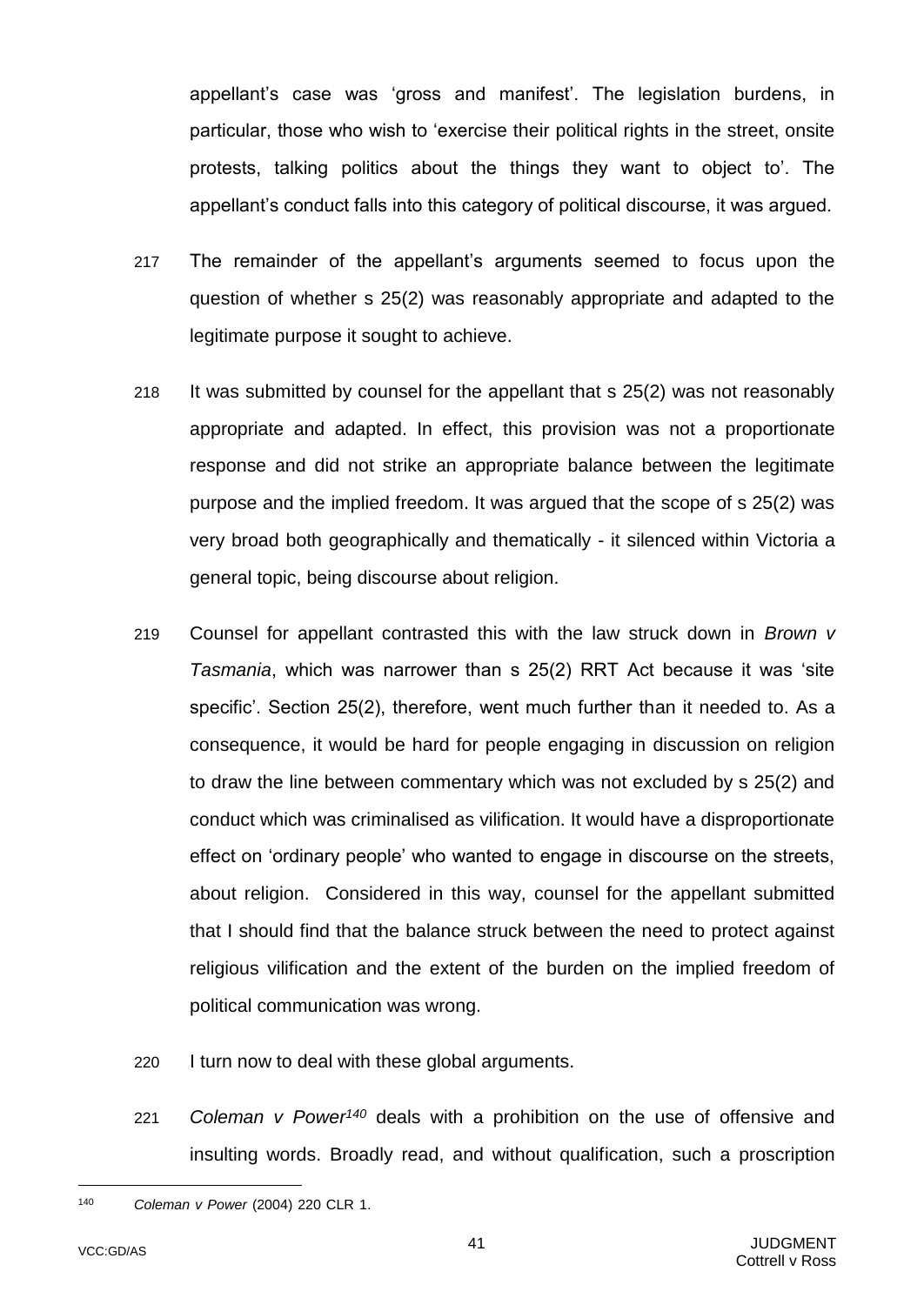was highly intrusive, impinged upon mere civil public discourse and significantly overlapped with 'robust' political debate.

- 222 Unlike the prescription of insulting or offensive words, the operation of section 25(2) is already inherently and significantly qualified. The speech captured is narrower by the fact it is directed to extreme conduct, designed to incite serious contempt, revulsion or severe ridicule on the basis of religion, and committed with intent to that incitement.
- 223 I think there is a real qualitative distinction between the restriction or suppression of language that people might find offensive or insulting and the restriction or suppression of intentional serious religious vilification.
- 224 Further, *Coleman<sup>141</sup>* supports the constitutional validly of s 25(2). When the provision in *that case* was construed or read to apply only to insults or words which meant words that might result in a breach of the peace or provoke an unlawful response, it was found to be valid. *<sup>142</sup>* As I have said, s 25(2) is by its terms already qualified. It is concerned with protecting the community from parts of society being provoked into experiencing extreme vilifying emotions. Such a purpose is plainly concerned with more than the 'civility' or 'seemliness' of discourse.
- 225 In any event, as Gageler J said in *Clubb v Edwards<sup>143</sup>:*

*Coleman* and *Monis* should *not* be understood as authority for the proposition that a purpose of curtailing unsolicited, unwelcome, uncivil offensive speech is incompatible with the constitutionally prescribed system of representative and responsible government.<sup>144</sup>

226 The argument that s 25(2) should be read narrowly to exclude political discourse misconceives *Coleman v Power<sup>145</sup>*. The High Court in that case did not construe the relevant provision to exclude the capturing of political

<sup>141</sup> *Coleman v Power* (2004) 220 CLR 1.

<sup>142</sup> *Fraser v County Court of Victoria* (2017) 265 A Crim R 421 [59]-[64], Emerton J.

<sup>143</sup> *Clubb v Edwards* (2019) 93 ALJR 448.

<sup>144</sup> *Clubb v Edwards* (2019) 93 ALJR 448, [196] (emphasis added).

<sup>145</sup> *Coleman v Power* (2004) 220 CLR 1.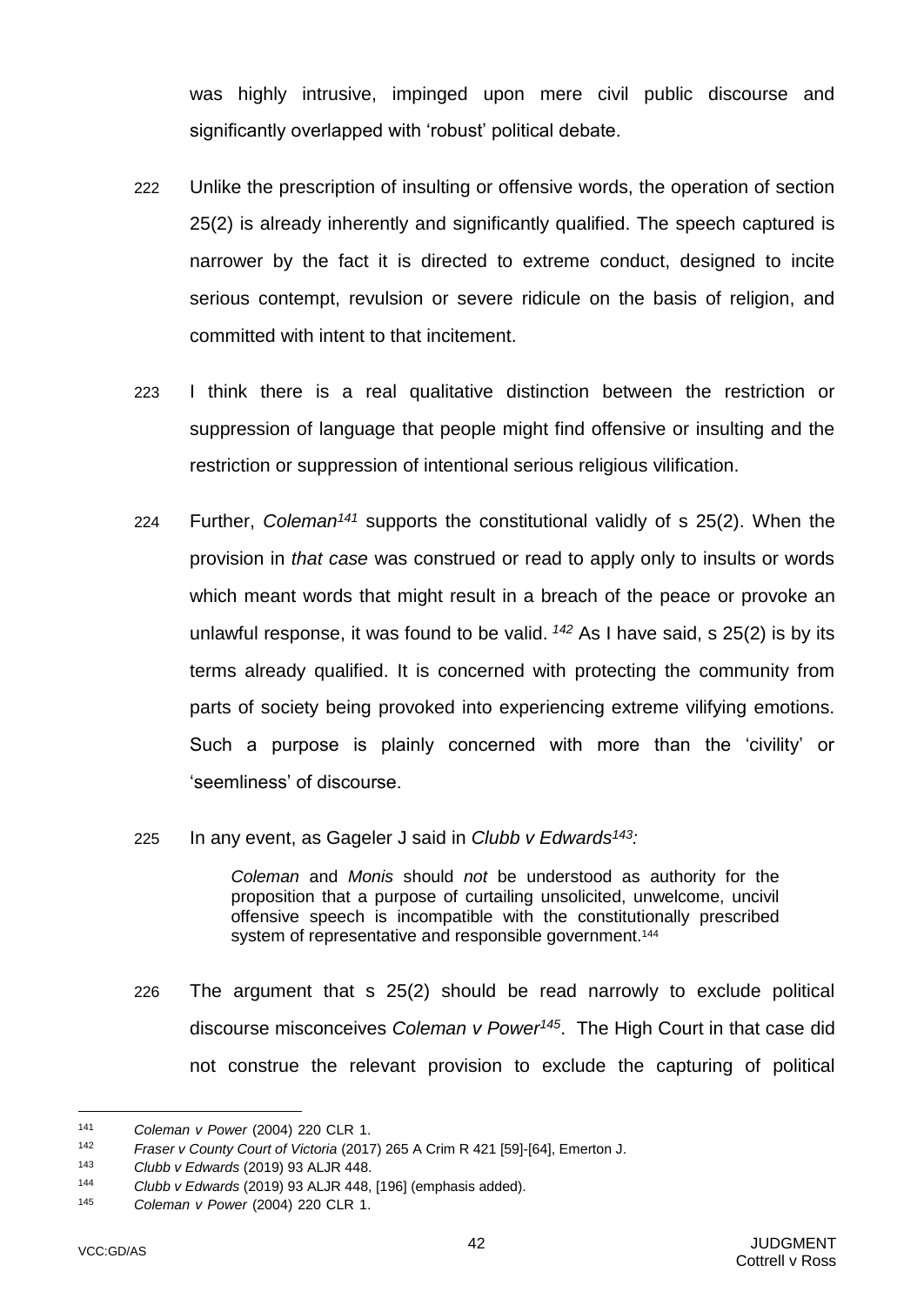discourse. The provision in question was susceptible to alternative constructions; a broad interpretation (which would infringe the implied freedom), and a narrow one (which would not infringe the implied freedom). The word insulting was construed narrowly to protect political insults from being criminalised, but not where they would provoke a breach of the peace. In those circumstances, narrowly construed, it was valid.

- 227 By contrast, s 25(2) does not offer a constructional choice. Its natural and ordinary meaning is inherently narrow, and sufficiently narrow so as not to infringe the implied freedom. If I am wrong about that, it is invalid on its face. The construction exercise cannot involve me re-writing the provision, but I have found it to be valid.
- 228 I do not think *Coleman v Power<sup>146</sup>* helps the appellant's case for invalidity.
- 229 Further, the appellant's arguments seem to be conditioned upon the proposition that s 25(2) prescribes discourse about religion. I have already found above at [\[157\]](#page-31-0) to [\[158\]](#page-32-2), that this is not so. It leaves a wide field of robust debate available. Section 25(2) captures only a slender field of discourse; that which concerns serious and intentional religious vilification.
- 230 As for the specific point that religious vilification law is by nature broader and more intrusive in scope than race vilification (given that religion is less immutable than race), this does not address the constitutional validity question. At best, it might demonstrate that religious vilification laws (in theory) may involve a greater burden on the implied freedom than race vilification laws. Having addressed the constitutional questions, I have concluded that this religious vilification provision does not burden the implied freedom, but if it does it is reasonably appropriate and adapted to a legitimate purpose.
- <span id="page-45-0"></span>231 It is apparent that the appellant calls in aid the approach taken by the High

<sup>146</sup> *Coleman v Power* (2004) 220 CLR 1.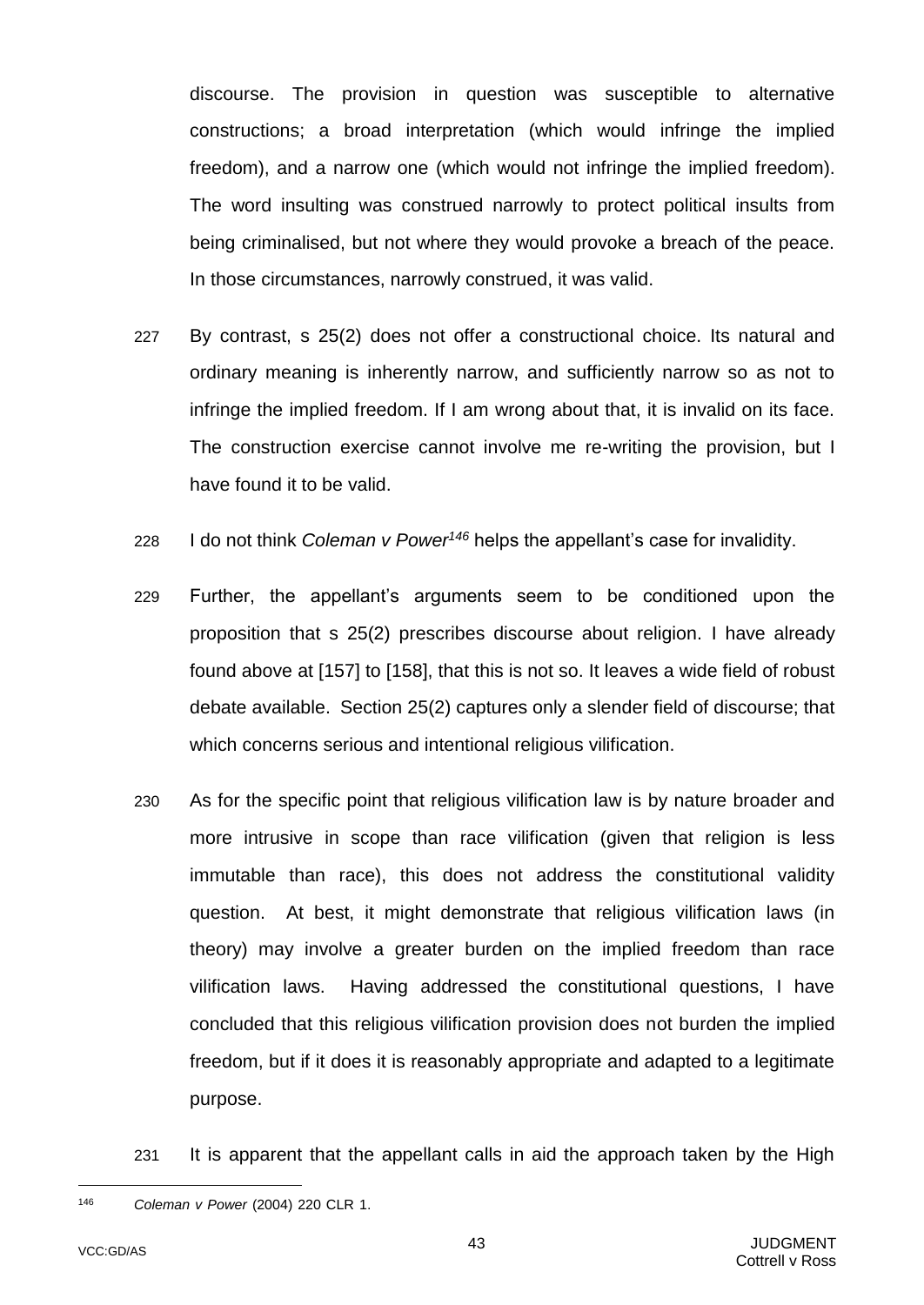Court in *Brown v Tasmania<sup>147</sup>* in support of his contention of invalidity. In my view, *Brown v Tasmania<sup>148</sup>* is relevantly distinguishable and does not, in the end, assist the appellant.

- 232 Section 25(2) does not suffer from the same deficiencies which attended the legislation in *Brown v Tasmania<sup>149</sup>*. In that case it was the uncertainty created by the terms of the *Workplaces (Protection from Protesters) Act 2014* (Tas) which resulted in its broad operation and ultimately its invalidity.<sup>150</sup>
- 233 Liability under the legislation depended upon, inter alia, a protester being located within a defined area, and then refusing to comply with a direction from a police officer to leave.
- 234 The plurality in *Brown v Tasmania*<sup>151</sup> found that the elemental requirements upon which liability was conditioned were vague and uncertain:

The principal problem, practically speaking, for both police officers exercising powers under the Protesters Act and protesters is that it will often not be possible to determine the boundaries of 'business premises' or a 'business access area'. That problem arises because the term 'business premises' is inapt for use with respect to forestry land. The definition of 'business premises' with respect to forestry land does not provide much guidance. The question simply becomes whether a protester is in an area of land on which forest operations (a widely defined term) are being carried out. The vagueness of the definition of 'business access area' compounds the problem.<sup>152</sup>

235 The plurality went on to conclude that this had some significant consequences

in relation to the wide reach of the provisions:

In summary, an exercise of the powers given under [the relevant sections]; and the powers of arrest and removal …. are likely to have significant deterrent effects on protesters. Their effects will extend to protesters undertaking protest activities of a kind and in a place which would not affect forest operations and whose presence would not be excluded by the FMA. Their effects will extend beyond individual protesters to entire groups, because of the operation of [the relevant

<sup>147</sup> *Brown v Tasmania* (2017) 261 CLR 328.

<sup>148</sup> *Brown v Tasmania* (2017) 261 CLR 328.

<sup>149</sup> *Brown v Tasmania* (2017) 261 CLR 328.

<sup>150</sup> *Brown v Tasmania* (2017) 261 CLR 328, [37].

<sup>151</sup> *Brown v Tasmania* (2017) 261 CLR 328.

<sup>152</sup> *Brown v Tasmania* (2017) 261 CLR 328, [67].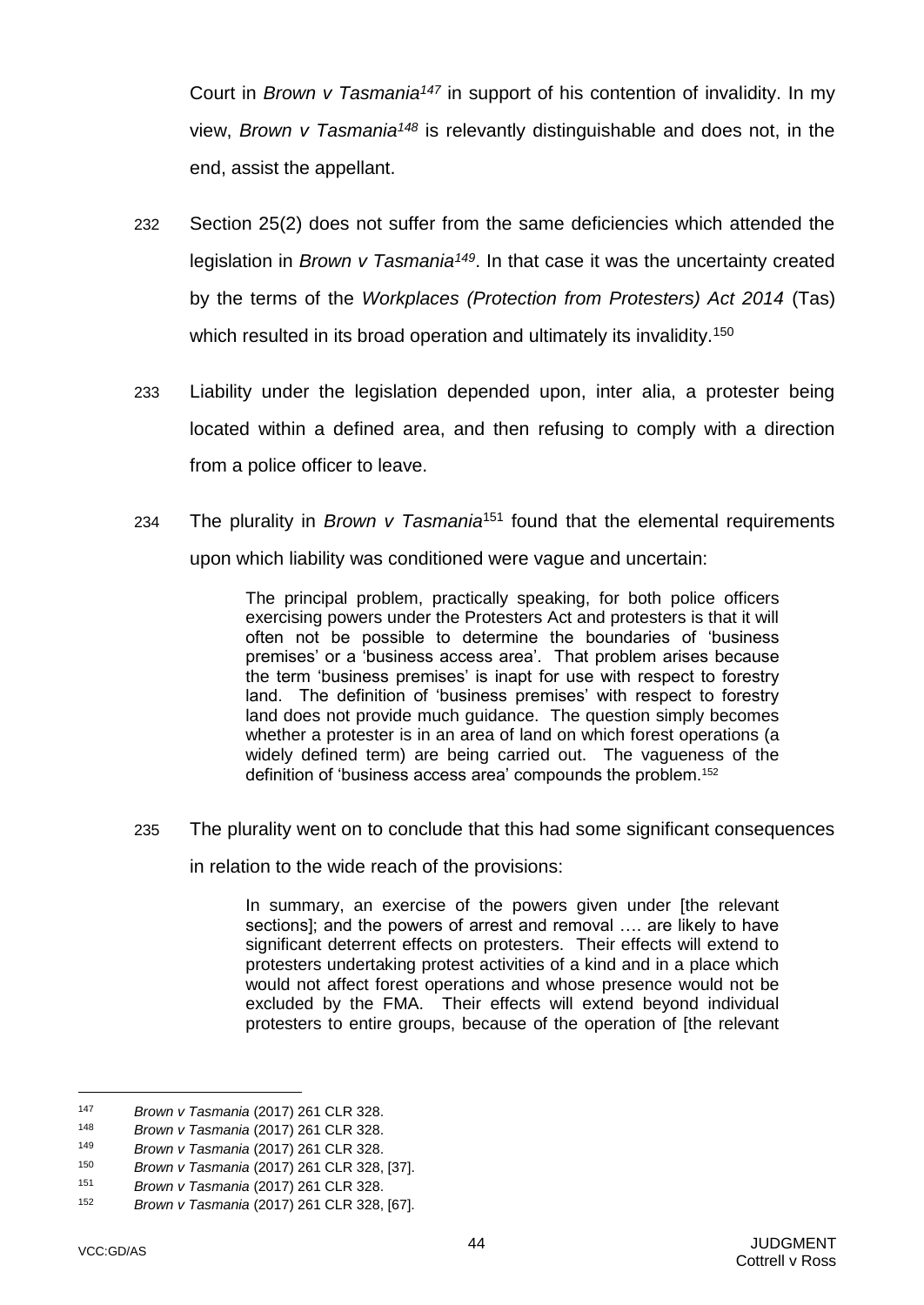sections].<sup>153</sup>

- 236 The uncertainty which attached to the protest legislation was inherent in the terms of the legislation. The legislation in question in *Brown v Tasmania<sup>154</sup>* was also explicitly directed to capture political protest. The broad effect of the legislation meant that it would have a great effect on political communications.
- 237 The conclusion that the relevant prohibitions in *Brown v Tasmania<sup>155</sup>* were, in their operation, invalid because they impermissibly burdened the implied freedom of political communication, needs to be seen in the above light.
- 238 By contrast, section 25(2) of the RRT Act is not directed at political protest it is aimed at serious religious vilification. There are no facts that indicate s 25(2) is difficult to apply in its operation on the ground. Indeed, there is evidence which suggests the contrary. In re-examination, the appellant estimated that he had posted roughly 20 videos in the lead up to 4 October 2015 which concerned local government corruption, without being charged with a serious religious vilification offence. In this case, if the mock-beheading scene had been omitted, the appellant would have been able to lawfully engage in public comments to drum up support to attend a rally against the Bendigo mosque.
- <span id="page-47-0"></span>239 *Brown v Tasmania<sup>156</sup>* does not make good the appellant's argument that s 25(2) is invalid.

## **Conclusion on constitutional question**

240 For the reasons outlined above, I have concluded s 25(2) does not burden the implied freedom of political communication. If it does burden the freedom, it does so at the very margins. It is reasonably appropriate and adapted to a legitimate purpose and therefore the law is valid.

<sup>153</sup> *Brown v Tasmania* (2017) 261 CLR 328, [84].

<sup>154</sup> *Brown v Tasmania* (2017) 261 CLR 328.

<sup>155</sup> *Brown v Tasmania* (2017) 261 CLR 328.

<sup>156</sup> *Brown v Tasmania* (2017) 261 CLR 328.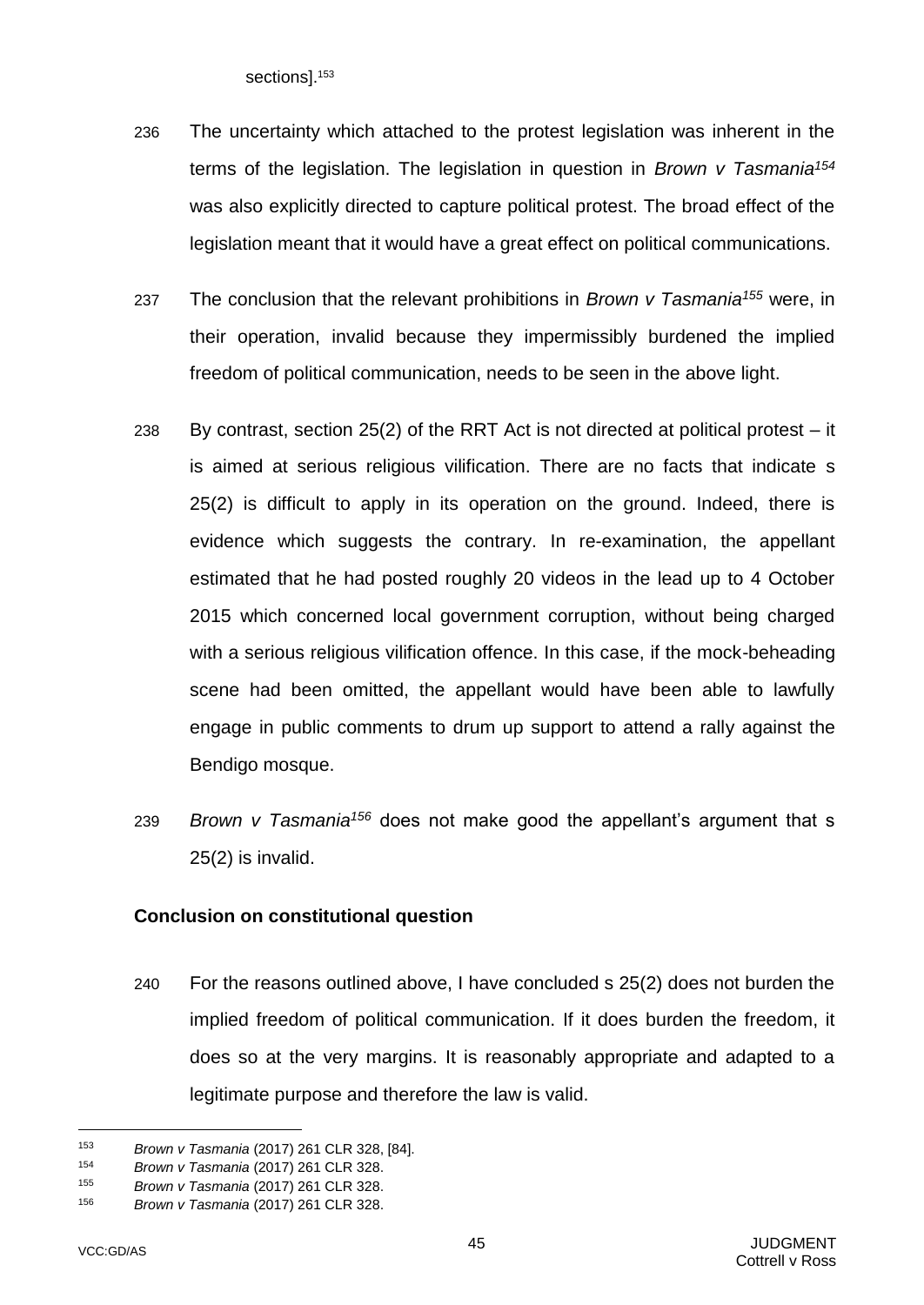## **Admissibility of evidence from appellant and informant**

- 241 As I understood it, counsel for the appellant wanted to lead evidence from the appellant about his own personal difficulty in complying with the legislation. He also wanted to lead evidence as to the deterrent effect that the purported uncertainty had on the appellant to engage in political protest, or at least the effect observed by the appellant in others.
- 242 Counsel for the appellant wanted to adduce evidence from the former informant Ross about her difficulties with determining whether to charge the appellant with this offence. To that end, he sought to question her about the delay of almost 12 months between the offending conduct and charge and wanted to rely on this as illuminating the uncertainty.
- 243 In relation to both the appellant and Ross, counsel for the appellant was, in effect, seeking their subjective opinion as to an aspect of the constitutional validity of the legislation.
- 244 In support of his argument that I should receive this evidence, the appellant relied upon the use made by the High Court in *Brown v Tasmania<sup>157</sup>* of the facts of the individual case on the ground in its determination of the constitutional validity of the provisions in that case.
- 245 I determined not to receive this evidence. The rules of evidence do not apply to a question on a constitutional matter. I should only receive evidence if it is sufficiently probative of the constitutional fact to be found. <sup>158</sup> In my view, the foreshadowed evidence is not probative at all in relation to the constitutional question which I must determine. I consider the appellant's reliance upon *Brown v Tasmania<sup>159</sup>* is misconceived.
- 246 As I have sought to explain above at [\[231\]](#page-45-0) to [\[239\]](#page-47-0), the conclusion reached in

<sup>157</sup> *Brown v Tasmania* (2017) 261 CLR 328.

<sup>158</sup> *Maloney v The Queen* (2013) 252 CLR 168, [351]-[353]; *Thomas v Mowbray* (2007) 233 CLR 307, [611]-[621].

<sup>159</sup> *Brown v Tasmania* (2017) 261 CLR 328.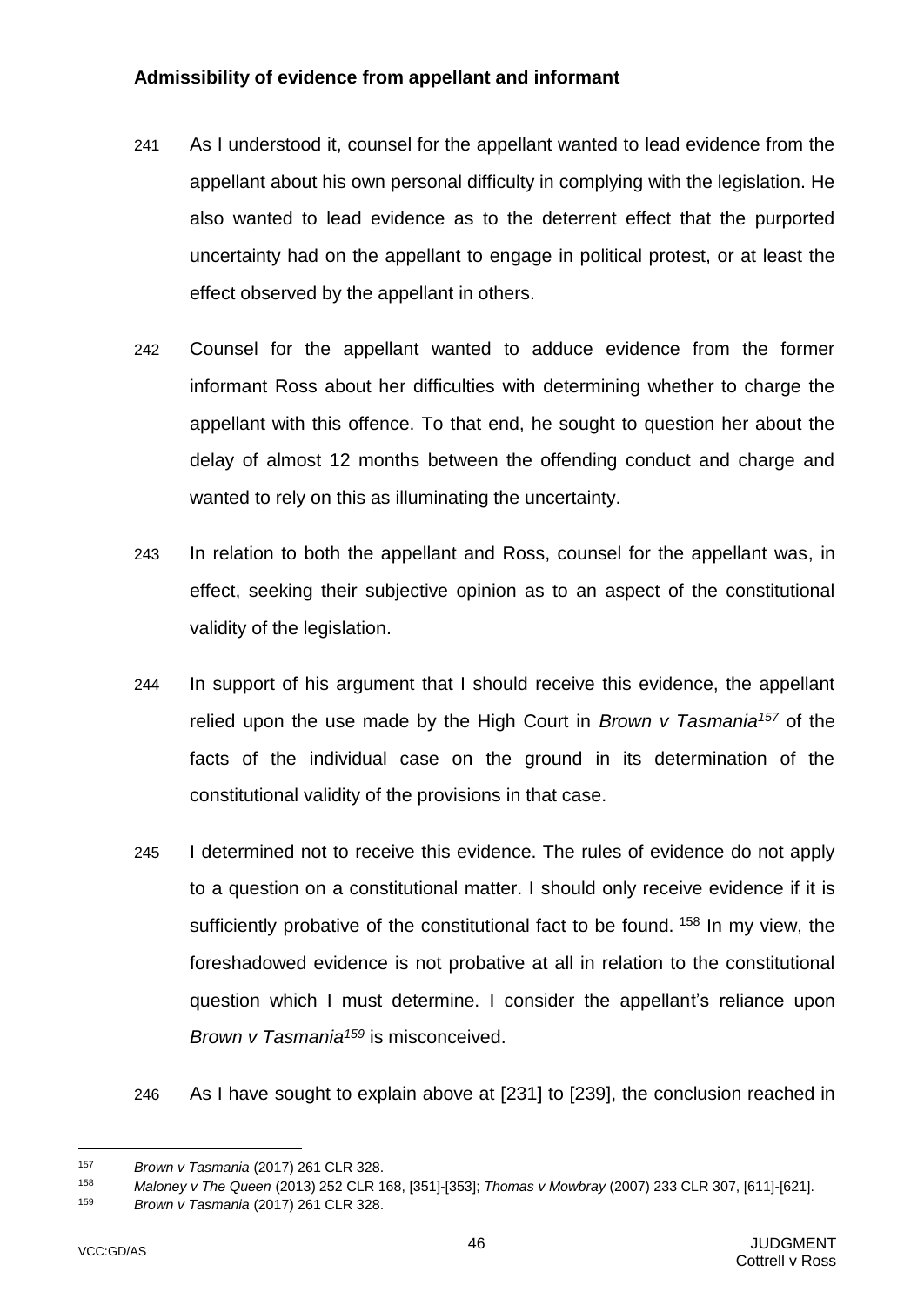Brown v Tasmania<sup>160</sup>, that the legislation was uncertain its operation, was a conclusion that was reached on the face of the law. It so happened that this conclusion was also borne out by the circumstances on the ground. This included the fact that the criminal charges which had been laid against the plaintiffs were ultimately dismissed when no evidence was tendered by the prosecution with respect to them. But the circumstances on the ground were not the basis for reaching the conclusion that the legislation had that effect. Those circumstances were merely confirmatory.

- 247 It is also one thing for a Court to make observations about the construction of the law with the facts of a case which has enlivened the constitutional argument, but it would be quite another for the Court to seek out facts and opinions to assist with the construction of the law. The Court in *Brown v Tasmania<sup>161</sup>* engaged in the former, not the latter.
- 248 Next, it is also one thing for the Court to receive evidence of facts in relation to the individual case which gives rise to the constitutional question, it is quite another to invite wide ranging (and potentially self-serving) opinions as the appellant sought to do.
- 249 It also needs to be recalled, as I have sought to explain above at [\[148\]](#page-29-0) to [\[152\]](#page-30-0), that an enquiry into constitutional validity is an enquiry not into the individual facts of a particular case, but into whether the limit on communication is generally impermissible.
- 250 For these reasons, I refused to allow the evidence of appellant. Further, I refused to allow the informant Ross to be cross-examined.

## **PART 4 - SUBSTANTIVE APPEAL**

251 As I have mentioned at the outset, at the Melbourne Magistrates' Court on 5 September 2017, the appellant was convicted of a charge of knowingly

<sup>160</sup> *Brown v Tasmania* (2017) 261 CLR 328.

<sup>161</sup> *Brown v Tasmania* (2017) 261 CLR 328.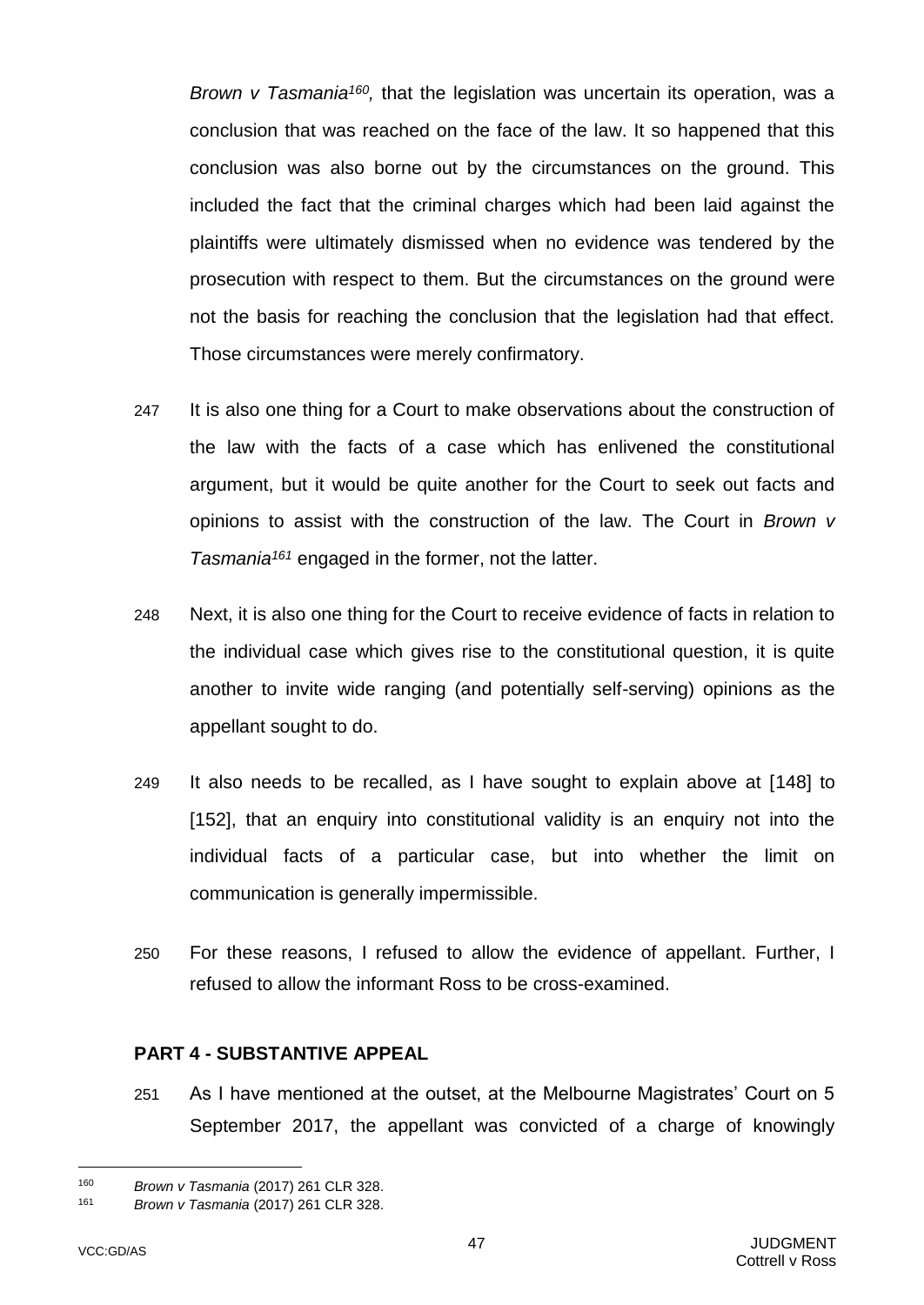engage in conduct with the intention of inciting serious contempt for, or revulsion or severe ridicule of, another person or class of persons on the ground of religious belief or activity, contrary to section 25(2) of the RRT Act.

- 252 That conviction followed a contested hearing, where three alternative charges were struck out, being one charge of defacing property<sup>162</sup>, one charge of wilful damage<sup>163</sup> and one charge of behave in an offensive manner in public<sup>164</sup>.
- 253 The learned Magistrate imposed a fine of \$2000, with statutory costs of \$79.50, for the charge on which the appellant was convicted.

#### **Reinstatement of charges on appeal**

- 254 On the first day of this appeal the respondent sought an order to reinstate the three summary charges which were struck out in the Magistrates Court.
- 255 Counsel for the appellant did not object to making such an order to reinstate those charges.
- 256 On 11 November 2019, I reinstated the three alternative summary charges<sup>165</sup>.
- 257 Once reinstated, counsel for the respondent made an application to withdraw the charge of behave in an offensive manner in public. On 11 November, that charge was withdrawn.
- 258 Therefore, this appeal proceeded on the basis of three charges, being a charge of serious religious vilification<sup>166</sup>, a summary offence of defacing property and a summary offence of wilful damage.

#### **The respondent's evidence on substantive appeal**

259 The evidence in the substantive appeal was relatively confined.

<sup>162</sup> Charge 1 on this appeal - Contrary to section 10 of the *Summary Offences Act 1966*.

<sup>163</sup> Charge 2 on this appeal - Contrary to section 9(1)(c) of the *Summary Offences Act 1966*.

<sup>164</sup> Charge 4 on this appeal - Contrary to section 17(1)(d) of the *Summary Offences Act 1966*.

<sup>165</sup> Pursuant to section 256(2)(c) of the *Criminal Procedure Act 2009.*

<sup>166</sup> Contrary to section 25(2) of the RRT Act.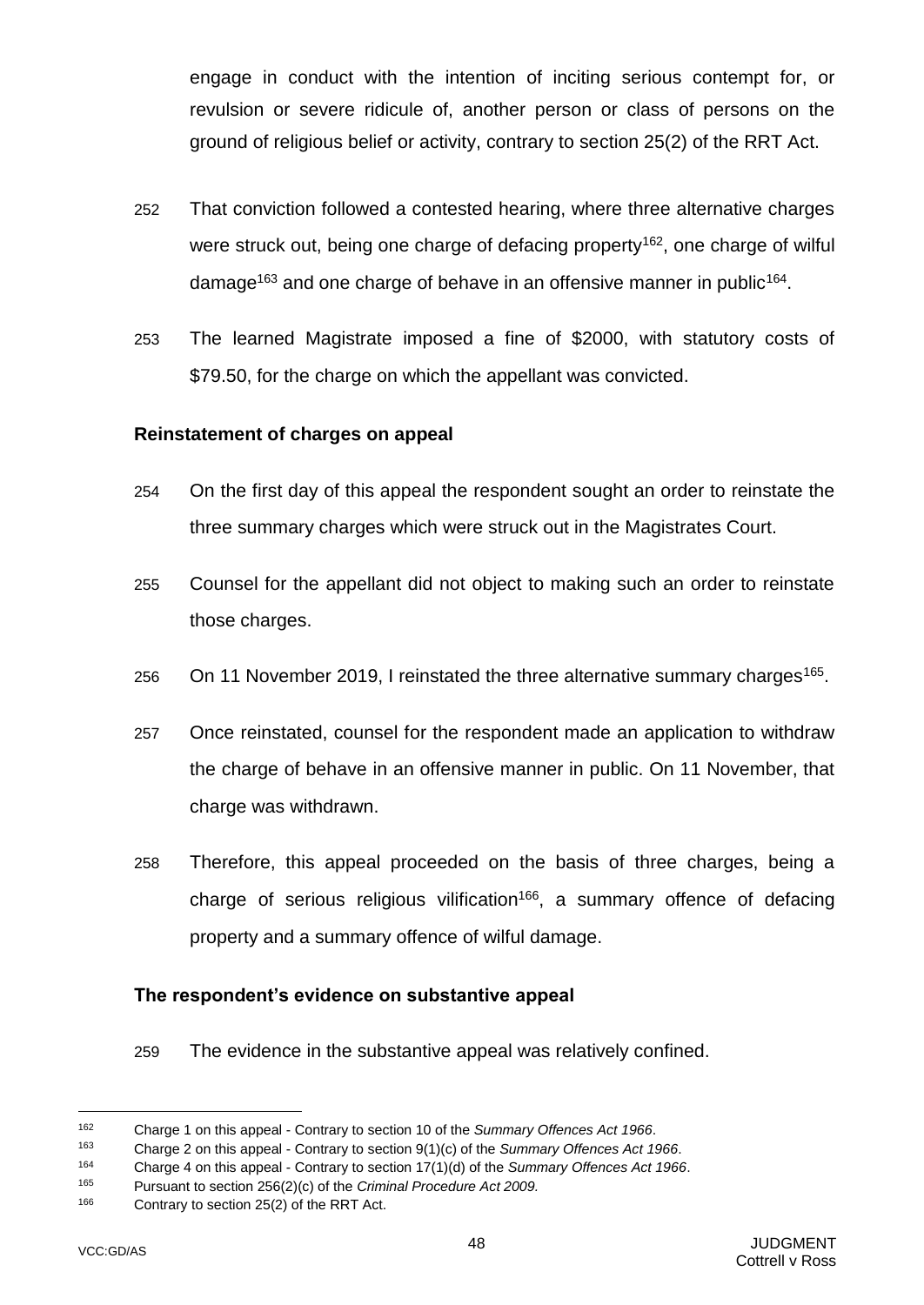- 260 These charges all arise from an incident that occurred on 4 October 2015 outside the Bendigo City Council offices.
- 261 In relation to the most serious charge, the respondent's case against the appellant is that he took part in the making of a short video on 4 October, with a particular intention, being an intention to incite serious contempt for, or revulsion or severe ridicule of Muslims on the ground of their religious belief or activity.
- 262 The respondent tendered, without objection, a copy of the video.
- 263 The video depicts the appellant and several other male participants standing at the front of the Bendigo City Council offices. One of the other participants is holding a mannequin.
- <span id="page-51-0"></span>264 Shortly after the video commences, the appellant addresses the camera and says words to the effect of:

Just here at the local Bendigo Council. Just want to say our thanks for building a mosque for us. The potential diversity that we can bring to your culture it's going to be unbelievable. Trust me. Just to prove that this is true, we're going to give you a taste of our own religious culture. Carry on brother.

- 265 After the appellant has said these words, some of the other participants in the video use a toy sword to behead the mannequin. The appellant is standing in close proximity watching the mock beheading. As the mannequin's head is removed a red coloured liquid squirts from its neck and is spread over the footpath in front of the Bendigo City Council offices, and on to the walls of a garden bed.
- 266 Whilst the beheading of the mannequin is occurring one or more participants are shouting, 'Allah Akbar' in a raised loud voice. And another participant is wearing a white cloth with a band around it over his head, which the respondent says is an imitation of a Middle Eastern headdress.
- 267 After the mannequin has been beheaded, the appellant picks up the head and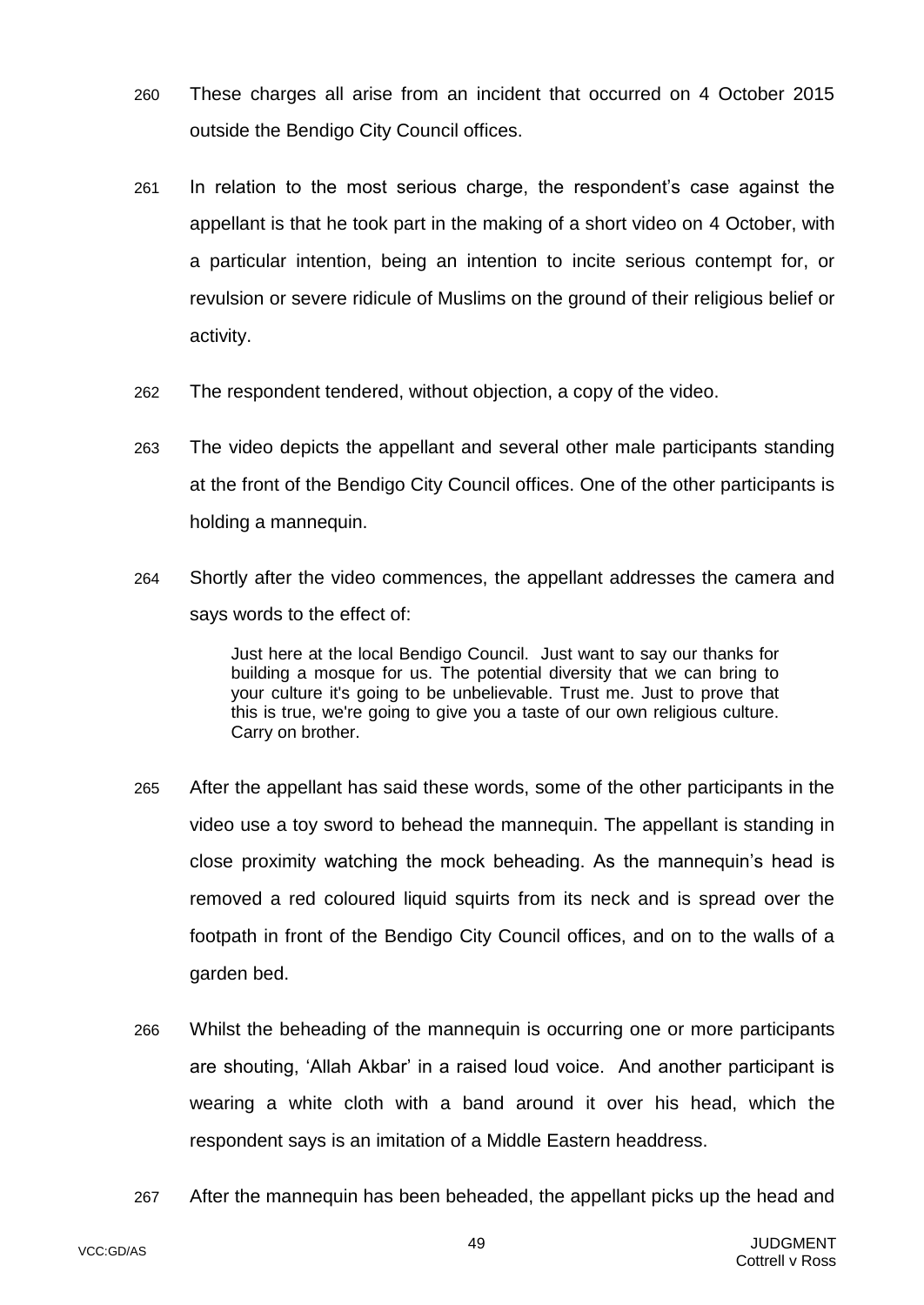throws it at the window of the Bendigo City Council offices, causing some fake blood to be left on the windows.

- 268 After this, the video cuts to various shots of people, including the appellant, walking and driving around Bendigo, including holding Australian flags.
- 269 There is a banner along the bottom of the video stating that a rally will be held on 10 October 2015. The video also has music incorporated.
- 270 This video was subsequently posted on the Facebook Page of the United Patriots Front ('UPF') on 4 October 2015. When posted on this page it was entitled 'Cultural Diversity Comes to Bendigo'.
- 271 An admission of facts, signed by the appellant on 11 November 2019, concerning a number of different matters was tendered.<sup>167</sup> That document included admissions by the appellant that:
	- He was 'a leader' of the UPF in 2015;
	- He 'participated' in the video containing the alleged offending of 4 October 2015<sup>168</sup>;
	- His participation in that video included that he can be heard to say certain words (which have already been reproduced above at [\[264\]](#page-51-0)) and that he can 'be seen picking up the head of the mannequin and throwing it at the window of the City of Greater Bendigo offices. That this has caused some fake blood to be left on the windows at the City of Greater Bendigo offices'.
	- On 4 October 2015, this video was uploaded to the UPF Facebook page and entitled 'Cultural Diversity Comes to Bendigo';
	- 'As uploaded, that video includes images of [the appellant] and up to

<sup>167</sup> Exhibit 8 on this appeal.

<sup>168</sup> Exhibit 1 on this appeal.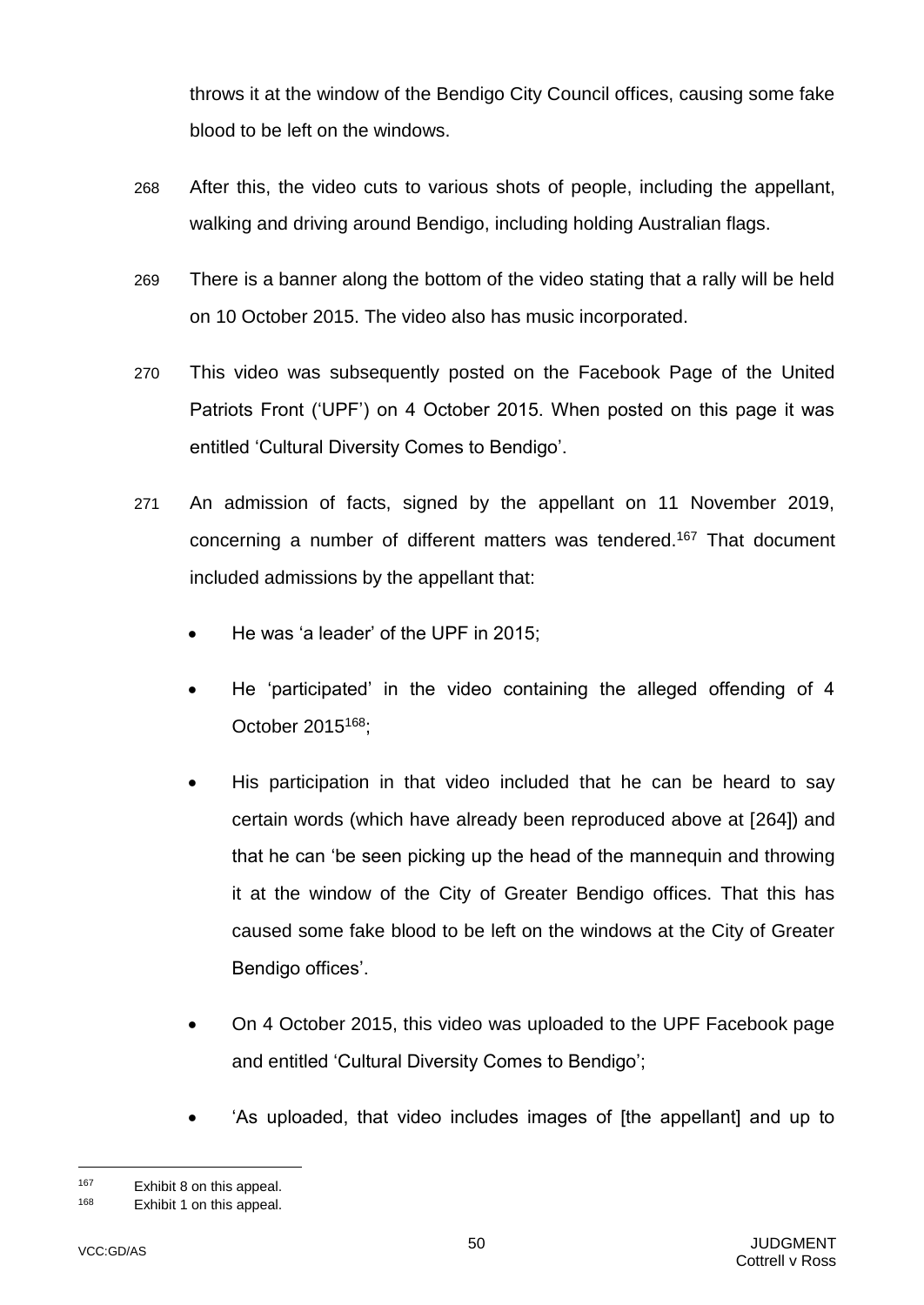seven others carrying Australian and UPF flags around the streets of Bendigo with a text banner at the bottom of the video which states 'BENDIGO 10-10-15'.

- On 5 October 2015, screenshots were taken of the UPF Facebook page, showing that UPF had more than 30,000 followers. They screenshots also showed that the video filmed on 4 October 2015 was viewed more than 28,000 times and also shared and liked hundreds of times.
- The City of Greater Bendigo organised for cleaning to occur at the Bendigo City Council offices. Cleaning occurred on 4 and 5 October 2015 using a high-pressure washer and other cleaning equipment 'to clean up the fake blood';
- The cost incurred by City of Greater Bendigo 'in cleaning up the fake blood' totalled \$638 (including GST);
- Photographs were taken of the footpath with the red liquid 'in situ' outside the Bendigo City Council offices on 4 October 2015<sup>169</sup> and of the footpath and garden bed after being cleaned on 8 October 2015<sup>170</sup>.
- On 19 October 2015, the appellant declined to be interviewed by police in relation to this matter.
- On 4 April 2018, he posted a video to his personal Facebook page<sup>171</sup> in which he stated 'If you don't know, a couple of colleagues and myself made a fake dummy, a dummy out of pillows and we have cut its head off in an Islamic style beheading in order to draw attention to the fact that the local council in Bendigo, a town just north of Melbourne, was planning on building the biggest mosque in Australia'.
	- On 19 February 2019, he posted a further video to his personal

<sup>169</sup> Exhibit 3 on this appeal.

<sup>170</sup> Exhibit 4 on this appeal.

<sup>171</sup> Exhibit 6 on this appeal.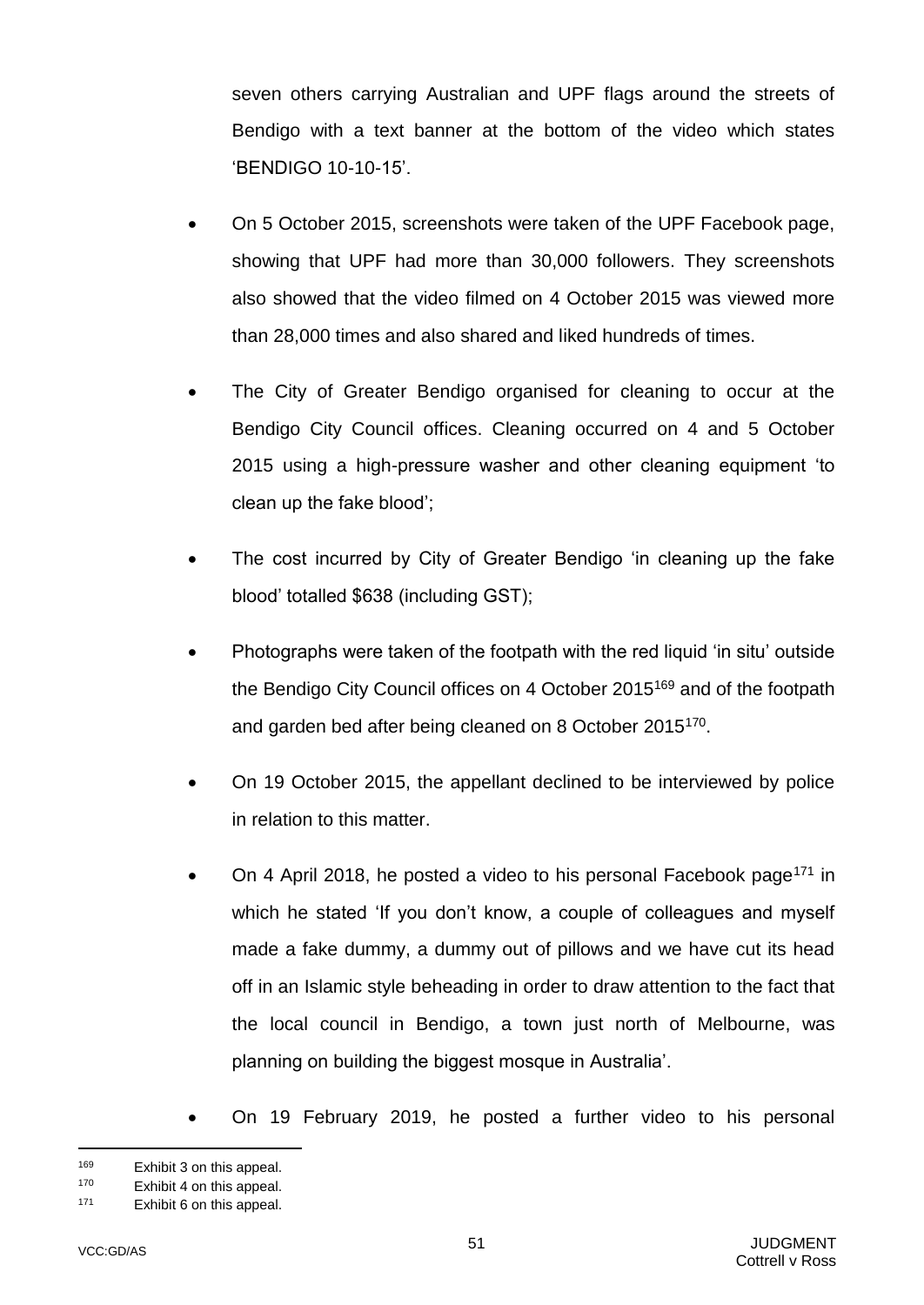Facebook page in which he stated that 'we filmed a mock beheading after we were approached by locals in Bendigo who informed us the country's largest mosque was going to be built in that city'. He also stated that in addition to the mosque there was going to be other new developments 'All relating to Islam and Islamic Migration'.

- In the 19 February 2019 video, the appellant stated, about the mock beheading, that 'we did this in order to encourage, first of all to alert people in the area that the mosque development was being built and also to encourage people to attend a protest against that development…'
- 272 The respondent tendered a number of exhibits on the plea, in addition to the notice to admit. These included:
	- the video of mock-beheading of 4 October 2015 and two still images of that mock-beheading video:<sup>172</sup>
	- screenshots from 5 October 2015 of that video on the UPF Facebook page, including comments, shares and likes;<sup>173</sup>
	- photographs taken of the front of Bendigo City Council offices on 4 and 8 October 2015; <sup>174</sup>
	- videos of the appellant of 6 April 2018 and 19 February 2019.<sup>175</sup>
- 273 Evidence was led that on 19 October 2015 the appellant declined to be interviewed in relation to this incident.
- 274 The respondent also tendered two written consents of the Director of Public Prosecutions ('DPP') dated 31 August 2016 and 14 September 2016, authorising the filing of a charge contrary to section 25(2) of the RRT Act to be

<sup>172</sup> Exhibits 1 and 2 on this appeal.

<sup>173</sup> Exhibit 5 on this appeal.

<sup>174</sup> Exhibits 3 and 4 on this appeal.

<sup>175</sup> Exhibits 6 and 7 on this appeal.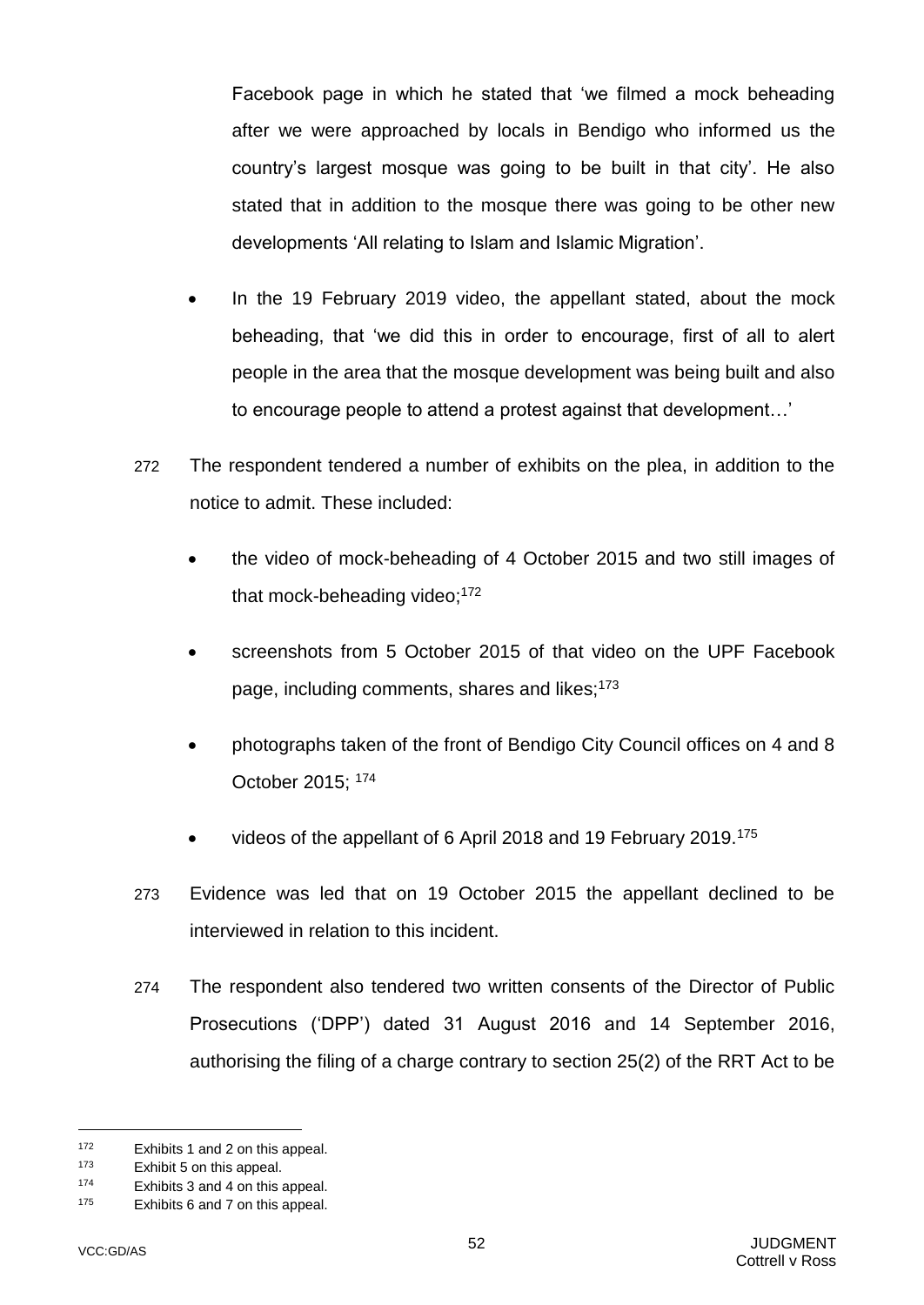filed against the appellant.<sup>176</sup> The consent of the DPP, which I accept has been provided here, is required in order to commence a proceeding in relation to a charge under section 25.<sup>177</sup>

- 275 The respondent called two witnesses on the appeal the current police informant Detective Leading Senior Constable Smith ('DLSC Smith') and the original police informant Ms Erin Ross.<sup>178</sup> Ms Ross no longer works for Victoria Police.
- 276 DLSC Smith also agreed that the person responsible for providing the cleaning services, Mr Garlick, had previously given evidence<sup>179</sup> that the cleaning amounted to 'just a wash down' and that there was no permanent stain left by the red liquid.<sup>180</sup>
- 277 At the conclusion of the respondent's case, the appellant made a no case submission in relation to the charges, which I rejected.

#### **The appellant's evidence on substantive appeal**

- 278 The appellant gave evidence in this appeal.
- 279 In evidence in chief, the appellant stated that his intention in participating in the mock-beheading video was:

to be absurd and humorous in order to help the community understand [the Bendigo mosque] planning development was in the process of being decided because we believed it was deliberately being kept from the public…understanding.

280 The appellant denied, in evidence in chief, that he intended to incite thoughts of revulsion or severe ridicule with respect to Muslims, instead he stated that he was 'protesting the government not Muslims'.

<sup>176</sup> Exhibit 9 on this appeal.

<sup>177</sup> Pursuant to section 25(4) of RRT Act.

 $178$  Ms Ross gave very short evidence in chief confirming that she had been the original informant in this matter. This was effectively the extent of her evidence, as I did not allow counsel for the appellant to cross-examine Ms Ross about a matter relating to the charging of the appellant, on the ground of relevance.

<sup>179</sup> Presumably during the summary hearing at the Magistrates' Court.

<sup>&</sup>lt;sup>180</sup> DLSC Smith's evidence as to what Mr Garlick had given evidence about previously amounts to hearsay. However, no objection was taken by the respondent.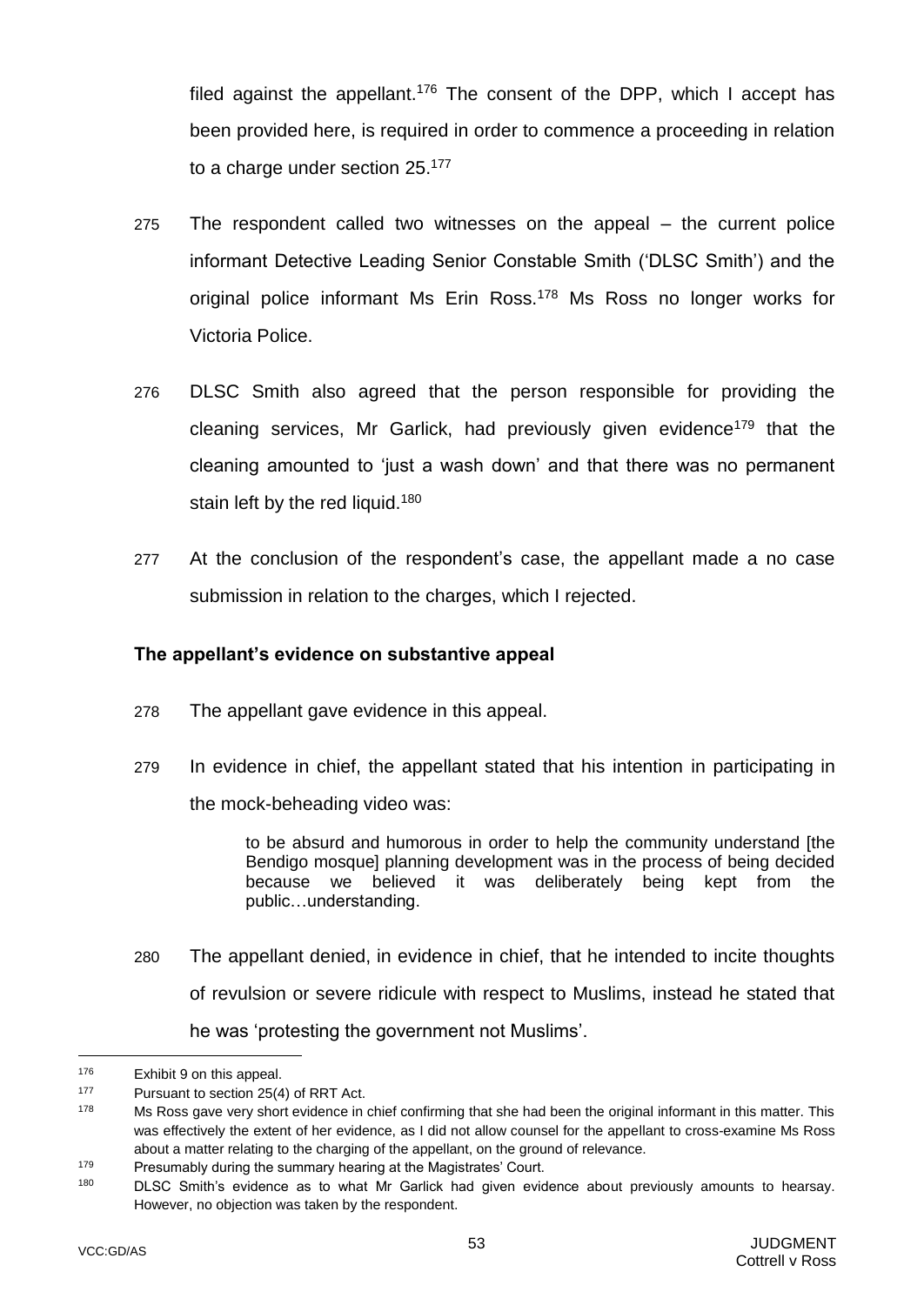- 281 During cross-examination, when asked about what the primary or driving issue being protested was, the appellant denied that the mosque development was the driving issue, instead stating 'It was local government corruption'. His evidence was that in conducting the mock-beheading he and other participants had chosen a location at a local government building and were 'attempting to be humorous and draw people's attention'.
- 282 Initially, the appellant denied in participating the video that he was pretending to be Muslim. When counsel for the respondent put to the appellant that the comments he made during the video were made as though he was pretending to be a Muslim, he stated he was not pretending to be a Muslim, but 'just whimsically putting on a voice in order to be absurd and humorous'. The appellant gave evidence that the video was a 'parody' and 'supposed to be a protest'.
- 283 When cross-examined further, the appellant accepted that in using the words 'for us' he thought that meant 'for Muslims'. However, he qualified that he was referring to 'perhaps an extremist Muslim'.
- 284 The appellant was challenged by counsel for the respondent that in fact, in the video, he was representing that what was happening (beheading) was part of ordinary Muslim culture. He denied that and stated 'no…we drew a specific distinction between extremist Muslims and non-extremist'. When asked why he or the other participants did not say in the video that they were drawing that distinction, the appellant's evidence was '…we were very whimsical and impulsive in the early days and that's unfortunate for me now isn't it'. When it was put to him that if he had been intending to protest Muslim extremists there would have been no need to protest against the mosque, he stated that 'I suppose we drew a parallel between the danger of having such a mosque project and potentially drawing extremist Muslims…into the area'.
- 285 In making the video on 4 October 2015, the appellant's evidence was that he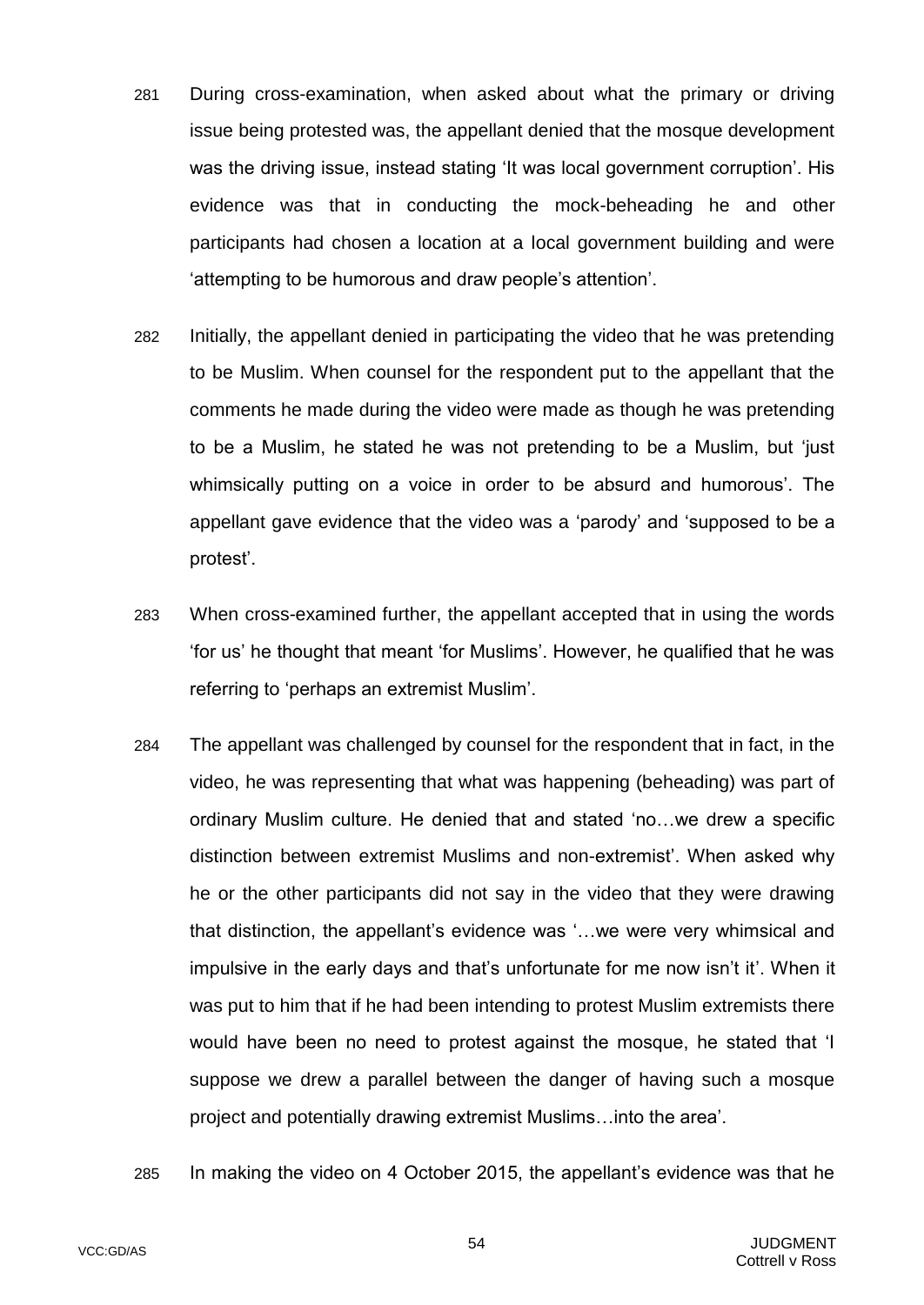'thought [he was] doing as much as possible to get people to the rally [this video] was probably the most practical method'. The appellant 'believed people needed to see something out of the ordinary to be interested…or to take further interest in what's really happening. So really it was just like a precursor'. Further, he hoped and so the purpose of this video was to have other people 'watch more of the videos explaining what was happening in the local government'. However, he reiterated that in relation to the video, 'I intended to be absurd…I didn't intend [to] get up in the morning and think I'm gonna go incite to kill Muslims'. He denied that the video was intended to generate strong feelings in people.

- 286 The appellant's evidence was that in making the video they were 'mocking the act of beheading people'. He accepted that as it was an 'Islamic style beheading' it was a reference to members of the Islamic faith.
- 287 When asked about the other parts of the video also filmed on 4 October 2015, which follow the mock-beheading scene, where the participants were marching or walking, including with Australian flags, the appellant stated that 'I don't know what my intent was there in that part of the video'. He gave evidence that he thought it was an expression of patriotism and solidarity with the Bendigo locals.
- 288 The appellant stated that at the time of this offending in 2015, the UPF predominantly spread their message through Facebook. He stated that the mock-beheading video was 'posted [on Facebook] as a demonstration against local government and to encourage people to attend a protest against the planning development and local government corruption on 10 October [2015]'. The appellant gave evidence that the video was created and posted on Facebook by one of his colleagues, in the UPF.
- 289 In relation to whether or not he read comments people made on Facebook videos posted by himself personally or on the UPF Facebook page, the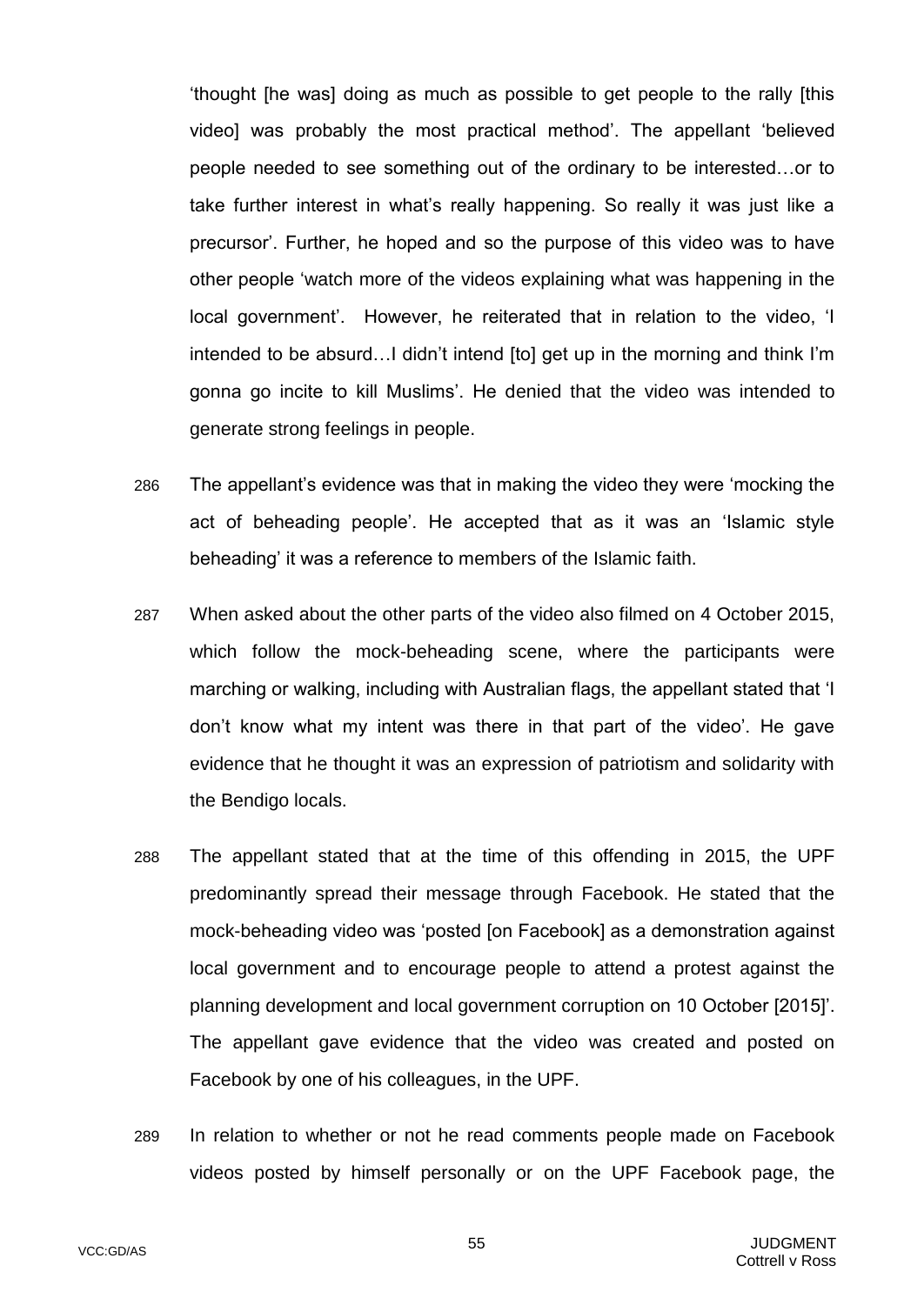appellant's evidence was that he would read some of the comments, some of the time. He 'never read all of the comments', in part because 'much of them were abusive so it just wasn't something I regularly did'.

- 290 Later, in cross-examination, counsel for the respondent asked the appellant about the comments posted in relation to the mock-beheading video and whether they accurately portrayed his intention in participating in the video. One such comment stated 'ah we glimpse into the future if we let this madness [Islam] spread through this nation'. The appellant denied that this comment reflected his intention in participating in the video, he stated that the reaction he intended was 'for people to laugh and that's it'. Another comment, which the appellant agreed was in strong terms, stated 'No mosques in Australia…They would decapitate you on the spot and your family…it makes me sick I breathe the same air as those scum buckets'. The appellant stated that this comment definitely was not consistent with the reaction he actually intended in making the mock-beheading video. He gave evidence that 'my intention was to make people laugh and to be absurd enough to get people's attention. I didn't intend for people to be saying these things'.
- 291 When it was put to him specifically, the appellant:
	- disagreed that he was representing Islamic culture as revolting;
	- denied that he intended to mock Muslims on the basis of their beliefs;
	- disagreed that he intended to deliver a strong underlying message that Muslims generally conduct beheadings and would do so in Bendigo;
	- denied that he intended to incite severe contempt for or revulsion or severe ridicule of Muslims on the ground of their religious belief;
	- denied that he intended to incite extreme feelings against Muslims for the purpose of gaining a large turnout for the rally on 10 October 2015.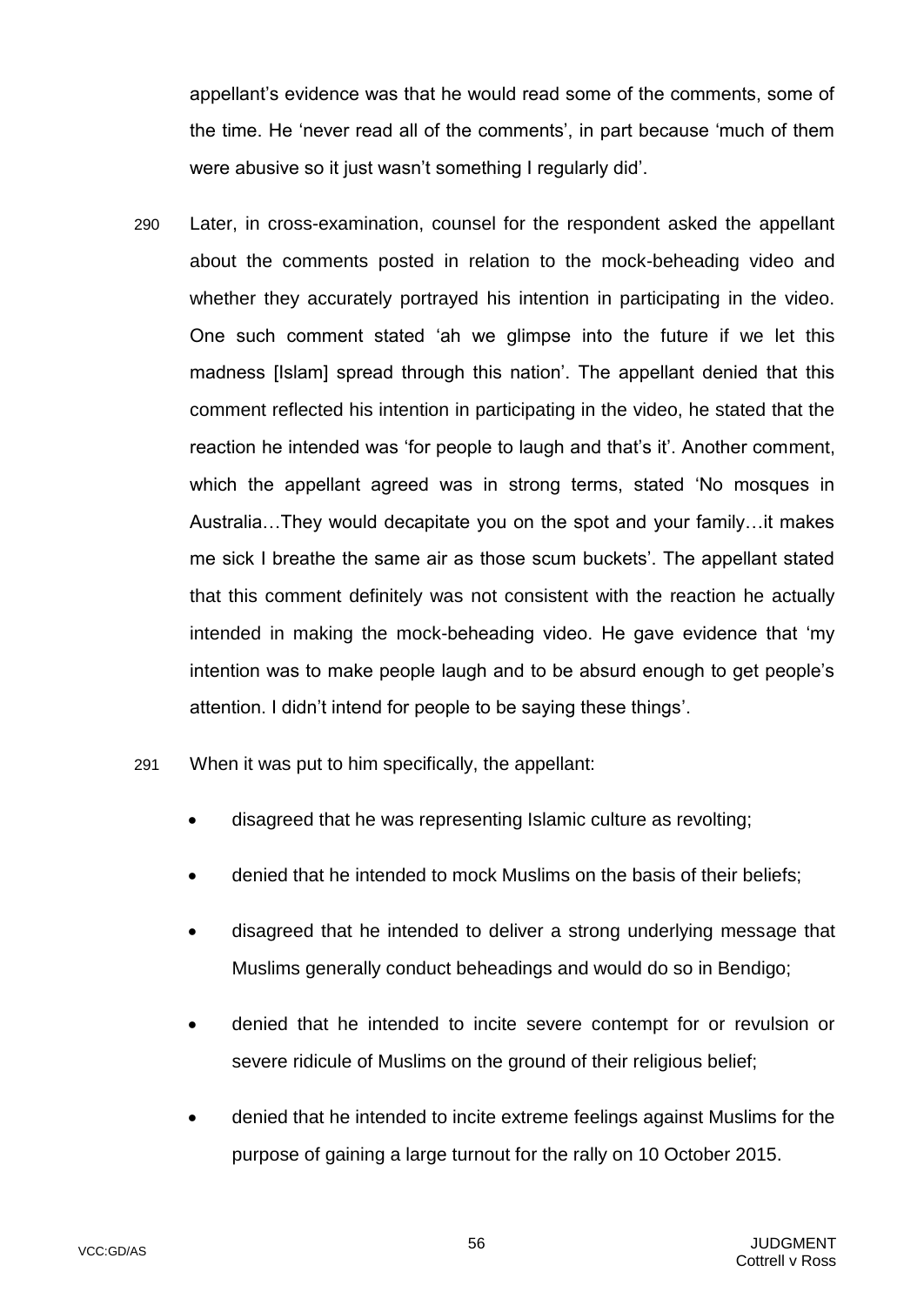- 292 In re-examination, the appellant estimated that he had posted roughly 20 videos in the lead up to 4 October 2015 which concerned local government corruption.
- 293 In relation to the defacing and wilful damage offences, the appellant gave evidence that he insisted that the red liquid be water soluble, so that it could be washed away. He further gave evidence they took a garden hose with them to the Bendigo City Council offices so they could 'clean up ourselves', but they could not do so because the tap handles had been removed. He stated that 'it definitely wasn't our intent to cause any damage'.

#### **Submissions of respondent on the substantive appeal**

- 294 The respondent's case was that I could be satisfied beyond reasonable doubt that the appellant had committed an offence, contrary to s 25(2) of the RRT Act.
- 295 As to the contentious element, the respondent submitted that the mental element of this offence - that the accused engaged in that conduct with the intention of inciting serious contempt or revulsion or severe ridicule because of the religious belief or activity of a person or class of persons – was proven beyond reasonable doubt. It was submitted that the only rational inference available to be drawn from the appellant's participation was that he did so with the relevant criminal intention. The respondent's case is that I could be satisfied of the appellant's intention in relation to each of serious contempt, revulsion and severe ridicule, but to find the appellant guilty I only need to be satisfied of the appellant's intention in relation to one of those extreme feelings.
- 296 The respondent submitted that I should look at the appellant's conduct in participating in the video, and the surrounding circumstances to determine what, if any, inferences I am able to draw beyond reasonable doubt regarding the appellant's intention.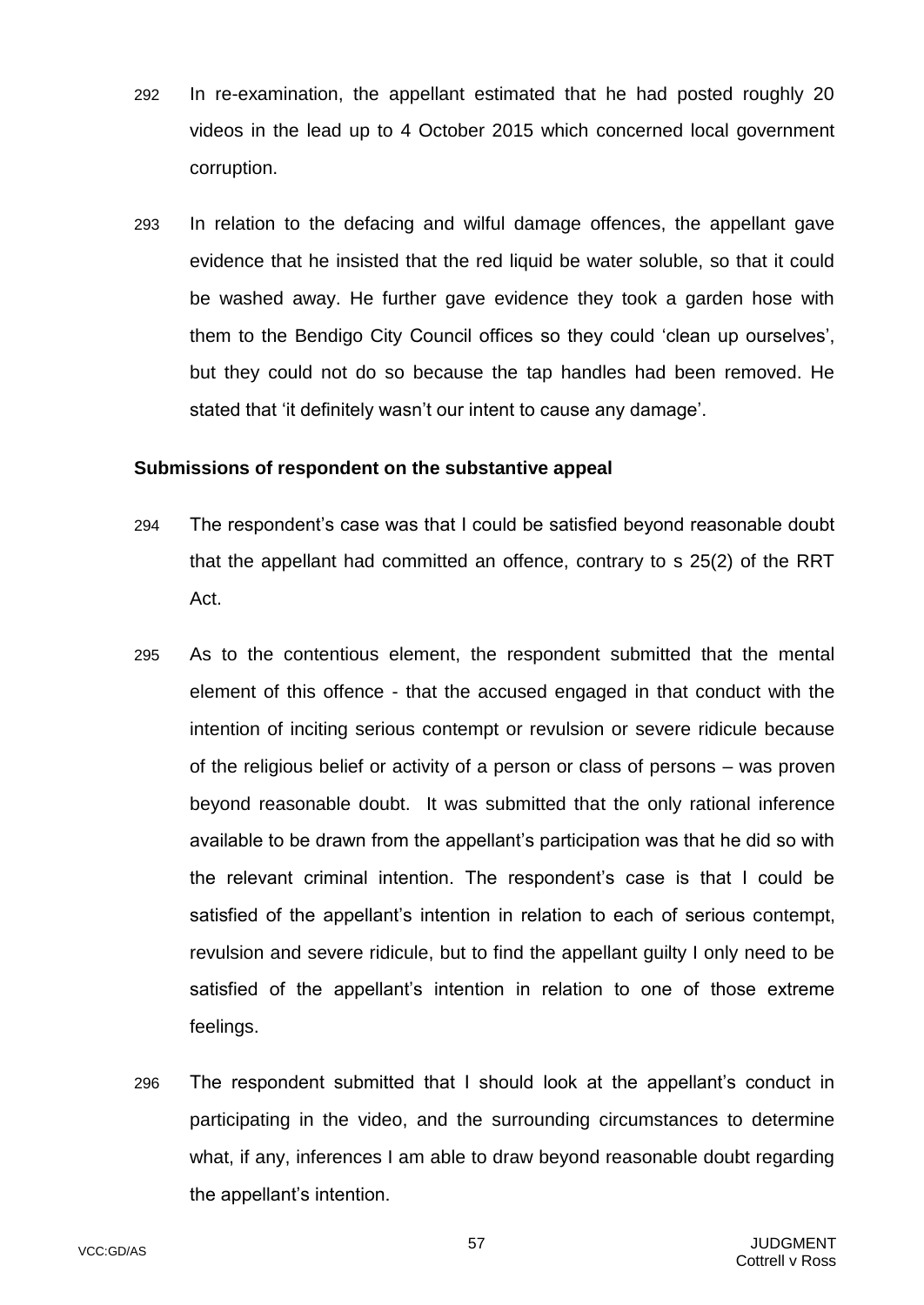- 297 In support of this submission, the respondent relies on the following:
	- The participants in the video, including the appellant, were intending to represent themselves to be Muslims having regard to the words used by them and their clothing.
	- The appellant was intending to represent that the conduct in the video was referrable generally to Muslims, including to ordinary Muslims, not simply to extremist Muslims. The words used by the appellant do not seek to circumscribe the portrayal of the mock-beheading to extremist Muslims.
	- The video was clearly intended to stir up or animate one or more of the extreme feelings for Muslims, and by means of those strong feelings draw a large turnout at the political rally on 10 October 2015.
	- For all the reasons above, the video was calculated, and not intended to be absurd or a light mockery.
- 298 The respondent also relied upon the comments section of the UPF Facebook page related to the mock-beheading video as being a relevant surrounding circumstance, from which I might draw an inference as to the mind of the accused in participating in the video.
- 299 The respondent submitted that I should reject the evidence of the appellant that he did not read the comments section. It was argued that the appellant did read the comments section, and being aware of those comments the appellant did not publicly seek to correct the comments as being not consistent with his intention in participating in the video.
- 300 Counsel for the respondent relied on the statements made by the appellant in the appellant's videos of 6 April 2018 and 19 February 2019 about Islamic immigration and the building of a mosque in Bendigo, as surrounding circumstances which demonstrate that the video of 4 October 2015 involved a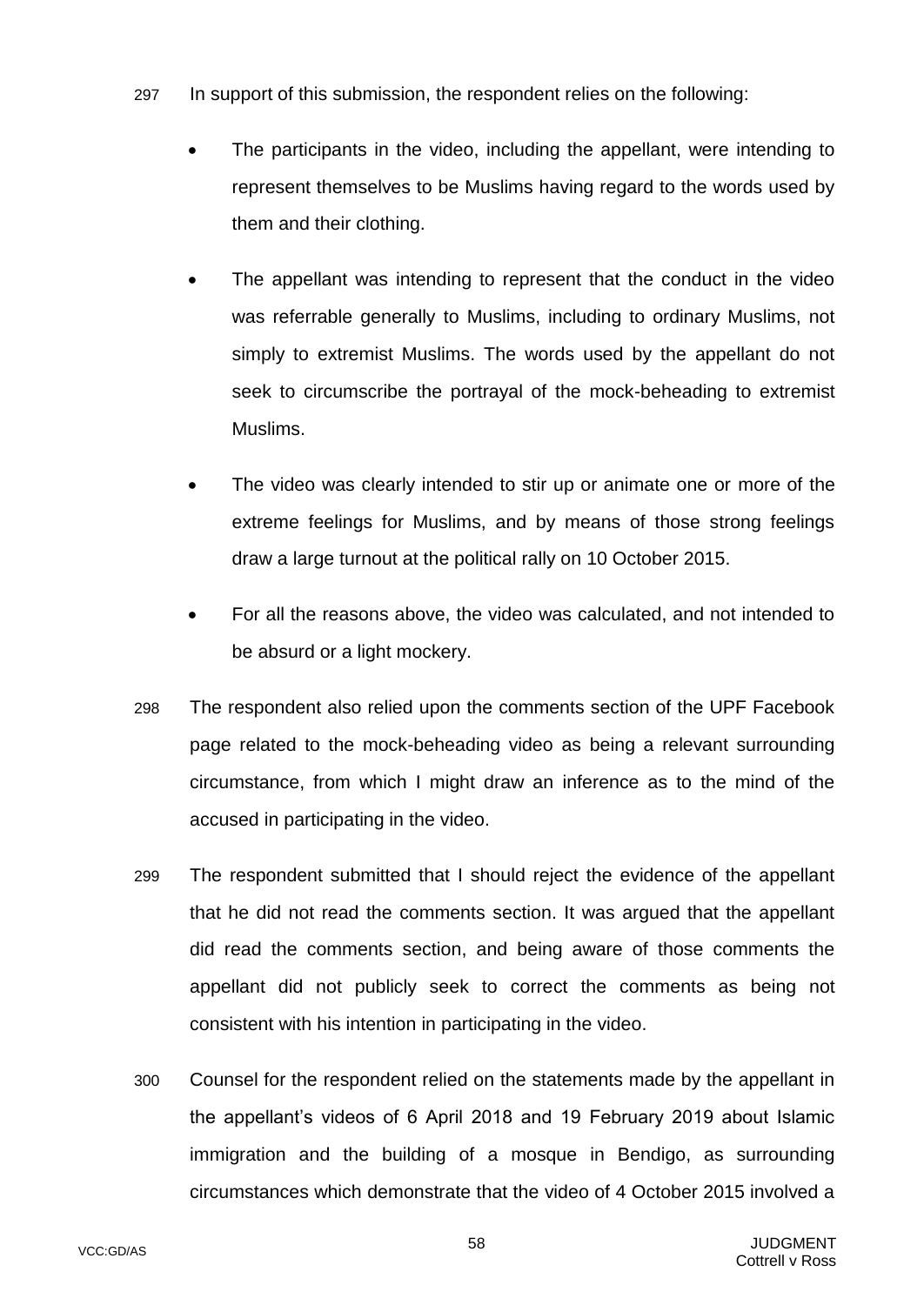protest against mosques and a protest against Muslims.

- 301 The respondent submitted that I should find the appellant to be an evasive witness, who was reluctant to accept propositions put to him which were overwhelmingly supported by documentary and other evidence, such as the denial that he was pretending to be a Muslim.
- 302 Given my finding about the religious vilification charge (charge 3) I do not need to rehearse all the arguments advanced in relation to the defacing property charge or the wilful damage charge.

#### **Submissions of appellant on the substantive appeal**

- 303 On this appeal, the appellant's case was that he disputes that the mental element of the serious religious vilification offence can be proven beyond reasonable doubt. However, he admits that he appeared and participated in the video filmed on 4 October 2015 in front of the Bendigo City Council offices.<sup>181</sup>
- 304 Essentially, the appellant raised three possible defences regarding the serious religious vilification offence. Counsel for the appellant submitted that because of those defences, I could not be satisfied beyond reasonable doubt of the mental element of this offence. In summary those defences were that:
	- The mock-beheading was intended to be a joke  $-$  it was about the absurd and humour;
	- The video was directed towards the conduct of a tenent of Islam observed only by extremist Muslims, not the general Muslim community; and
	- The video was concerned with political comment and was not discriminatory commentary.

<sup>181</sup> In relation to the defacing property offence, the appellant disputes that property was defaced. In relation to the wilful damage offence, the appellant disputes that any property was damaged.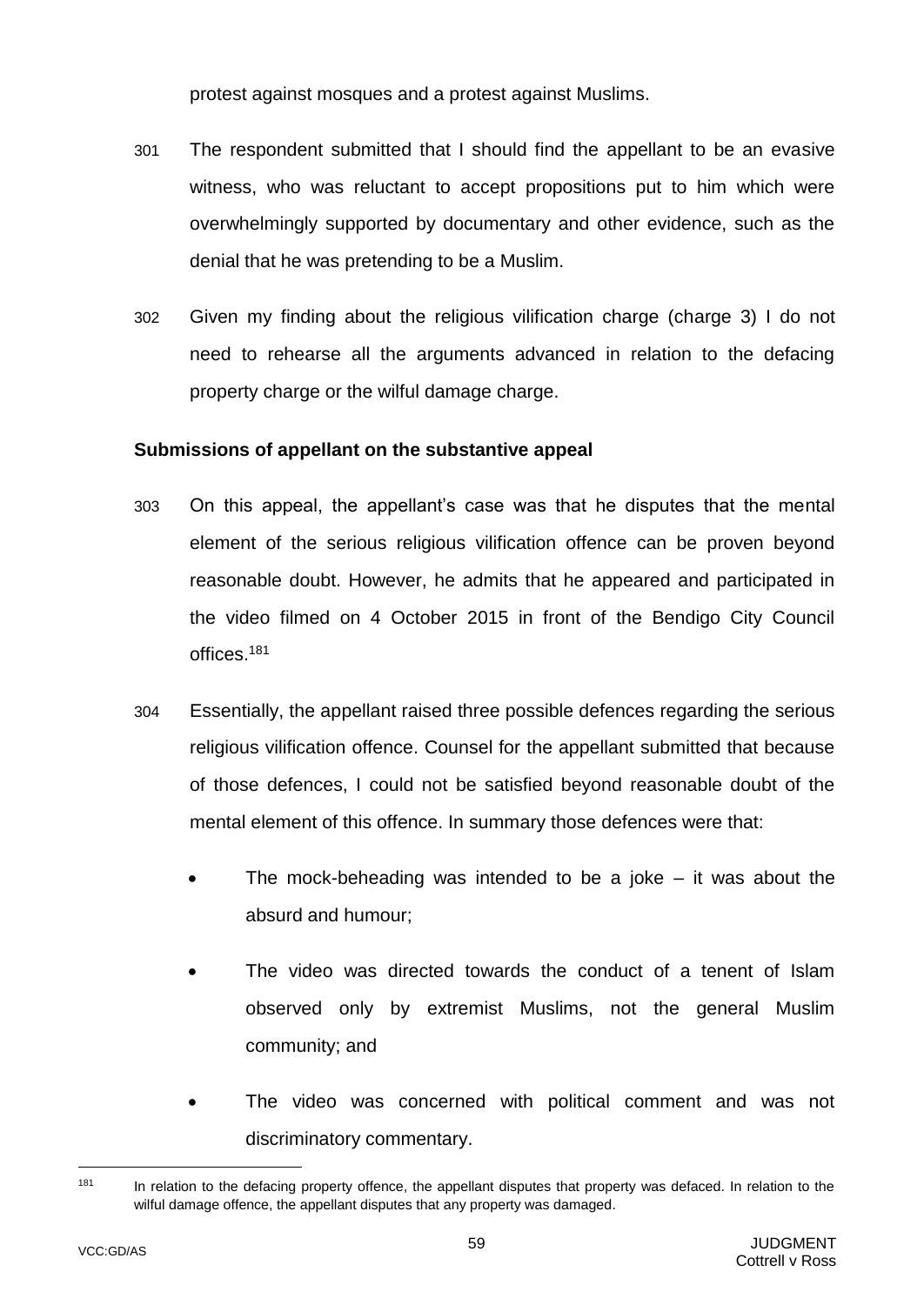- 305 In relation to the first argument, counsel for the appellant submitted that the appellant's evidence was that he was making a joke about something horrendous as a way of dealing with the horror of such conduct. Counsel for the appellant relied on the appellant's evidence that he was intending to make people laugh and that he did not intend the strong or extreme views that may have been expressed by members of the UPF Facebook page. It was argued that the other evidence did not exclude that that was the appellant's intention.
- 306 In relation to the second argument, counsel for the appellant submitted that the appellant's participation in the mock-beheading was a reference to a specific tenent of Islam, held only by those with extremist views, not Muslims generally. It was the appellant's clear evidence, it was argued, that it was not targeted to Muslims as a huge, broad class of people, but those who shout Allah Akbar while beheading real people. Therefore, it was argued that the respondent could not prove beyond reasonable doubt that the appellant was intending to incite the target audience about the entire class of people, being Muslims generally. Further, any revulsion that may have been felt was in relation to the act of beheading, not intended to be directed towards all Muslims. Counsel for the appellant also argued that s 25(2) only protects the class of people from vilification on the basis of *lawful* religious behaviour and beheadings, which form part of a tenent of some forms of Islam, would not constitute lawful behaviour.
- 307 In relation to the third argument, counsel for the appellant submitted that appellant's participation in the mock-beheading video was an example of the appellant's political activism. The video was not directed towards Muslim people generally, but was directed towards bringing to light the corruption, perceived by the appellant, regarding the Bendigo City Council. It was argued that the video should be seen against the background of the 20 or so videos the appellant gave evidence he had made and posted in the lead up to 4 October 2015, which were concerned with local government corruption and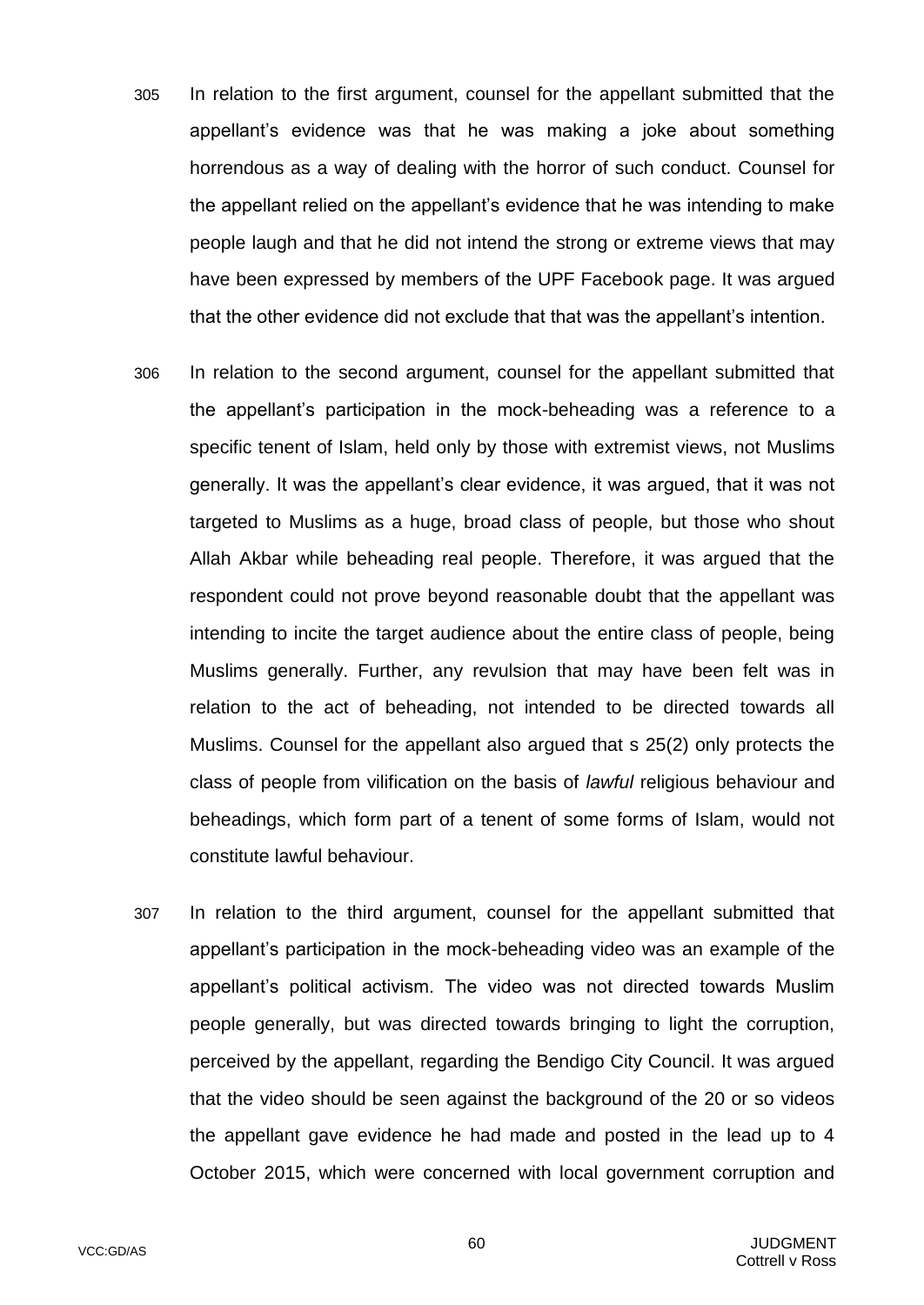political activism. There is some overlap with this argument and the constitutional argument. Counsel for the appellant contended that because this is political activism or commentary by the appellant, he cannot be criminally liable. This argument rests on a construction of s 25(2) which excepts political discourse from being criminally sanctioned. I have already dealt with why this construction fails earlier in my reasons.

308 Further, counsel for the appellant submitted that in determining whether to find the appellant had the requisite intention, I must consider what was in the mind of the appellant at the time of participating in the scene of the mockbeheading. It was submitted that the footage which followed the mockbeheading scene, including the marching scene and the effects, including the music, do not assist me to draw an inference as to his mind at the time.

#### **Findings as to guilt on charges**

- 309 I am satisfied beyond reasonable doubt that the appellant has committed the charged offence contrary to section 25(2) of the RRT Act.
- 310 It is clear from the video that the appellant's acts, in the mock-beheading scene, are deliberate and voluntary and that the appellant was aware that his participation was being filmed. My finding that the appellant knowingly engaged in conduct beyond reasonable doubt relates only to the conduct engaged in by the appellant in the mock-beheading scene of the video of 4 October 2015. I have not found that the appellant's participation in the scenes that follow in the video form part of the conduct for the purposes of the offence. However, I will return to these aspects of the video in considering the intention of the appellant.
- 311 I am also satisfied that the mental element of this offence is proven beyond reasonable doubt. That is, I am satisfied beyond reasonable doubt that the appellant knowingly engaged in conduct with the intention of inciting the target audience (people who viewed the UPF Facebook page) to experience serious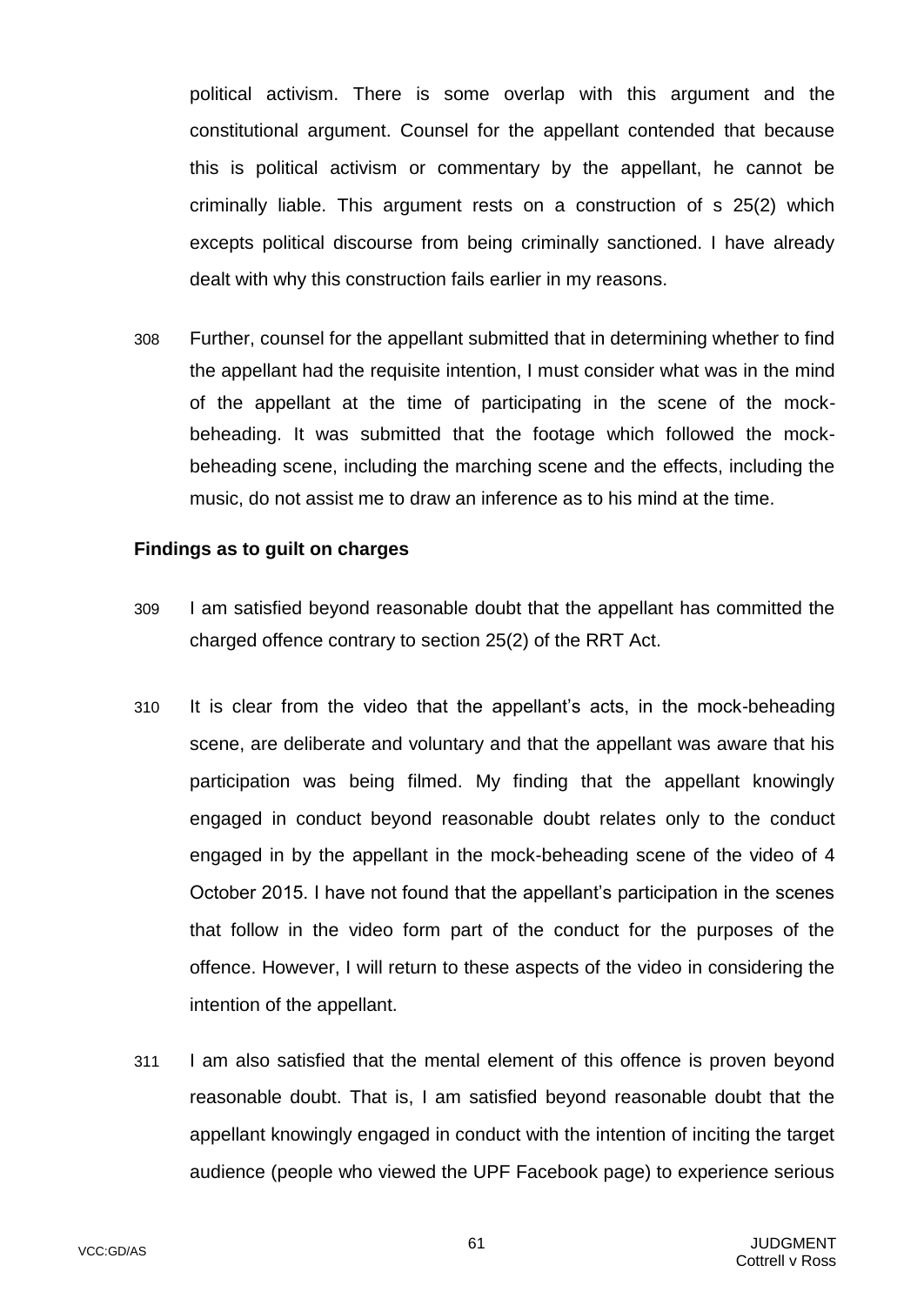contempt for, or revulsion, or severe ridicule of, another class of persons (namely Muslims) on the ground of their religious belief or activity. To be clear, I find that the appellant intended that his target audience would be moved or actuated to those extreme emotions about Muslims by reason of their religious belief or activity.

- 312 I am also satisfied, to the criminal standard, of a causal connection between the conduct engaged in by the appellant on the one hand, and the religious beliefs of the victim group (Muslims) on the other hand. He too was relevantly moved or actuated to engage in the conduct (with the intention to incite) *by reason of* the religious beliefs of the victim group.
- 313 I need only find that the appellant possessed an intention to incite one of the three extreme responses – serious contempt, revulsion or severe ridicule. In this case, I am satisfied beyond reasonable doubt that the appellant intended to stir up each of those extreme feelings.
- 314 I turn now to explain why I have reached these conclusions.
- 315 The evidence, which I accept, establishes that the appellant participated in the mock beheading video, so as to galvanise attendance at a political rally to protest the decision to allow the building of a mosque.
- 316 His conduct was thus plainly calculated to animate, provoke, or stir up the target audience (people who viewed the UPF Facebook page).
- 317 There is banner at the bottom of the video of 4 October 2015, advertising the political rally proposed for 10 October 2015. This clearly links the mockbeheading scene with the upcoming rally.
- 318 The substance of the evidence of the appellant in this appeal also establishes this.
- 319 He variously said that in participating in the mock-beheading video, the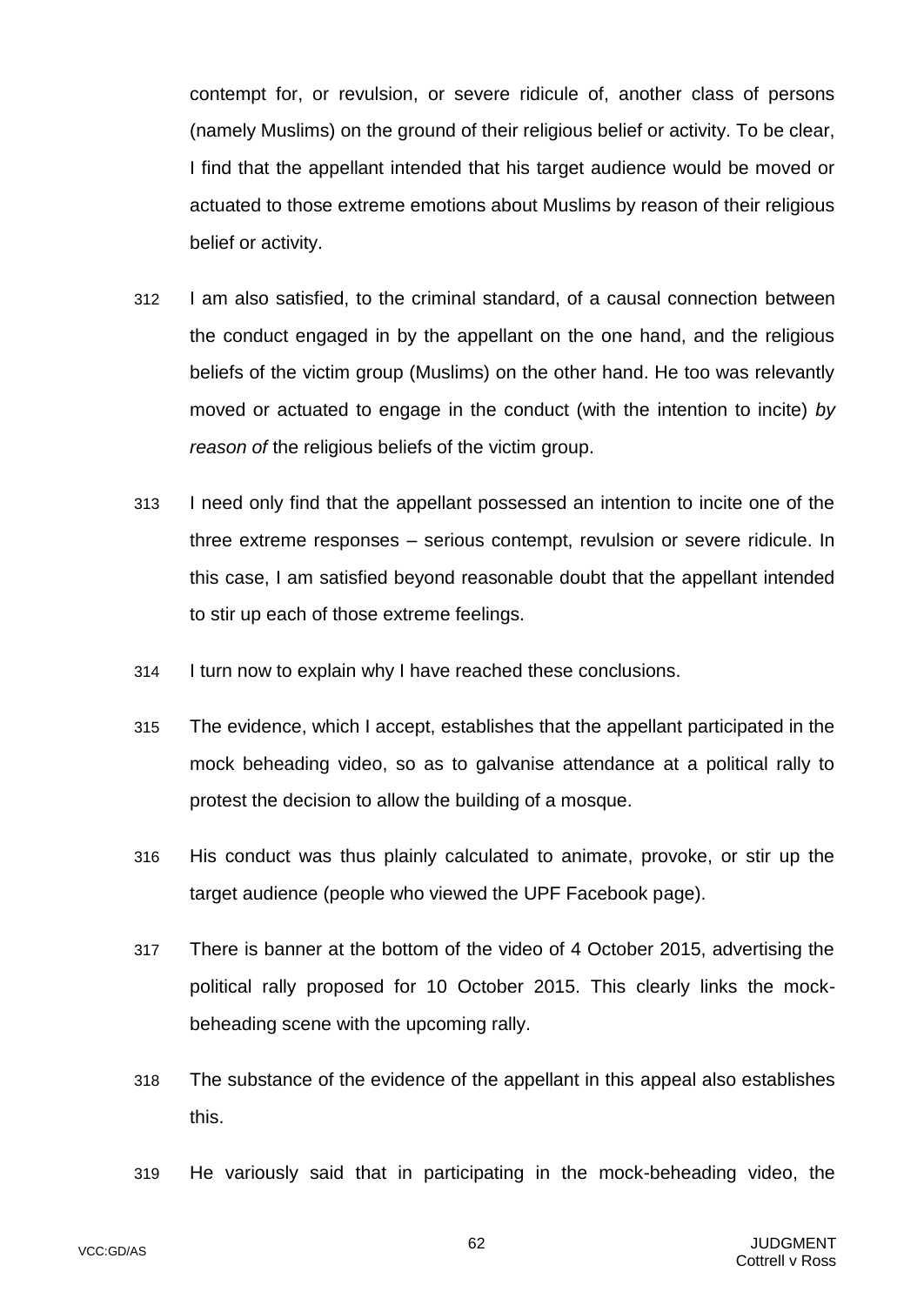appellant wanted to create something which would engage his target audience (people who viewed the UPF Facebook page).

- 320 Initially, the appellant's evidence was that in making the mock-beheading video he 'thought [he was] doing as much as possible to get people to the rally [this video] was probably the most practical method'. It was 'something out of the ordinary be interested…or to take further interest in what's really happening', he said.
- 321 Further, in a video made by the appellant on 19 February 2019, the appellant also confirms the mock-beheading video was done 'also to encourage people to attend a protest against that [mosque] development'.
- 322 It is patently clear that the function of the video was to drum up support for the rally or protest. The mock-beheading video was purposeful. It was calculated to achieve a result. It was pre-meditated and involved a degree of planning. It was undertaken with serious intent. This is the important context to my other findings.
- 323 It may be, that at times in his evidence, the appellant 'walked back' from accepting the connection between the participation in the video and the encouragement of the target audience to attend the rally. For example, at one point he characterised the mock-beheading video as a 'precursor', to capture the audiences' attention to watch other videos posted about local government corruption. When I consider all of this answers (and the other evidence outlined above) the only conclusion available is that the video was plainly designed to galvanise attendance at the rally.
- 324 The intensity of emotion which the appellant intended to incite is illuminated by his objective. He set out to so excite his target audience that they would be moved to actively attend and participate in the forthcoming rally. In my view the appellant intended that the emotions he would incite would be visceral, impactful and lasting. Put another way, the fact that the appellant felt that he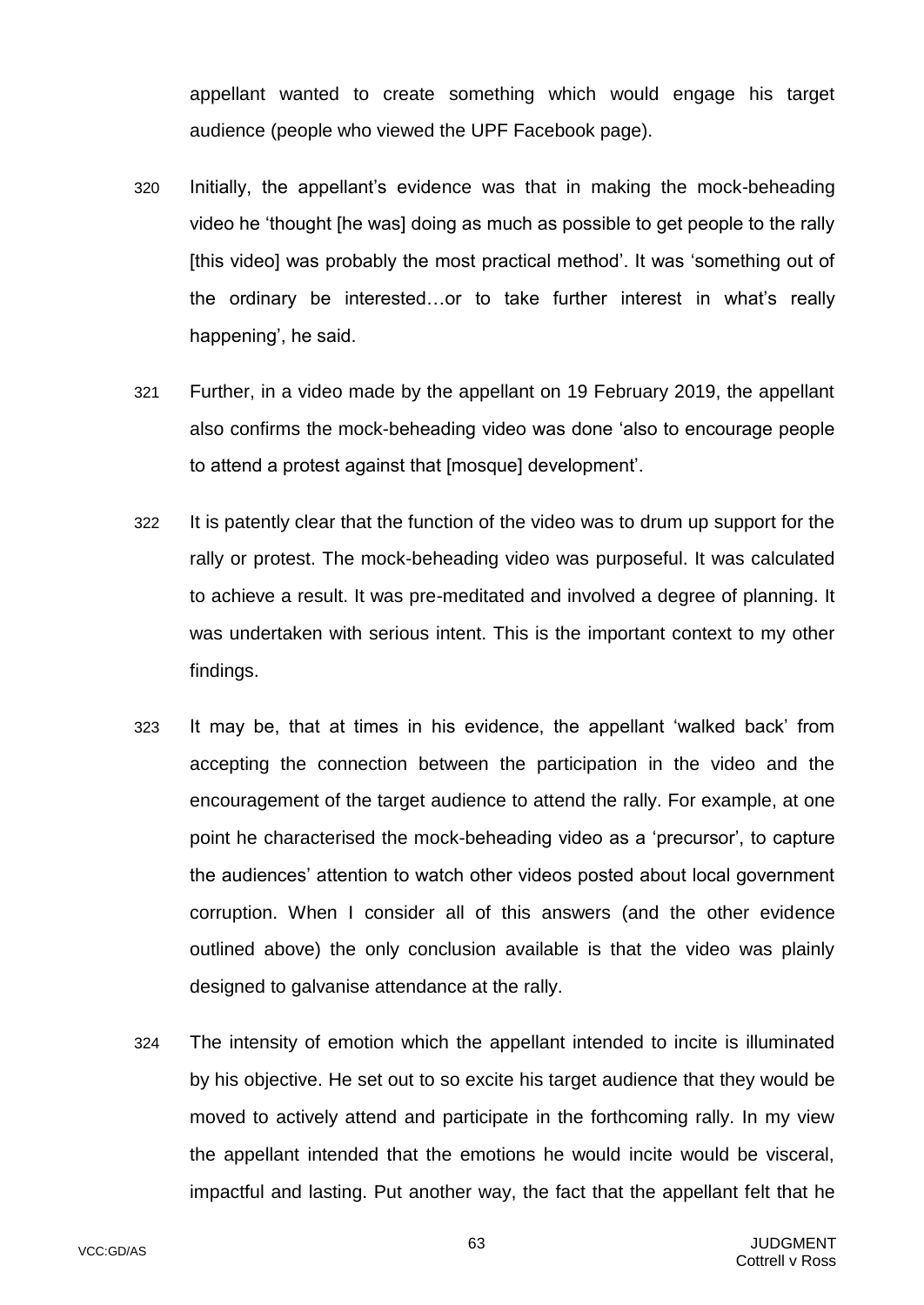needed to do something out of the ordinary to excite attendance at that rally points strongly to the fact that he must have intended an extreme emotional response.

- 325 Consistent with the appellant's intended objective, the mock-beheading scene of video itself was clearly intended provoke a significant emotional response from the target audience.
- 326 The words used by the appellant suggested that the mock-beheading was just a 'taste' of the violence which would attend the building of a mosque in Bendigo. The appellant's tone could be fairly described as derisive, disdainful and disgusted. This fits fairly with the message being delivered by the appellant in the video - that Bendigo was at risk of shocking and gratuitous violence being inflicted against it should Muslims move in. The message was that this is the natural consequence of the 'potential diversity' that building a mosque in Bendigo could bring. Of course, this message is followed by a graphic demonstration of mock-decapitation with fake blood spurting out.
- 327 The only inference available is that the mock beheading scene was intended to whip up extreme negative feelings in the audience about Muslims, including fear, loathing, disgust and alarm.
- 328 The violent pantomime, coupled with the stated desire of the appellant to ensure attendance at the rally all drive me to conclude that the appellant intended that the target audience feel serious contempt for, revulsion, and severe ridicule for Muslims as a result.
- 329 The appellant's evidence that he intended to be absurd and humorous in participating in the mock-beheading is inconsistent with all of the evidence.
- 330 The short and complete answer to this is that mock-beheading (even on the appellant's own evidence) was not undertaken for entertainment or for frivolity – rather it was undertaken, with *serious* motivation, to stir up or galvanise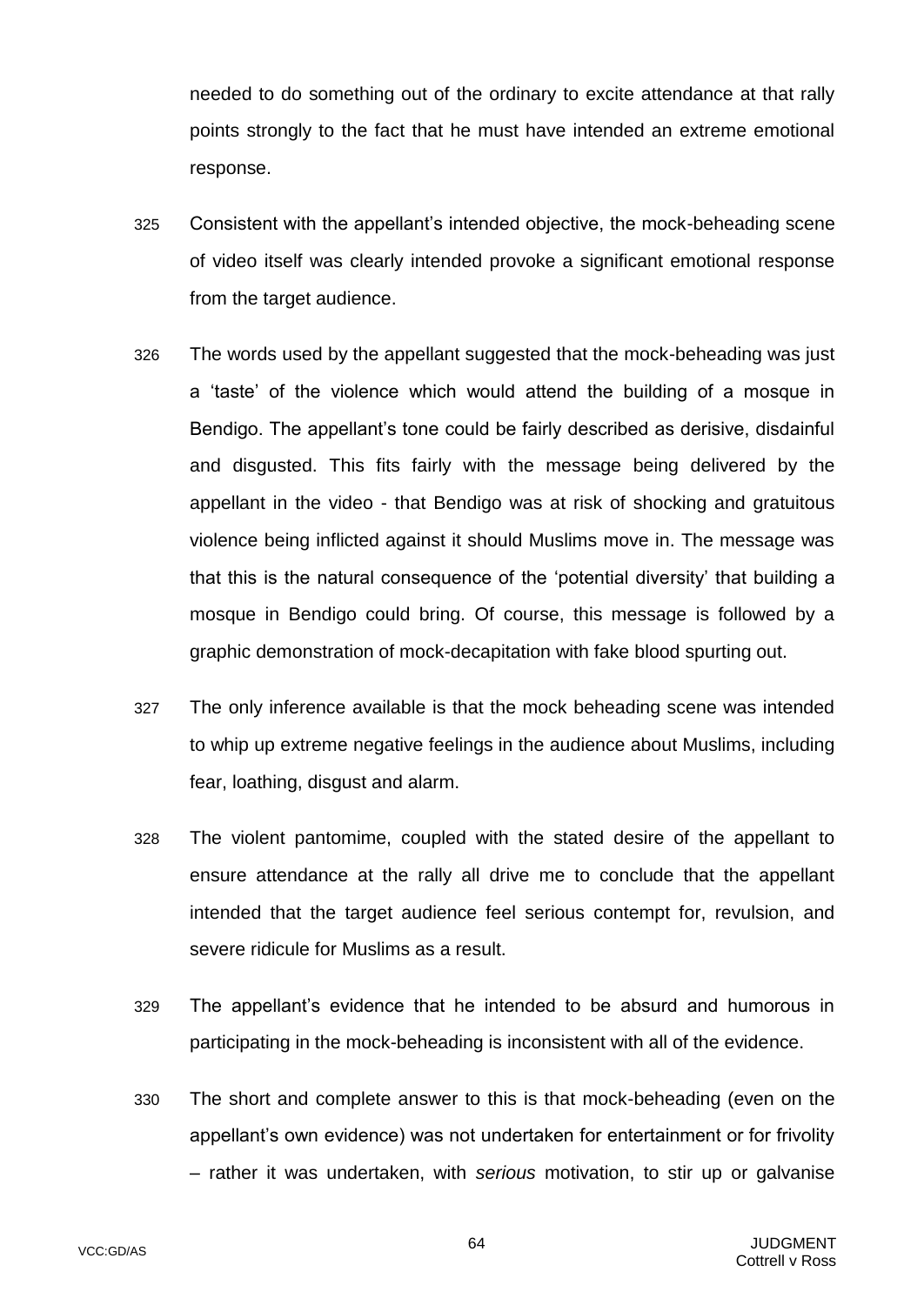people to attend a rally.

- 331 This was never intended to amount to a piece of innocuous or meaningless artistic theatre. Nor was it ever intended to be a playful act of buffoonery. It was never intended to engender a fleeting emotion. This was never intended to be light mockery. It was carefully planned and crafted act, calculated to achieve a maximum impact.
- 332 Further, the tone and violent nature of the video intrinsically tells against this innocent or frolicsome explanation.
- 333 It is true that some of the participants can be heard laughing after the mock decapitation, but this needs to be considered within the context of all the evidence. Assessed in this way, it says more about their contemptuous attitude towards Muslims than about humour.
- 334 I reject, as lacking in all credibility, the appellant's claim that this video was about the mere absurd, or intended to be humorous. It is a patently disingenuous characterisation, and is self-contradictory. I do not believe him.
- 335 Next, I have concluded, beyond reasonable doubt, that it was the appellant's intention to incite these extreme feelings against Muslims because of their religious beliefs. That is, that the appellant intended that the strong feelings be stirred up in his target audience, towards Muslims, because of the religious beliefs of Muslims.
- 336 With this context I want to deal with two explanations or so called defences advanced by the appellant. The appellant gave some evidence that he was highlighting on the video that having a mosque would 'potentially draw extremist Muslims…into the area'. He was not protesting or inciting protest generally against drawing in Muslims to Bendigo. Relatedly it is also said the evidence shows that the appellant was simply intending that the audience would feel extreme feelings for the (unlawful) act of beheading. In short, it is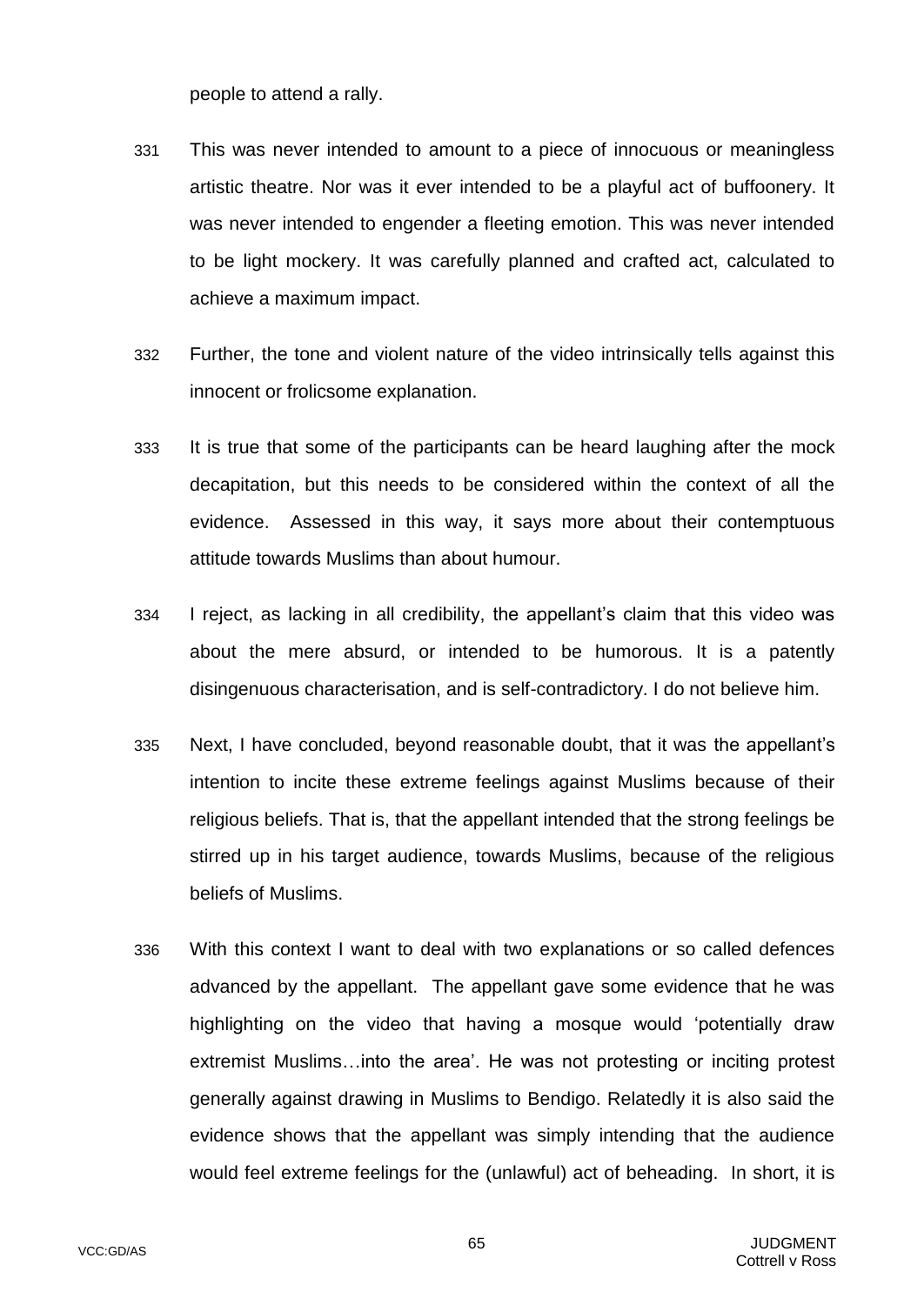the appellant's case that the conduct was not about inciting any feelings about Muslims as a group.

- 337 I reject these explanations, and I do so beyond reasonable doubt.
- 338 The appellant makes a number of references to Islam and Muslims in the introduction he gives to the mock-beheading scene. He refers to the building of a mosque, which is an Islamic place of worship, for Muslims in general. It is not only a place for worship for a sect or section of Muslims, or extremist Muslims.
- 339 In giving this evidence that his comment about the mosque was to highlight that having a mosque would 'potentially draw extremist Muslims…into the area', not to protest generally against drawing in Muslims to Bendigo, the appellant sounded uncertain and qualified his explanation by stating he '*suppose[d]*' that was the reason for referring to a mosque generally. There were no qualifications apparent in the video which support this explanation for the use of the word mosque.
- 340 The appellant also accepted that the mock-beheading was intended to be an 'Islamic style beheading' and amounted to a reference to members of Islam.
- 341 It was the evidence of the appellant that he was pretending to be a Muslim in participating in the mock-beheading. Several times in the video, the appellant uses the words 'us' and 'our'. For example, 'just want to say *our* thanks for building a mosque for *us*'. During cross-examination, the appellant accepted that the *us* in that sentence was a reference to Muslims, although he sought to qualify this evidence by asserting that he was pretending to be '*perhaps* an extremist Muslim'. The appellant's evidence became more certain. The effect of his later evidence was that the participants in the video were acting as extremists and they had intended a clear distinction be drawn between extremist Muslims and non-extremist Muslims. Again, there were no qualifications apparent in the video which support this explanation – either in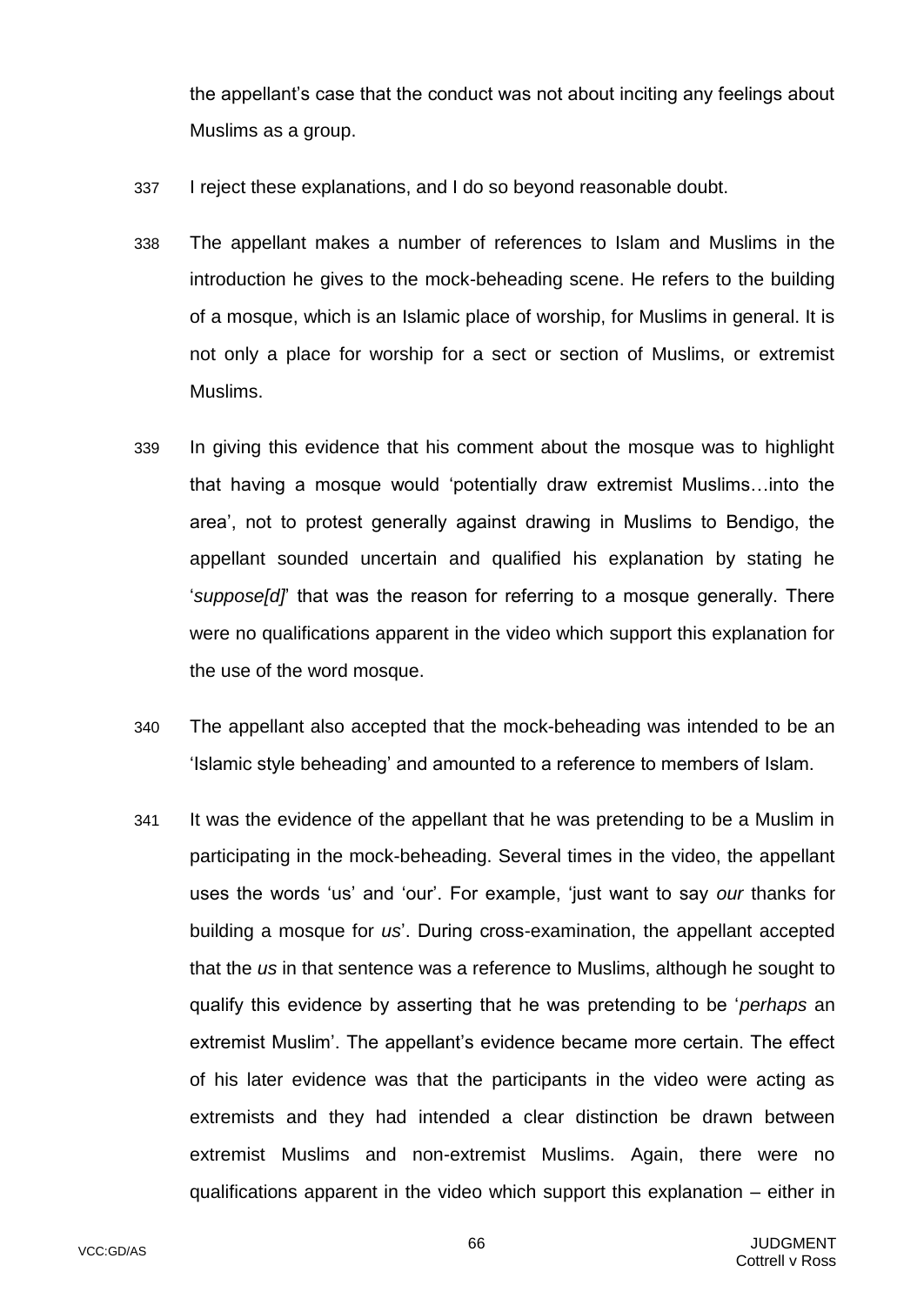the words used or the conduct of the appellant or the other participants.

- 342 The words, 'we're going to give you a taste of *our own religious culture'*, used by the appellant just prior to the mock-beheading, again involve the appellant pretending to be a Muslim. In my view, this is intended to connect Muslim religious culture with the act which follows – an act of (mock) beheading – in the mind of the audience. The implication is beheading is a part of general Muslim religious culture. Other language used in the video was in general terms, such as 'religious culture' and 'Allah Akhbar', being an expression of faith used by Muslims in prayer.
- 343 No qualifying words are used by the appellant to indicate that 'religious culture' is being used in a more narrow way, than general Muslim religious culture, for example, extremist Muslim religious culture.
- 344 Further, I do not accept that the appellant was simply intending that the audience would feel extreme feelings for the (unlawful) act of beheading. By stating that he wanted to give the audience a 'taste' of the Muslim religious culture, the appellant intended to use beheading as an example of the kind of horrible and violent conduct which he wanted the audience to associate generally with the religious culture of Muslims. The appellant intended the audience to have extreme negative feelings towards the religious culture of Muslims, not the act of beheading.
- 345 Additionally, in a video filmed of the appellant on 4 April 2018, the appellant describes that the mock-beheading video was filmed in response to the planned development of 'the country's largest mosque' in Bendigo, with associated developments 'all relating to Islam and Islamic Migration'. Again, these comments show that in participating in the mock-beheading scene, the appellant was concerned with whipping up extreme emotions about general Muslim or Islamic religious culture, not extremist Muslims or extremist behaviour.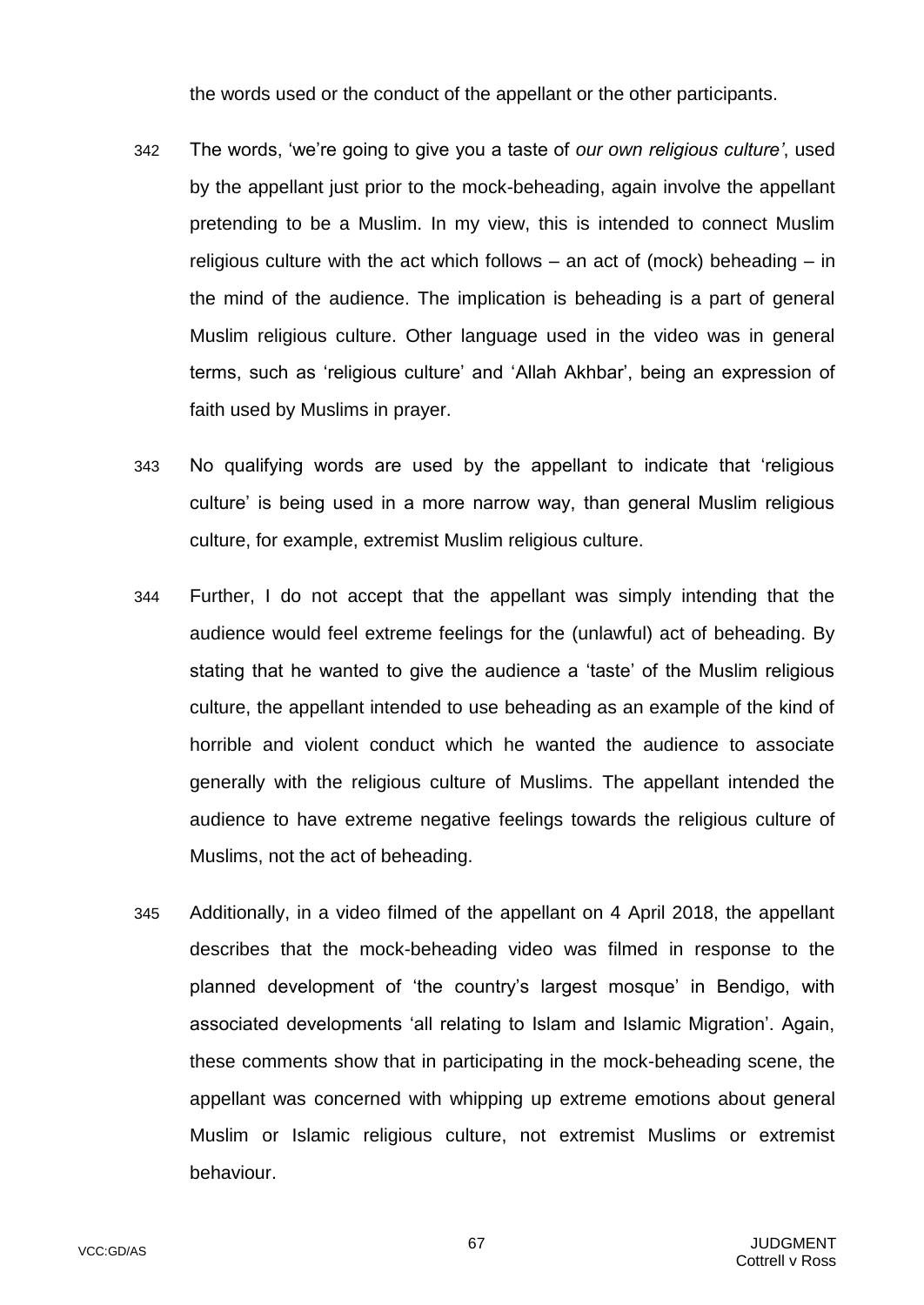- 346 This whole episode was calculated to promote rank and demeaning stereotyping of Muslims.
- 347 I reject completely the many explanations advanced by the appellant that this was not directed to engendering extreme feelings about Muslims in general. His explanations smack of a manufactured post facto rationalisation and are lacking in credibility. I do not believe the appellant.
- 348 The appellant gave some evidence that he was protesting local government, not Muslims. It is true that the location for the mock-heading was at the Bendigo City Council offices and the appellant's first words in the video make reference to that location. I also accept that the ultimate goal of the appellant was to protest a decision of the local government in relation to the building approval for the Bendigo Mosque.
- 349 The fact that the appellant may have wanted to incite extreme feelings against Muslims (because of their religion) for a political purpose to attend a political rally, does not cure the vilification intended. That is, even if the ends were political, the means remain vilifying. Having a political end is not a defence to the charge. The prohibition does not provide such a justification or excuse.
- 350 Finally, I do not accept the appellant's bare denial in his evidence that he did not intend to stir up strong feelings. It does sit with the weight of all of the other evidence.
- 351 If this video were directed to the world at large I would have found the charge proved. That said, I find the nature of the target audience further reinforces the inference of intention. The appellant was aware that the material would be accessed by those who viewed the UPF Facebook page. His knowledge of who the target audience would be strengthens the inference that his intention was to incite a response from them. Those accessing the Facebook page may have been members of UPF, members of the UPF Facebook page or people who otherwise shared the opinions of the UPF or were interested in their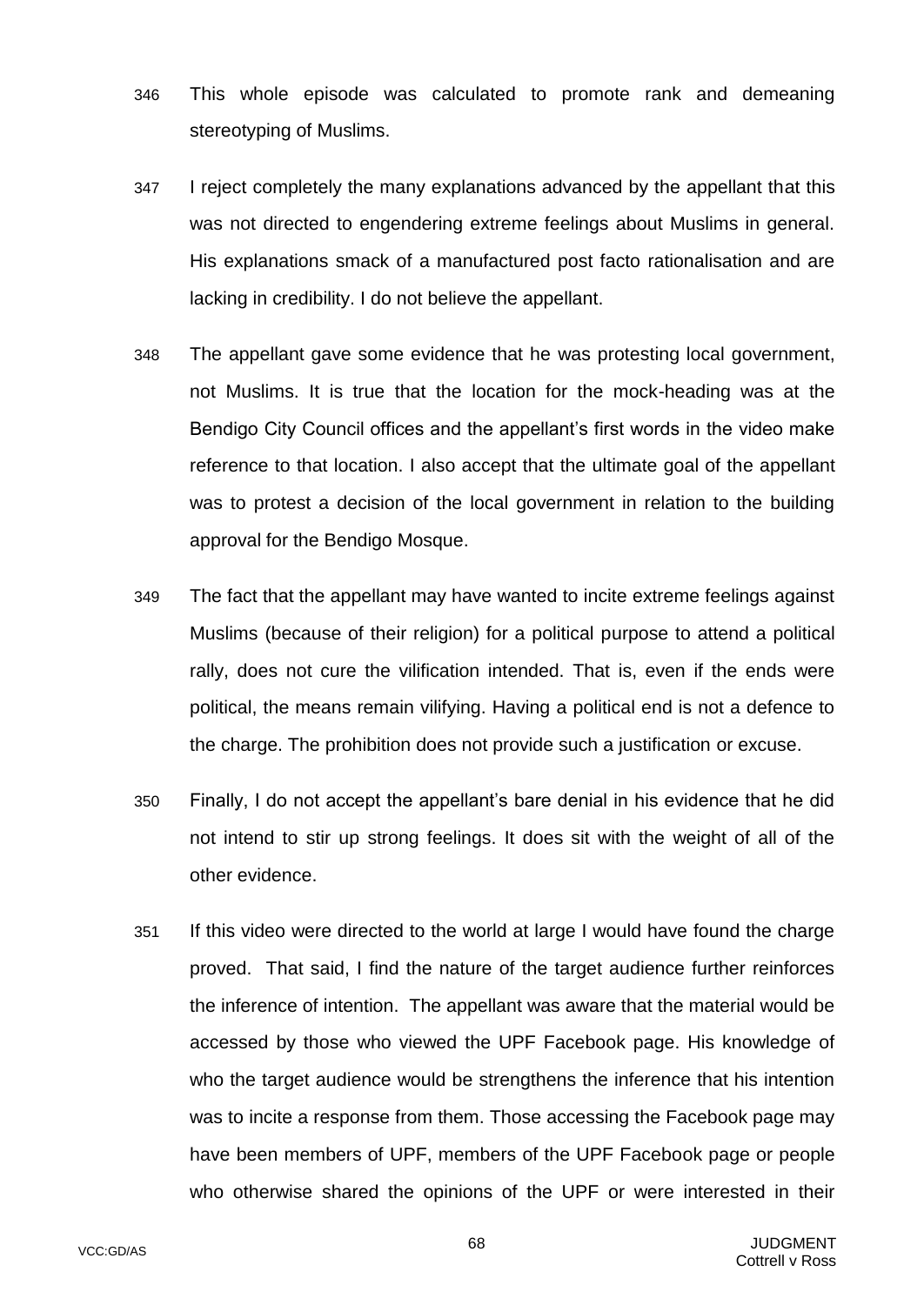ideas or the issues they discussed. Given the likelihood of shared views or interests, these people would be more likely to be stirred up by the content.

- 352 In drawing the above conclusions, I have not taken into account the somewhat sinister music which was overlayed in the video. I do not need to resolve whether the appellant had knowledge of the music.
- 353 I have also put to one side the Facebook comments, and the question of whether the appellant had knowledge of them at the time.
- 354 As for the other scenes filmed on the same day as the mock-beheading also in Bendigo involving the appellant marching on the streets, which accompanied the mock-beheading on the video, I take those into account in a limited way. The appellant seemed to suggest that he was not sure at the time whether this would accompany the video. Without needing to resolve this, the fact of the marching and its recording (which was to the knowledge of the appellant), on the very same day as the making of the mock-beheading scene, also in Bendigo, reinforces in my mind the appellant's strong commitment to the success of the forthcoming rally. This clearly sheds light on the seriousness with which he approached the mock-beheading task.

#### **Conclusion**

355 In short, it is the appellant's participation in the mock beheading, within the broader context of his goal of drumming up support for and attendance at the rally, which convicts him.

#### **Findings**

- 356 I find that s 25(2) of the RRT Act is valid.
- 357 I find charge 3<sup>182</sup> proved.
- 358 As charges 1 and 2 were relied upon only in the alternative, I dismiss them.

<sup>182</sup> Section 25(2) of the RRT Act.